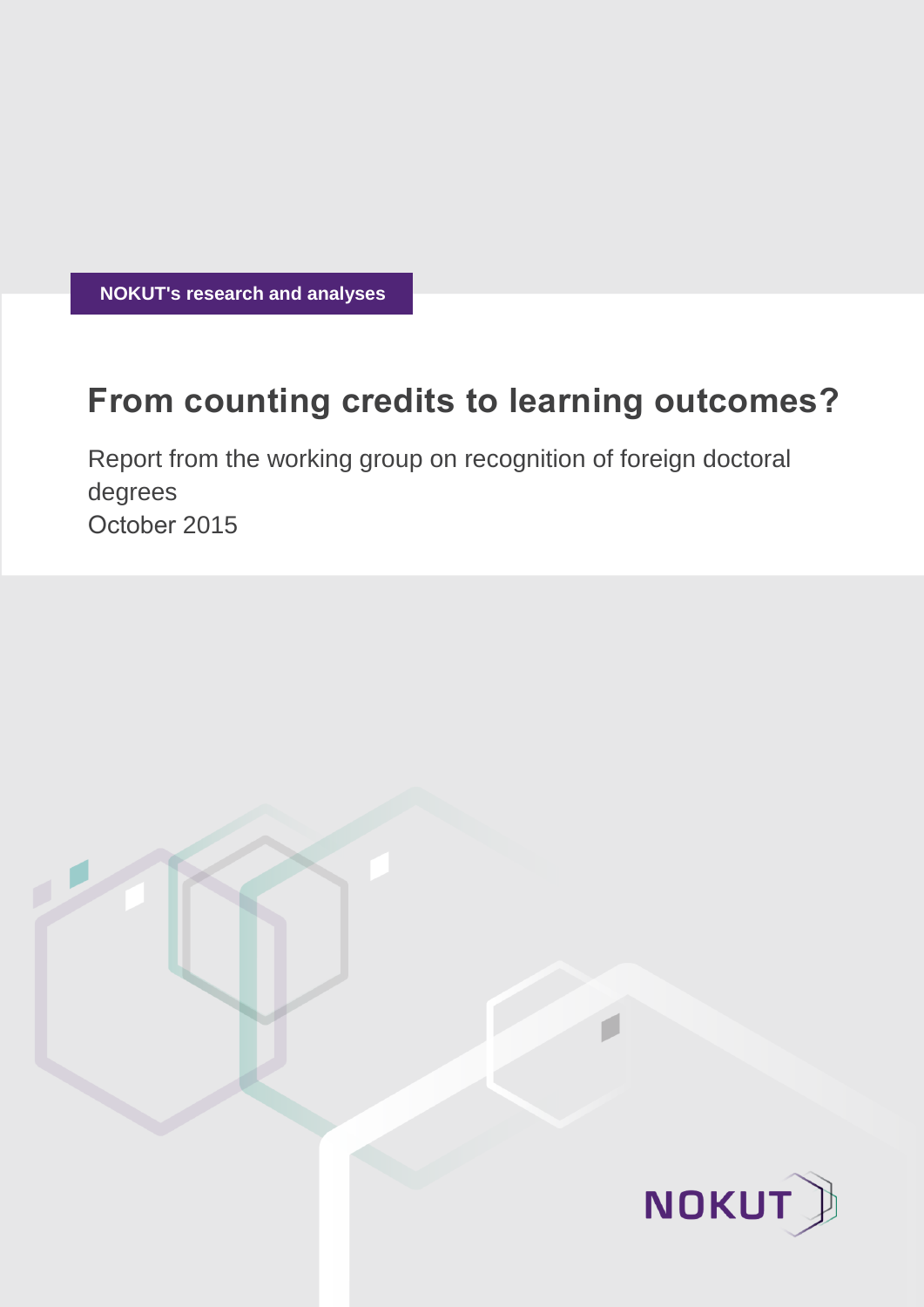NOKUT's work is intended to contribute to society at large having confidence in the quality of Norwegian higher education and tertiary vocational education as well as recognised foreign higher education. With the report series 'NOKUT's studies and analyses' NOKUT wishes to contribute further knowledge about issues related to higher education and tertiary vocational education that have a bearing on the quality of study programmes and about issues related to the recognition of foreign qualifications in Norway. The data on which NOKUT bases its reports are obtained either through its own evaluation, accreditation and recognition activities or from projects undertaken in collaboration with external parties.

We hope that NOKUT's analyses and results can be useful in connection with the recognition of foreign qualifications and inspire and stimulate the educational institutions in their work to quality assure and further develop their study programmes.

| <b>Title:</b>         | From counting credits to learning outcomes?<br>Report from the working group on recognition of foreign doctoral degrees |
|-----------------------|-------------------------------------------------------------------------------------------------------------------------|
| Author(s):            | Andrea Lundgren<br>Valborg Holten Jørgensen                                                                             |
| Date:                 | 2015.10.29                                                                                                              |
| <b>Report number:</b> | 2015-4                                                                                                                  |
| <b>ISSN No</b>        | 1892-1604                                                                                                               |



[www.nokut.no](http://www.nokut.no/)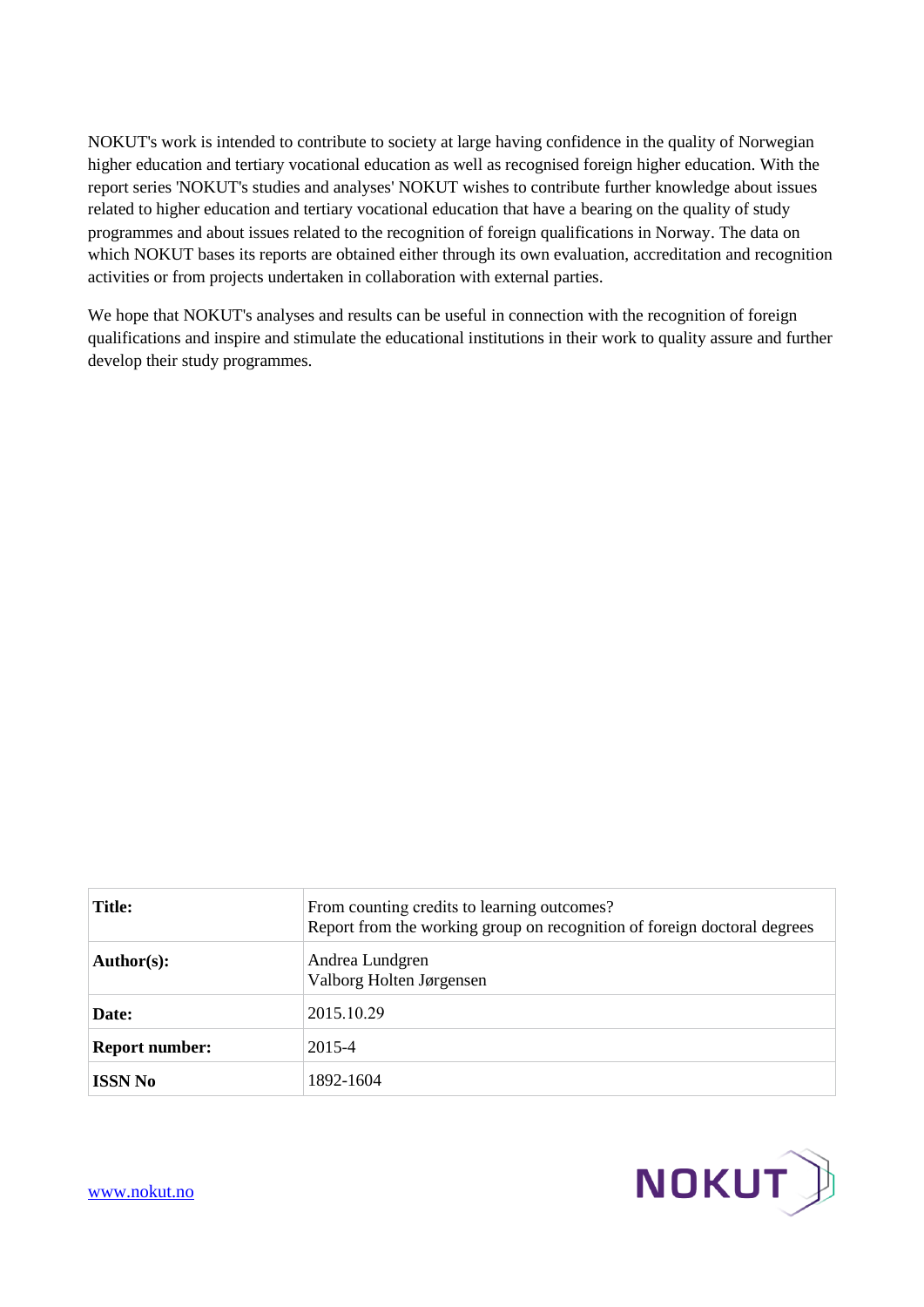### **Preface**

The Bologna Process has brought some major changes to higher education in Europe. We are also witnessing similar developments in many other parts of the world. As a consequences of this, an increasing number of people acquire a doctoral degree, and doctoral degrees are increasingly in demand on the labour market outside the university and university college sector. Recognition systems have been established for the explicit purpose of facilitating greater mobility between academia and the labour market and across national borders. It is therefore important that NOKUT's general recognition reflect the changes that have taken place in recent years, or it will be more of an impediment than a tool for utilising foreign qualifications. The current criteria for general recognition of doctoral degrees are not in step with developments. We must therefore establish criteria that can form a basis for a more relevant and fair evaluation, so that applicants can obtain recognitions that can be utilised. At the same time, the criteria must ensure that only qualifications that are comparable to a Norwegian doctoral degree are considered equivalent to a Norwegian doctoral degree.

In the Yerevan Communiqué adopted at the ninth ministerial conference on the Bologna Process in Yerevan in Armenia in May 2015, the ministers stressed the need to *ensure that qualifications from other EHEA countries are automatically recognized at the same level as relevant domestic qualifications<sup>1</sup> .* The EHEA<sup>2</sup> Pathfinder Group on Automatic Recognition reached a similar conclusion. In its report from January 2015 the Pathfinder Group recommends a system of automatic recognition of higher education within the EHEA, based on more use of learning outcomes and qualifications frameworks as tools<sup>3</sup>. We have followed this path when working out the criteria proposed in this report.

It is very important for a country to be able to utilise the competences that are available in that country, in order to make optimum use of all competences. Recognition schemes and information about foreign competences is a precondition for Norway to be able to utilise the full range of competencies that exist in the society. 'OECD Skills Strategy Diagnostic Report: Norway' from 2014 recommended that Norway pursue the following goals in this area:

*Foster the internationalisation of Norway's skills system to expand and improve Norway's potential skills pool. Attract and retain more international students and immigrants, especially in shortage areas that are most difficult to fill from the domestic skills pool. Streamline procedures for the recognition of foreign qualifications and provide tailored language training and 'top-up' education and training to accelerate skilled migrants' labour.<sup>4</sup>*

 $\overline{a}$ [http://www.ehea.info/Uploads/SubmitedFiles/5\\_2015/112705.pdf](http://www.ehea.info/Uploads/SubmitedFiles/5_2015/112705.pdf)

<sup>&</sup>lt;sup>2</sup> EHEA - European Higher Education Area

<sup>&</sup>lt;sup>3</sup> [http://www.ehea.info/Uploads/SubmitedFiles/12\\_2014/154205.pdf](http://www.ehea.info/Uploads/SubmitedFiles/12_2014/154205.pdf)

<sup>4</sup> [http://skills.oecd.org/developskills/documents/OECD\\_Skills\\_Strategy\\_Action\\_Report\\_Norway.pdf](http://skills.oecd.org/developskills/documents/OECD_Skills_Strategy_Action_Report_Norway.pdf)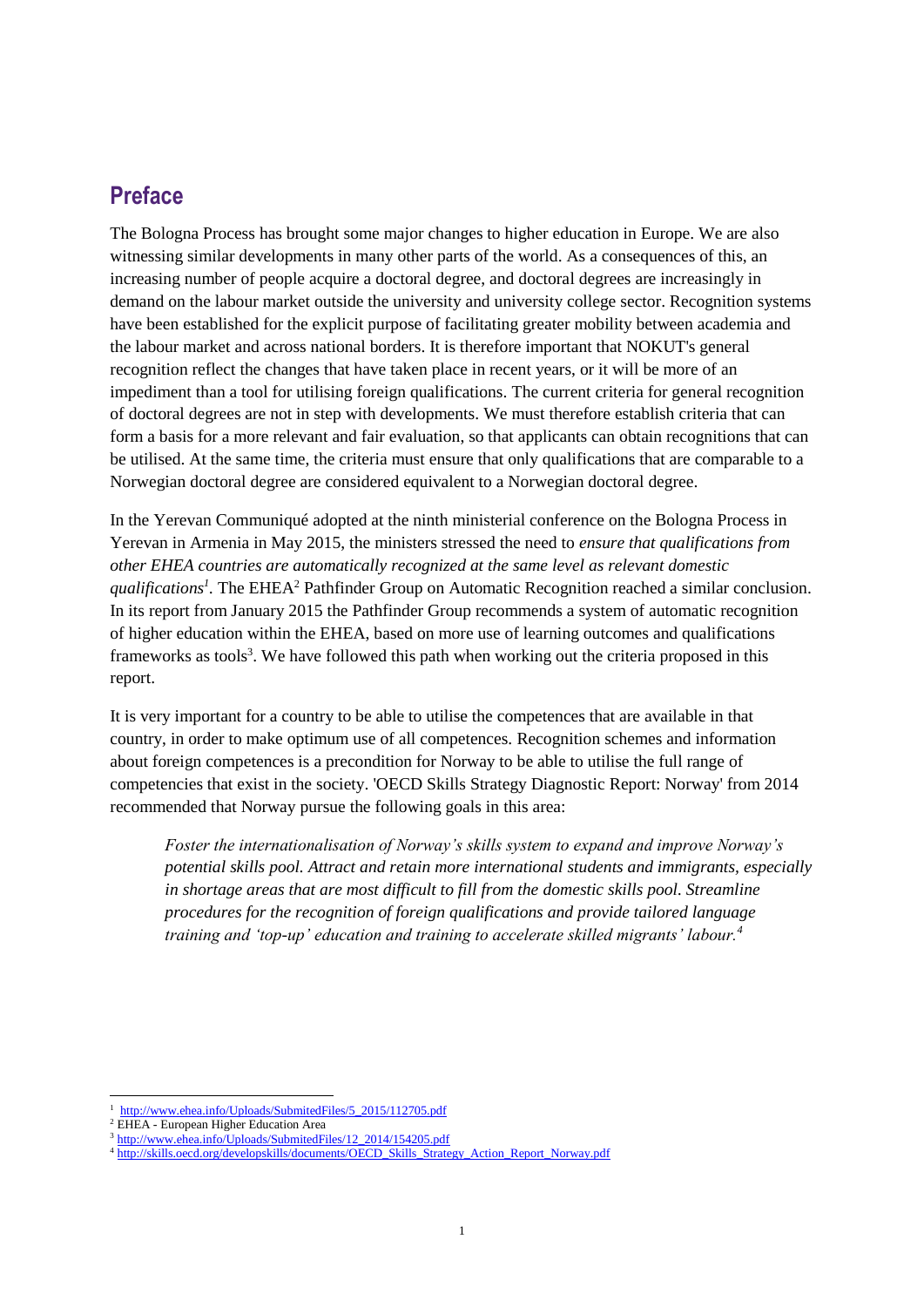In autumn 2013, the Norwegian Government presented an action plan for 2013–2016 *We need the competence of immigrants*. The action plan was a follow-up of Report No 6 to the Storting (2012– 2013).

The action plan states the following about immigrants' level of education (p. 6):

*Statistics Norway has updated its information about the qualifications that immigrants have when they enter Norway. The figures give a nuanced picture of the qualification level of immigrants and people born in Norway to immigrant parents, compared with the rest of the population<sup>5</sup> . Sixteen per cent of immigrants in the age group 25–39 years have a long university or university college education of more than four years. Only 10% of the rest of the population have qualifications at this level. The proportion of immigrants that have a doctoral degree is about double that of the rest of the population (two and one per cent, respectively).<sup>6</sup>*

This shows that there is a higher percentage of immigrants with doctoral degrees than in the rest of the population, which accentuates the urgent need for tools whereby NOKUT can achieve a correct evaluation and recognition of foreign doctoral degrees.

<sup>&</sup>lt;sup>5</sup> [http://www.ssb.no/utdanning/artikler-og-publikasjoner/\\_attachment/115532?\\_ts=13f0ed11d68](http://www.ssb.no/utdanning/artikler-og-publikasjoner/_attachment/115532?_ts=13f0ed11d68)

<sup>6</sup> [https://www.regjeringen.no/globalassets/upload/bld/ima/handlingsplaner/handlingsplan\\_innvandrernes\\_kompetanse.pdf](https://www.regjeringen.no/globalassets/upload/bld/ima/handlingsplaner/handlingsplan_innvandrernes_kompetanse.pdf)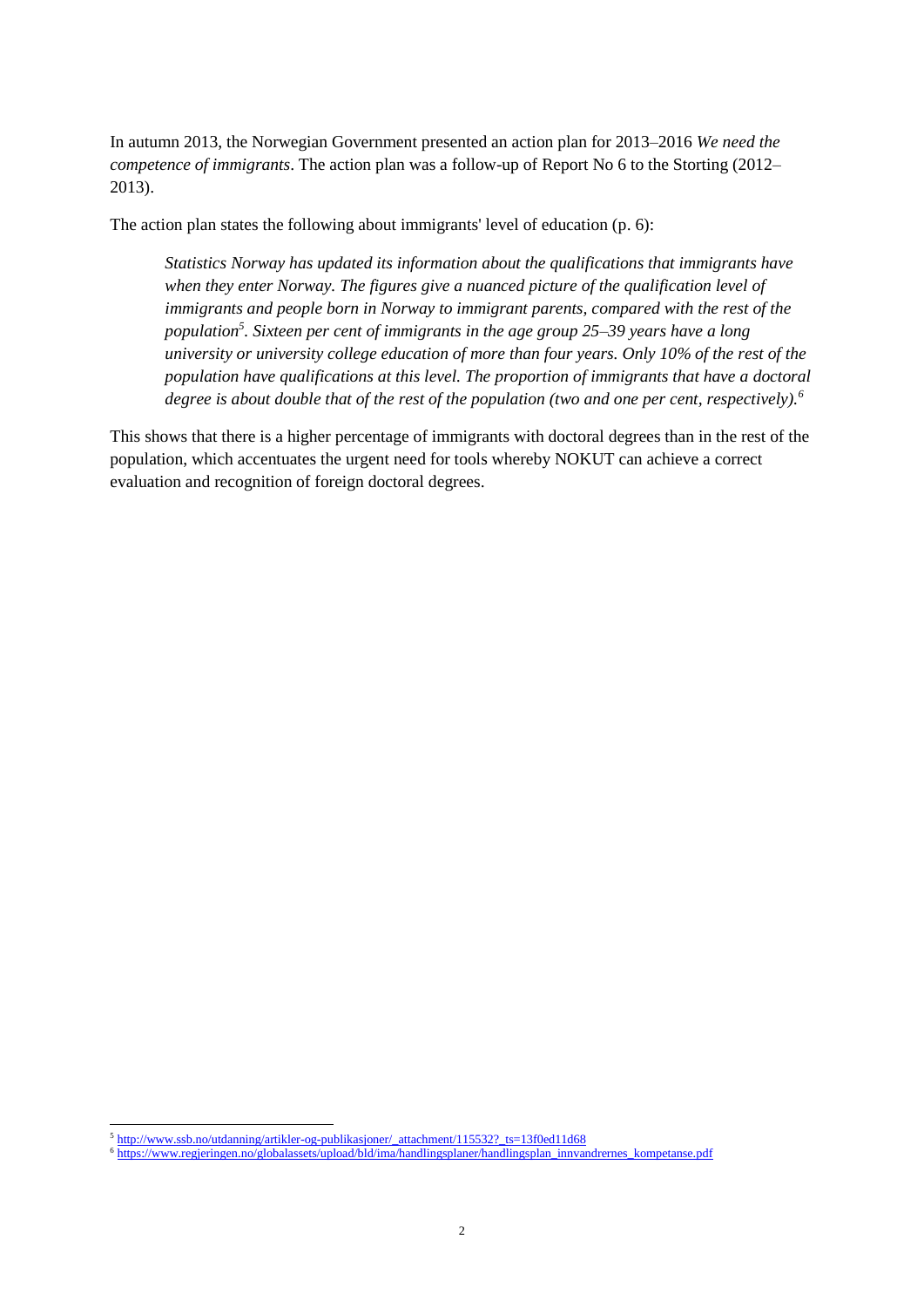# **Summary**

NOKUT has seen for some time that there is an increasing need to review the set of criteria for recognition of foreign doctoral degrees. The goal is to update the set of criteria in accordance with the changes that have taken place in the education sector and developments in the recognition of qualifications. For this purpose, NOKUT established a working group mandated to consider different aspects related to the recognition of foreign doctoral degrees and, if applicable, propose criteria for general recognition of foreign doctoral degrees.

Up until now, NOKUT has had a homogeneous, system-based recognition regime with a strong focus on measurable input factors. The current criteria were adopted by NOKUT's board, based on the Norwegian Association of Higher Education Institutions' (UHR) guidelines for PhD degrees. NOKUT also awards credits for the doctoral degree and for the thesis using the same practice as for other degrees. NOKUT's criteria include the following:

- The study programme must have been completed and the degree must be an officially recognised doctoral degree awarded by an accredited higher educational institution.
- The study programme must have a nominal length of at least three years (equivalent to 180 credits).
- Admission to the study programme must be based on a master's degree or equivalent.
- The educational pathway must be eight years of recognisable higher education/ 480 credits in Norway.
- The education shall include courses at a high level.
- The nominal length of study for work on the doctoral thesis must be two years (120) credits).
- The doctoral thesis must have been assessed and approved by a committee of experts.

In NOKUT's experience, many doctoral degrees are neither fully nor partially recognised as a result of not being structured so as to meet the whole set of Norwegian criteria, even if they are comparable with a Norwegian doctoral degree. Hence the criteria are neither in step with international developments in the field nor with the policies that drive the international processes. The set of criteria does not allow for variations. Nor does it permit the use of new tools such as learning outcomes and qualifications frameworks, the use of which is recommended in the European Area of Recognition Manual (the EAR Manual), by the Pathfinder Group and in the Yerevan Communiqué. These considerations underline the need for a review of our recognition practice.

In this report, we review the challenges posed by current practice, and we compare NOKUT's practice with corresponding practices in other Nordic countries. We discuss different aspects of recognition, explore the term 'substantial differences' and the relationship between recognition and the GSU list requirements. We go on to consider whether credits should be awarded in connection with the recognition of doctoral degrees and how learning outcomes can be used as a tool in this work.

We have prepared a proposal for a new set of criteria and a new practice for general recognition of foreign doctoral theses. The new set of criteria differentiates on the basis of when and where the doctoral degree was awarded. At the same time, the set of criteria is less detailed with respect to input factors such as admission requirements, structure, the nominal length of study and the GSU list requirements.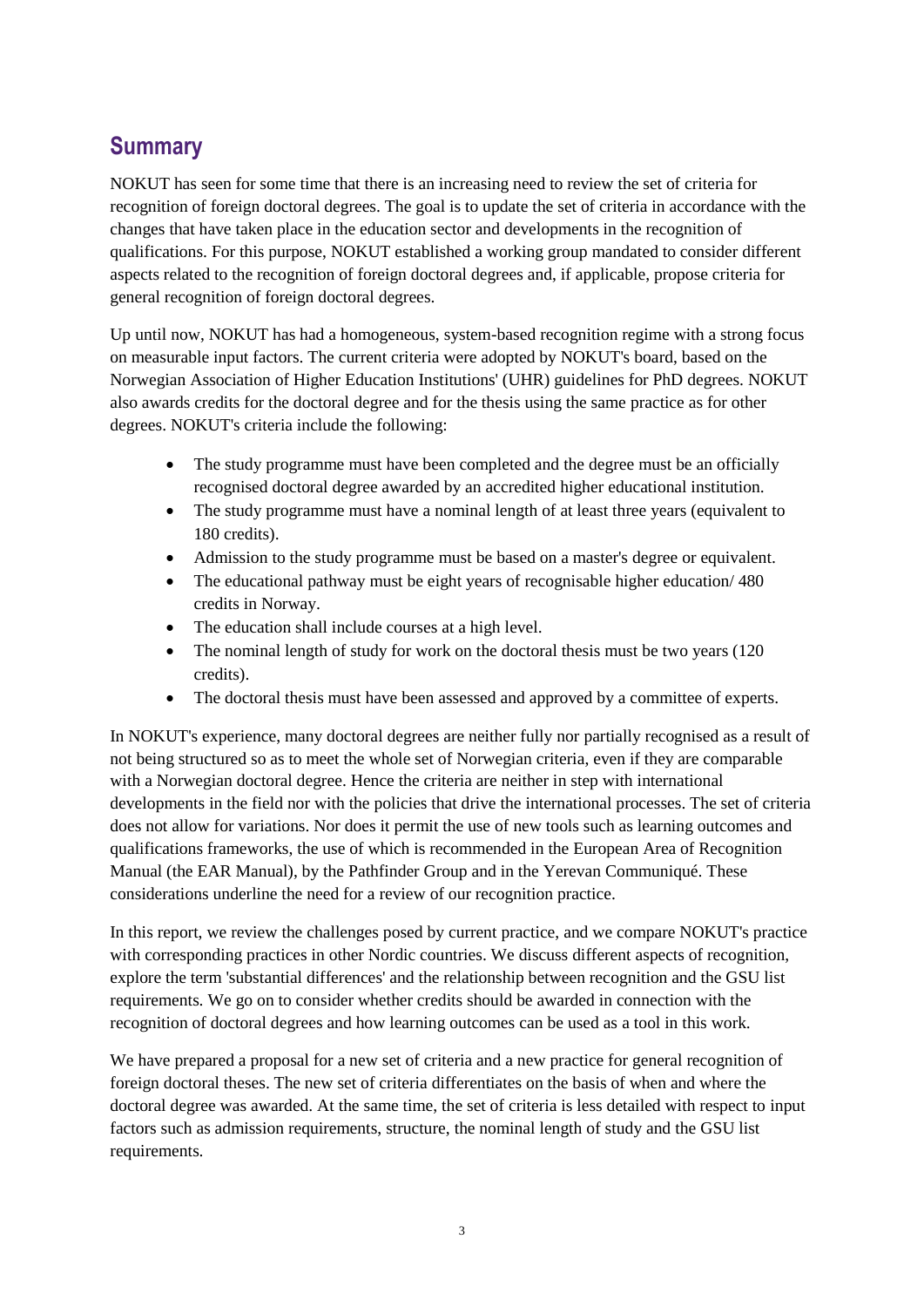We propose that all doctoral degrees must meet the following criteria:

- The study programme must have been completed and an officially recognised doctoral degree awarded by an accredited higher educational institution.
- The main component of the study programme must be supervised independent research that results in an approved scientific thesis. The nominal length of study for work on the doctoral thesis shall be about two years.
- The doctoral thesis must have been assessed and approved by a committee of experts.
- The study programme must have a nominal length of at least three years.

It is proposed that doctoral degrees at EQF level 8 or equivalent in a comparable qualifications framework be fully recognised as doctoral degrees. Older doctoral degrees or doctoral degrees from countries without qualifications frameworks must be based on research and a total of eight, occasionally seven, years of study together with previous education, in order to be recognised by NOKUT. We have also proposed a certain change of practice to allow for a more individual evaluation to take account of the diversity of foreign doctoral degrees.

Our proposal for new criteria use qualifications frameworks and learning outcomes as tools for recognition. The criteria are less detailed than previously and allow for evaluation and recognition of doctoral degrees based on education structures that differ from those that lead up to a Norwegian PhD. The new criteria are more in line with the Lisbon Recognition Convention with respect to what may be considered a substantial difference. The criteria also reflect trends and ongoing developments in the field in Europe.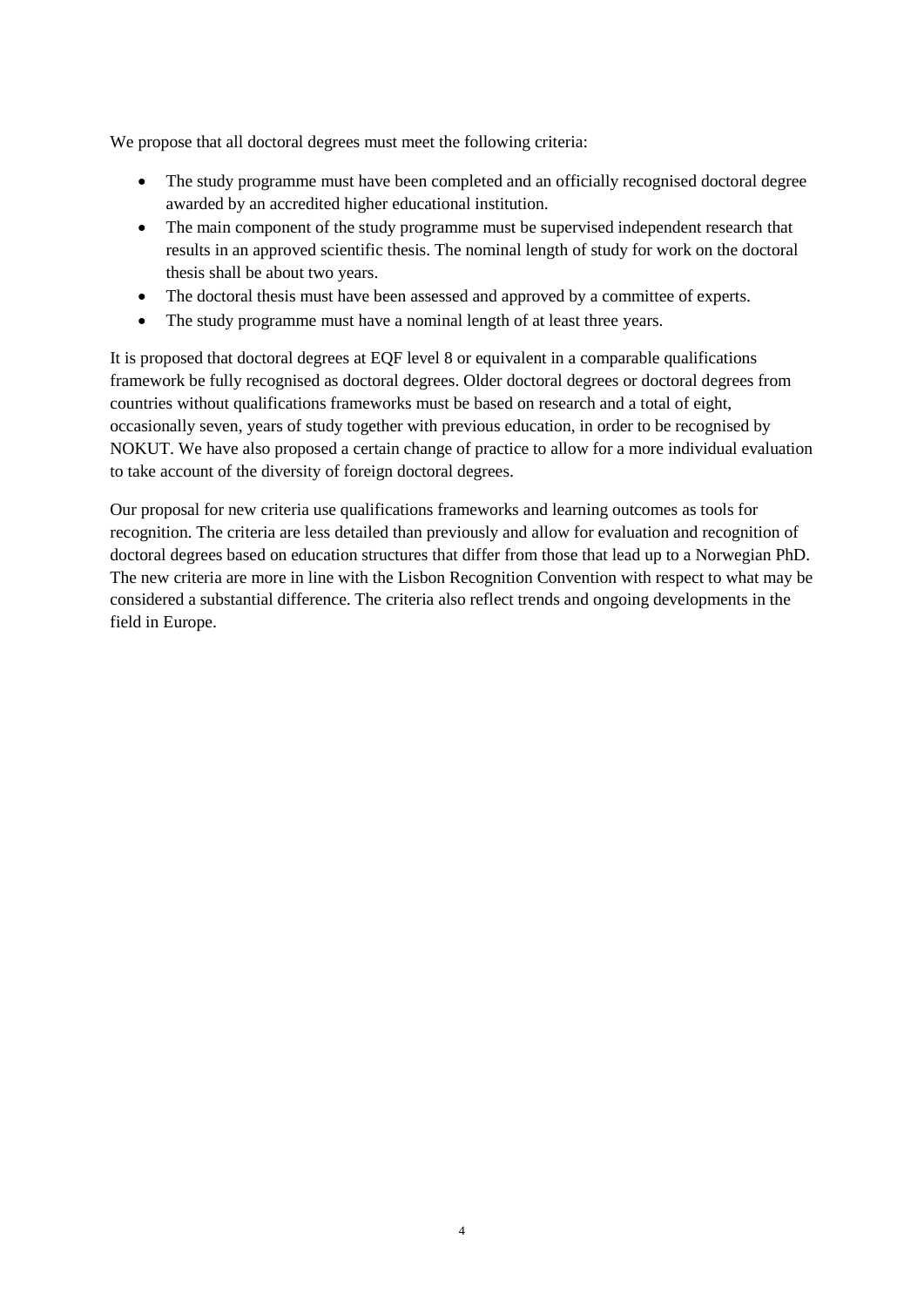### <span id="page-6-0"></span>**List of acronyms**

EAR Manual – European Area of Recognition Manual

EHEA – European Higher Education Area

ENIC – European Network for Information Centres in the European Region; NOKUT is the Norwegian ENIC-NARIC office

EQF – European Qualifications Framework for Lifelong Learning

R&D – Research and development

GSU – Higher Education Entrance Qualification for applicants with foreign education

NARIC – National Academic Recognition and Information Centres in the European Union; NOKUT is the Norwegian ENIC-NARIC office

NQF – Norwegian Qualifications Framework for Lifelong Learning

NORRIC – Nordic National Recognition Information Centres

QF-EHEA – Qualifications Frameworks in the European Higher Education Area, the Bologna Framework. Describes the three cycles – the bachelor's, master's and PhD levels.

The U&UC Act – Norwegian Act relating to Universities and University Colleges

UHR – Norwegian Association of Higher Education Institutions

The U&UC sector – the university and university college sector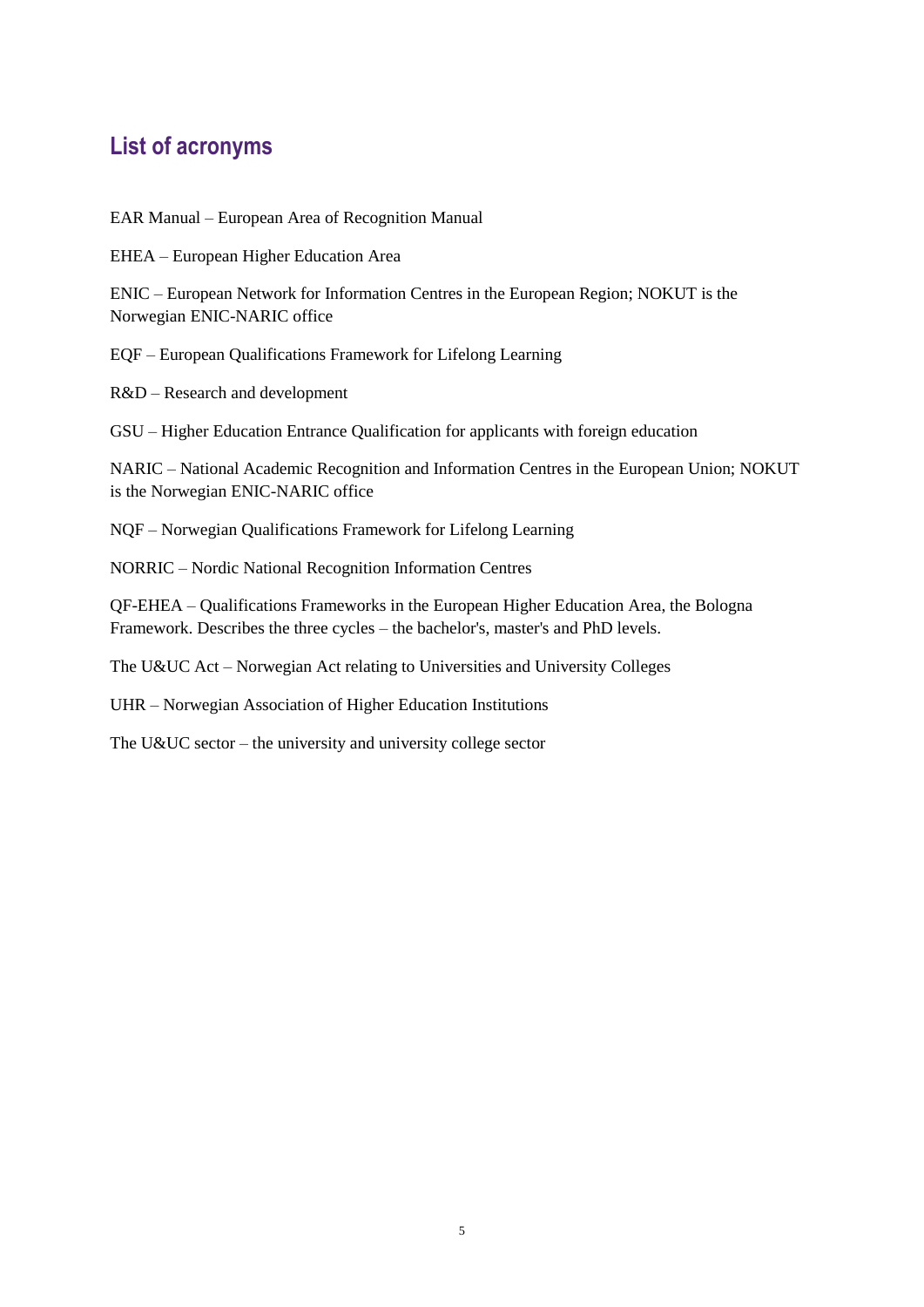# **Table of contents**

|                  | $1 \quad$                                                                                                                                                                            |  |
|------------------|--------------------------------------------------------------------------------------------------------------------------------------------------------------------------------------|--|
| $\boldsymbol{2}$ | 1.1<br>Review of current practice for general recognition of doctoral degrees - problems                                                                                             |  |
|                  |                                                                                                                                                                                      |  |
|                  | The legal basis for NOKUT's evaluation and recognition of doctoral degrees 9<br>2.1<br>2.1.1                                                                                         |  |
|                  | NOKUT's criteria for general recognition of doctoral degrees that are equivalent to<br>2.2<br>NOKUT's current practice based on the currently applicable criteria for general<br>2.3 |  |
|                  | Issues relating to the recognition of doctoral degrees and the set of recognition<br>2.4                                                                                             |  |
|                  |                                                                                                                                                                                      |  |
| 3 <sup>7</sup>   | Requirements for Norwegian doctoral degrees - basis for comparison for                                                                                                               |  |
|                  |                                                                                                                                                                                      |  |
| 4                | Review of practice relating to the evaluation of foreign doctoral degrees in other                                                                                                   |  |
|                  |                                                                                                                                                                                      |  |
| 5                | What can be considered to constitute a substantial difference in the recognition of                                                                                                  |  |
|                  |                                                                                                                                                                                      |  |
|                  |                                                                                                                                                                                      |  |
|                  | The term 'substantial difference' in the Lisbon Recognition Convention 17<br>5.1<br>5.2                                                                                              |  |
|                  | The quality of the educational institution as a marker for 'substantial difference'? 20<br>5.3                                                                                       |  |
| 6                | Are the GSU list requirements relevant in the recognition of doctoral degrees?  20                                                                                                   |  |
| 7                | Is it possible to grant general recognition of doctoral degrees without awarding                                                                                                     |  |
|                  |                                                                                                                                                                                      |  |
|                  |                                                                                                                                                                                      |  |
|                  | 7.1<br>7.2                                                                                                                                                                           |  |
|                  | Doctoral degrees that fail to meet the requirements for degree equivalence with a                                                                                                    |  |
|                  | 7.3                                                                                                                                                                                  |  |
|                  | 7.4                                                                                                                                                                                  |  |
| 8                | Is it possible to use learning outcomes in the recognition of doctoral degrees? 25                                                                                                   |  |
| 9                | Is it possible to grant general recognition of foreign doctoral degrees as comparable                                                                                                |  |
|                  |                                                                                                                                                                                      |  |
| 10               |                                                                                                                                                                                      |  |
|                  |                                                                                                                                                                                      |  |
| 11               |                                                                                                                                                                                      |  |
|                  |                                                                                                                                                                                      |  |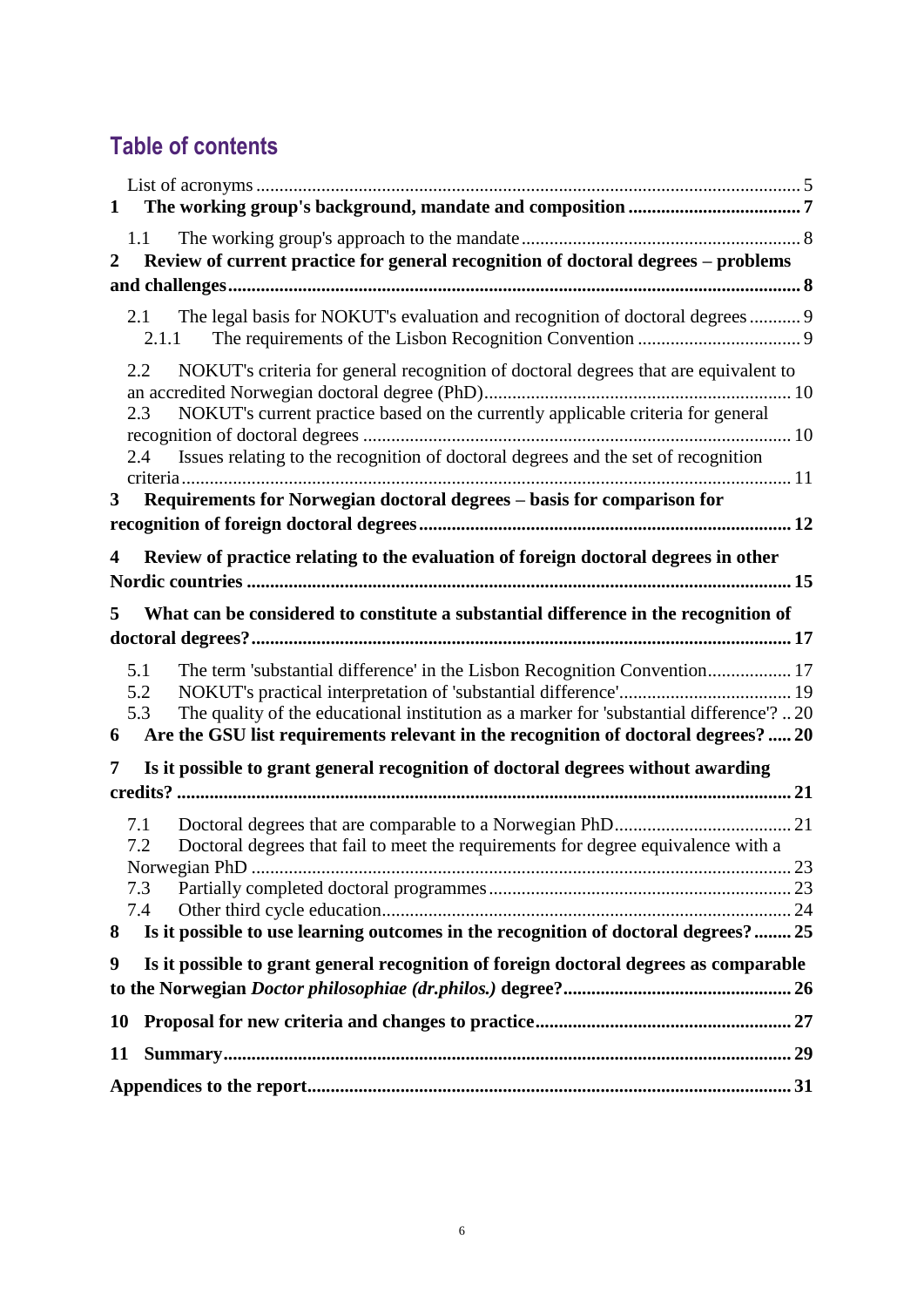# <span id="page-8-0"></span>**1 The working group's background, mandate and composition**

NOKUT took the initiative to establish a working group mandated to consider different aspects related to the recognition of foreign doctoral degrees and, if applicable, propose criteria for general recognition of foreign doctoral degrees. The background for this was NOKUT's observation that many foreign doctoral degrees are either not recognised, only partially recognised or not evaluated at all, because they fail to satisfy the criteria for general recognition of doctoral degrees. There has also been a general increase in applications for general recognition of doctoral degrees, and the need to consider changing the criteria has become more pressing.

The working group was appointed on 17 June 2014 and has consisted of the following members:

- Senior Adviser Andrea Lundgren, Department of Foreign Education, NOKUT
- Senior Adviser Valborg Holten Jørgensen, Department of Foreign Education, NOKUT
- Senior Adviser Luna Lee Solheim, Department of Quality Assurance, NOKUT
- Senior Adviser Åshild Rønnaug Kise, Department of Quality Assurance, NOKUT
- Senior Adviser Stein Erik Lid, Department of Analysis and Development, NOKUT
- Assistant Director Guri Bakken, Norwegian Association of Higher Education Institutions (participated at meetings in 2014)
- Senior Adviser Rakel Christina Granaas, Norwegian Association of Higher Education **Institutions**

Andrea Lundgren has chaired the working group.

The mandate of the working group on evaluation of foreign doctoral degrees

- Report on the general recognition of doctoral degrees and the problems associated with the current regime.
- Report on how PhD degrees are evaluated in other Nordic countries and, if relevant, a selection of other countries that are members of the ENIC-NARIC network.
- Report on the requirements for Norwegian PhD/doctoral degrees to provide a basis for comparison in connection with the recognition of foreign doctoral degrees.
- Report on the advantages and drawbacks of different types of recognition models for doctoral degrees.
- Report on what may be considered to constitute substantial differences in connection with the general recognition of doctoral degrees.
- Consider the role of the GSU list requirements in connection with the recognition of doctoral degrees.
- Consider the consequences of not applying the GSU list requirements in connection with the recognition of doctoral degrees under the general recognition regime.
- Consider whether it is expedient in connection with general recognition of doctoral degrees to award credits or to disconnect recognition from credits.
- Consider how learning outcomes can be used in the recognition of doctoral degrees.
- Propose an optimum relationship between the regulation of Norwegian degrees and general recognition of doctoral degrees.
- Consider the current criteria and, if relevant, propose new criteria and changes.
- Explore the possibility of general recognition of foreign doctoral degrees by comparison with the Norwegian Doctor philosophiae (dr.philos.) degree.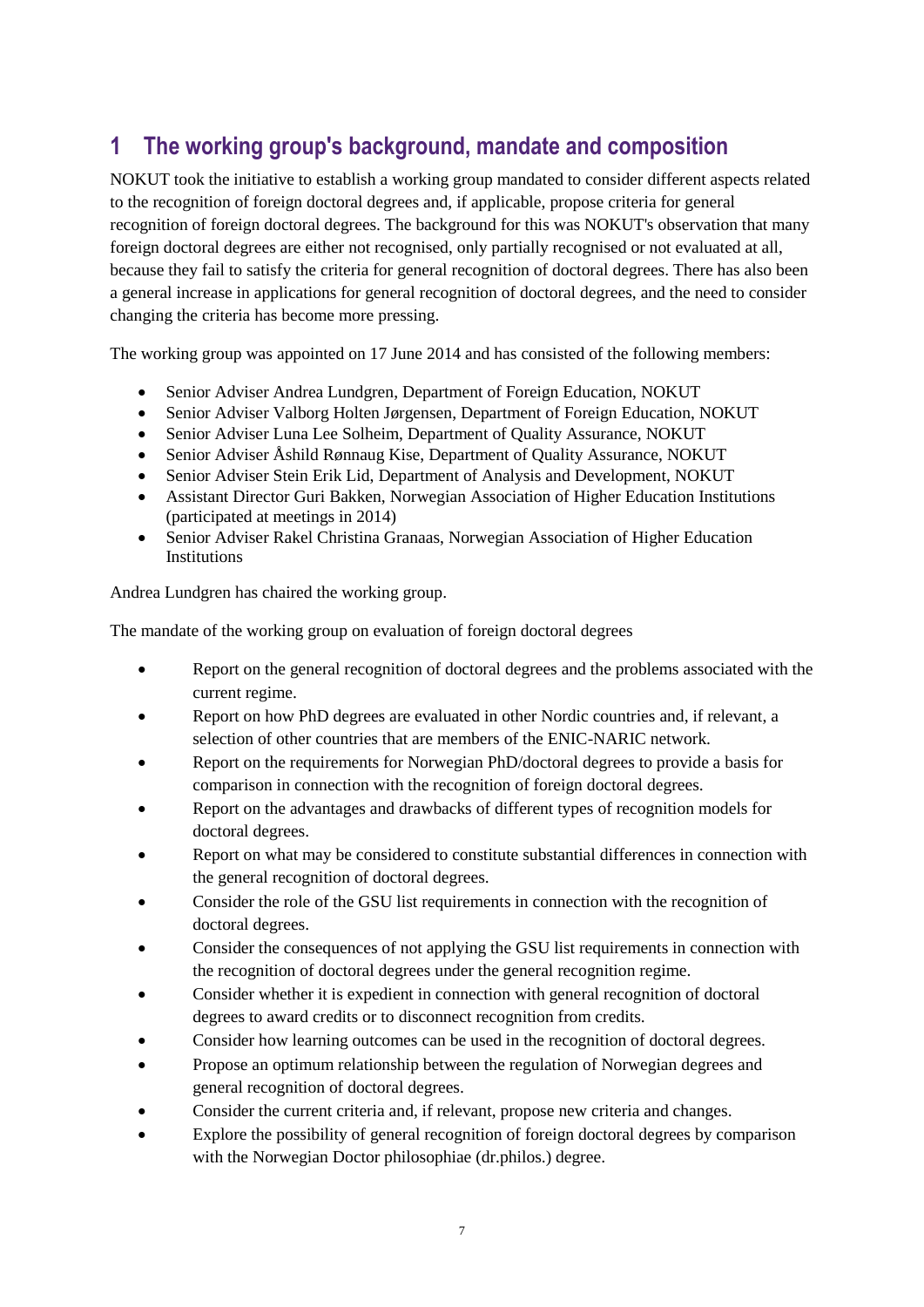#### <span id="page-9-0"></span>**1.1 The working group's approach to the mandate**

The working group has had a total of three meetings. In the first meeting we considered current recognition practice, the challenges it poses and the various issues that the working group should address. In the second meeting, we reviewed the legal aspects, and the Salzburg principles were presented as a basis for development of PhD programmes within the Bologna Framework<sup>7</sup>. A presentation of various international projects relating to doctoral degrees in which UHR participates, was also given. The final meeting was devoted to a discussion of the content of the report and the proposal for a new set of criteria for general recognition of foreign doctoral degrees. The working group has also communicated and had discussions by email. Some members of the working group also attended a workshop on recognition of foreign doctoral degrees, which was organised by NOKUT in collaboration with the NORRIC network<sup>8</sup>.

### <span id="page-9-1"></span>**2 Review of current practice for general recognition of doctoral degrees – problems and challenges**

NOKUT has, since 2003, granted general academic recognition of foreign higher education to individuals on application. General recognition is a system-based assessment and compares foreign higher education with Norwegian higher education. NOKUT considers the scope and level of the foreign education. NOKUT applies the 'time-for-time' principle, so that one year of completed and passed education is recognised as corresponding to one year of studies in Norway. Only qualifications over and above the Higher Education Entrance Qualifications (known as the GSU list requirements) may be subject to general recognition by NOKUT. The GSU list<sup>9</sup> specifies requirements for each individual country. NOKUT makes a decision stating the level and number of credits awarded and, if possible, grants degree equivalence in relation to the Norwegian degree structure.

During the first few years of its existence, NOKUT received between five and ten applications for recognition of doctoral degrees per year. Prior to 2003, applications for recognition of doctoral degrees were not considered, as doctoral degrees were only considered in connection with appointments to scientific positions. In connection with such appointments, the doctoral degree was reassessed by a committee of experts. This regime was largely sufficient to meet the need for recognition of doctoral degrees. Society's needs for qualifications and research have changed in latter years. Through the Bologna Process, Norway is committed to introducing a new degree in the form of a PhD degree in the third cycle. The new doctoral degree should be more structured and more aligned with other countries' doctoral degrees in order to facilitate cooperation in the fields of research and education, and it should have greater focus on doctoral programmes as research training programmes.

The introduction of the PhD degree to Norway and the increasing number of applications for recognition of foreign doctoral degrees, epitomise the need for recognition of foreign doctoral degrees on a par with recognition of other foreign higher education. Moreover, both the need for and the use of

 $\overline{a}$  $<sup>7</sup>$  The Salzburg principles: Recommendations and principles for doctoral programmes under the Bologna Agreement. For more information</sup> about the Salzburg principles, see: [http://www.ehea.info/Uploads/Seminars/050203-05\\_Conclusions.pdf](http://www.ehea.info/Uploads/Seminars/050203-05_Conclusions.pdf) and [http://www.eua.be/Libraries/Publications\\_homepage\\_list/Salzburg\\_II\\_Recommendations.sflb.ashx](http://www.eua.be/Libraries/Publications_homepage_list/Salzburg_II_Recommendations.sflb.ashx)

<sup>8</sup> NORRIC – Nordic National Recognition Information Centres

<sup>&</sup>lt;sup>9</sup> <http://www.nokut.no/en/Facts-and-statistics/Surveys-and-databases/GSU-list/>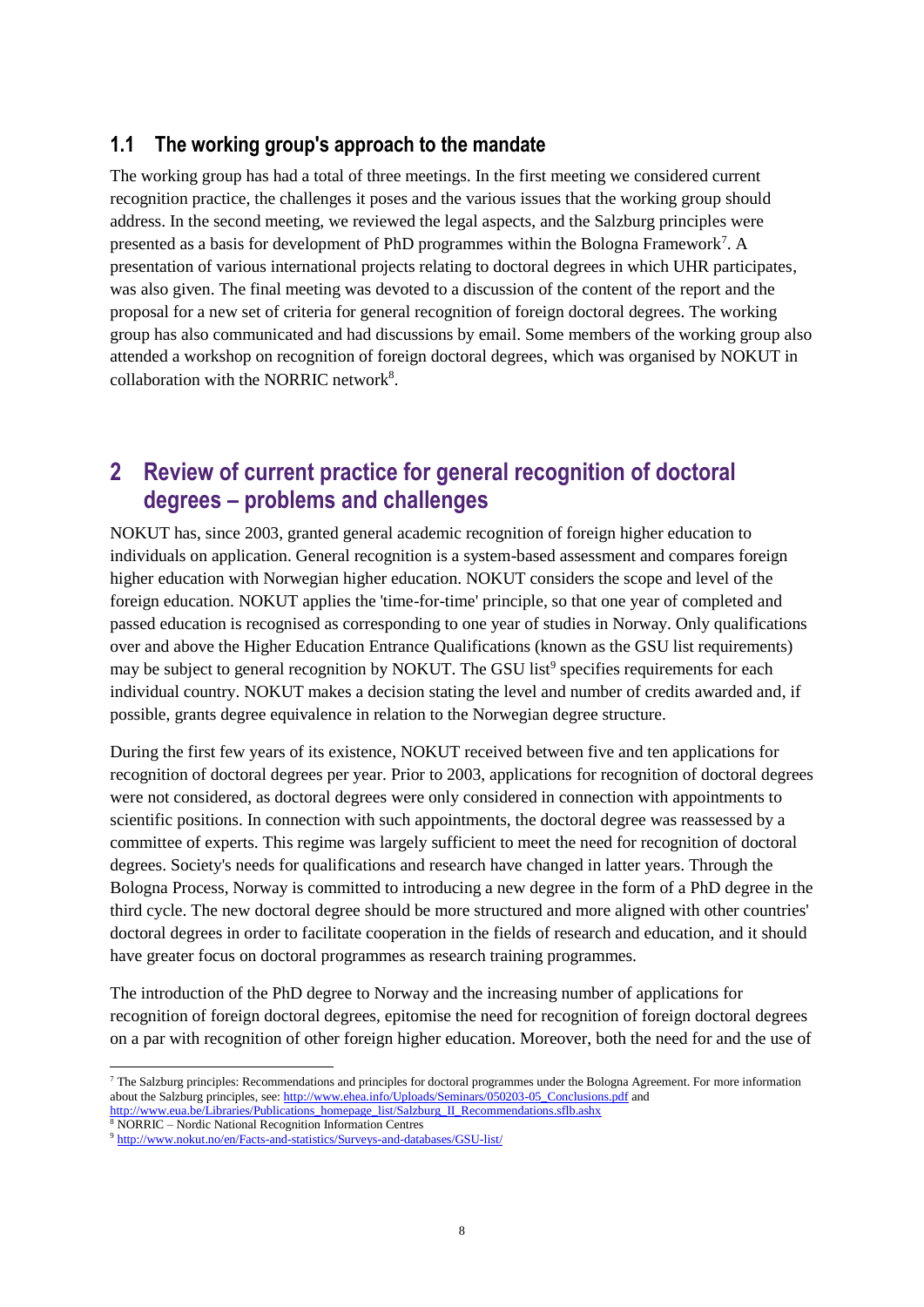doctoral degrees outside academia have increased significantly. Most of NOKUT's applicants with a doctoral degree probably need recognition for purposes other than taking up scientific positions in the U&UC sector.

Since 2003, NOKUT has been mandated under the U&UC Act to evaluate foreign higher education for general recognition. The result of the evaluation is an individual decision.

### <span id="page-10-0"></span>**2.1 The legal basis for NOKUT's evaluation and recognition of doctoral degrees**

- The Act relating to Universities and University Colleges of 1 April 2005 No 15 Section 3-4
- Letter of 11 December 2003 from the Ministry of Education and Research concerning specification of administrative procedure and responsibility for recognition of foreign doctoral degrees, stating the following, among other things: *The recognition of doctoral degrees awarded by educational institutions abroad, as of other academic degrees , falls under the scope of Section 48 of the Act relating to Universities and University Colleges and the pertaining provisions set out in the Regulations on accreditation, evaluation and recognition pursuant to the Act relating to Universities and University Colleges (20 03-01-02 No 04) and Chapter 4 of the Act relating to Private University Colleges. In other words, there is no difference in principle between a doctoral degree and other degrees.*
- The criteria for recognition of doctoral degrees were prepared by NOKUT and are based on the recommended guidelines for the PhD degree prepared by the Norwegian Association of Higher Education Institutions. The criteria were adopted by NOKUT's board on 4 May 2004 after a round of consultations with the U&UC sector.

### <span id="page-10-1"></span>**2.1.1 The requirements of the Lisbon Recognition Convention**

NOKUT's general recognitions shall comply with the principles of the Lisbon Recognition Convention, which means that NOKUT may only refuse to recognise a foreign doctoral degree that has been recognised under another country's educational regime, if substantial differences can be proved to exist between the foreign doctoral degree and a Norwegian PhD. When we fail to recognise a foreign doctoral degree, we justify our decision on the grounds that it is substantially different from the Norwegian doctoral degree. The question of when  $-$  and/or the degree to which  $-$  a difference should be considered substantial, should be re-reviewed in connection with the recognition of doctoral degrees.

The EAR Manual<sup>10</sup> was prepared as a guide to good recognition practice within the meaning of the Lisbon Recognition Convention. Both the EAR Manual and the Pathfinder Group recommend full recognition of qualifications at the same level. It is recommended that the recognition criteria focus on learning outcomes and qualitative criteria rather than quantitative input factors such as years of study, educational pathways, programme structures and admission requirements.

l <sup>10</sup> EAR – European Area of Recognition Manual[, http://www.eurorecognition.eu/Manual/EAR\\_manual\\_v\\_1.0.pdf](http://www.eurorecognition.eu/Manual/EAR_manual_v_1.0.pdf)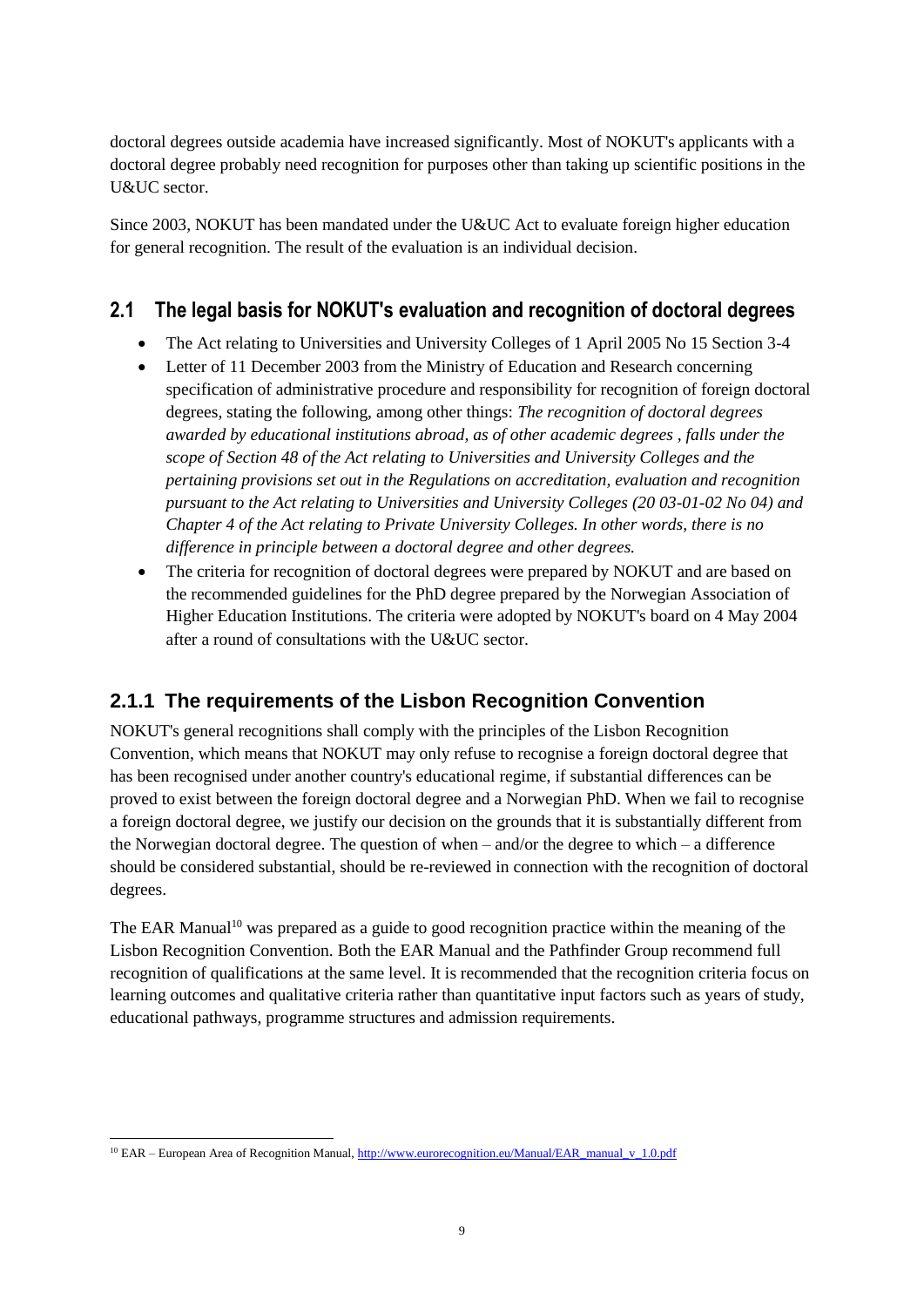### <span id="page-11-0"></span>**2.2 NOKUT's criteria for general recognition of doctoral degrees that are equivalent to an accredited Norwegian doctoral degree (PhD)**

NOKUT will recognise a foreign education as equivalent to an accredited Norwegian doctoral degree (PhD), provided that it meets the following criteria:

- The education must have been completed and an officially approved doctoral degree awarded by an institution that is officially approved/accredited to award doctoral degrees in the relevant subject area in the country where the applicant studied. By doctoral degree is meant research qualifications in accordance with the relevant country's education system (third main level in the degree structure).
- The study programme must be a doctoral programme with a nominal length of at least three (3) years (equivalent to 180 credits). If the programme includes a period of compulsory work, this should normally come in addition to the three years.
- The admission requirement for the foreign doctoral degree must be a higher degree (or a corresponding integrated study programme), so that the sum of previously completed higher education and the doctoral programme can be recognised as eight (8) years of higher education/480 credits in Norway.
- The doctoral programme must meet the following requirements:
	- o The doctoral programme shall include training/courses at a high level.
	- o It shall include a thesis based on independent scientific research work that was not part of another recognised study programme.
	- o The nominal period for working on the thesis shall be at least two years (corresponding to 120 credits).
- The doctoral thesis must have been assessed and approved by an expert committee.

### <span id="page-11-1"></span>**2.3 NOKUT's current practice based on the currently applicable criteria for general recognition of doctoral degrees**

NOKUT's general recognition consists of a system-based evaluation based on information about the Norwegian and foreign education systems and a comparison between them. NOKUT investigates the status and function of the qualifications in relation to the Norwegian system and evaluates the level and scope of the education. Doctoral degrees are so diversely structured that it is a challenge to evaluate them based on system information alone using the current criteria.

NOKUT's set of criteria for evaluation are based on the structure of the Norwegian PhD degree and are in accordance with UHR's recommended guidelines for the PhD degree. However, while NOKUT has a set of binding criteria for recognition of doctoral degrees, UHR's recommended guidelines are no more than guidelines. Nor do the guidelines mention credits for anything other than the training component.

Educational institutions in Norway have regulations that largely comply with UHR's recommended guidelines for the PhD degree, but they have the option of establishing doctoral programmes that are somewhat differently organised. Because NOKUT's criteria, unlike UHR's recommendations, are absolute, they have a more rigid and limiting effect than other rules and regulations. On the other hand, foreign doctoral programmes seen in the context of prior higher education, appear in so many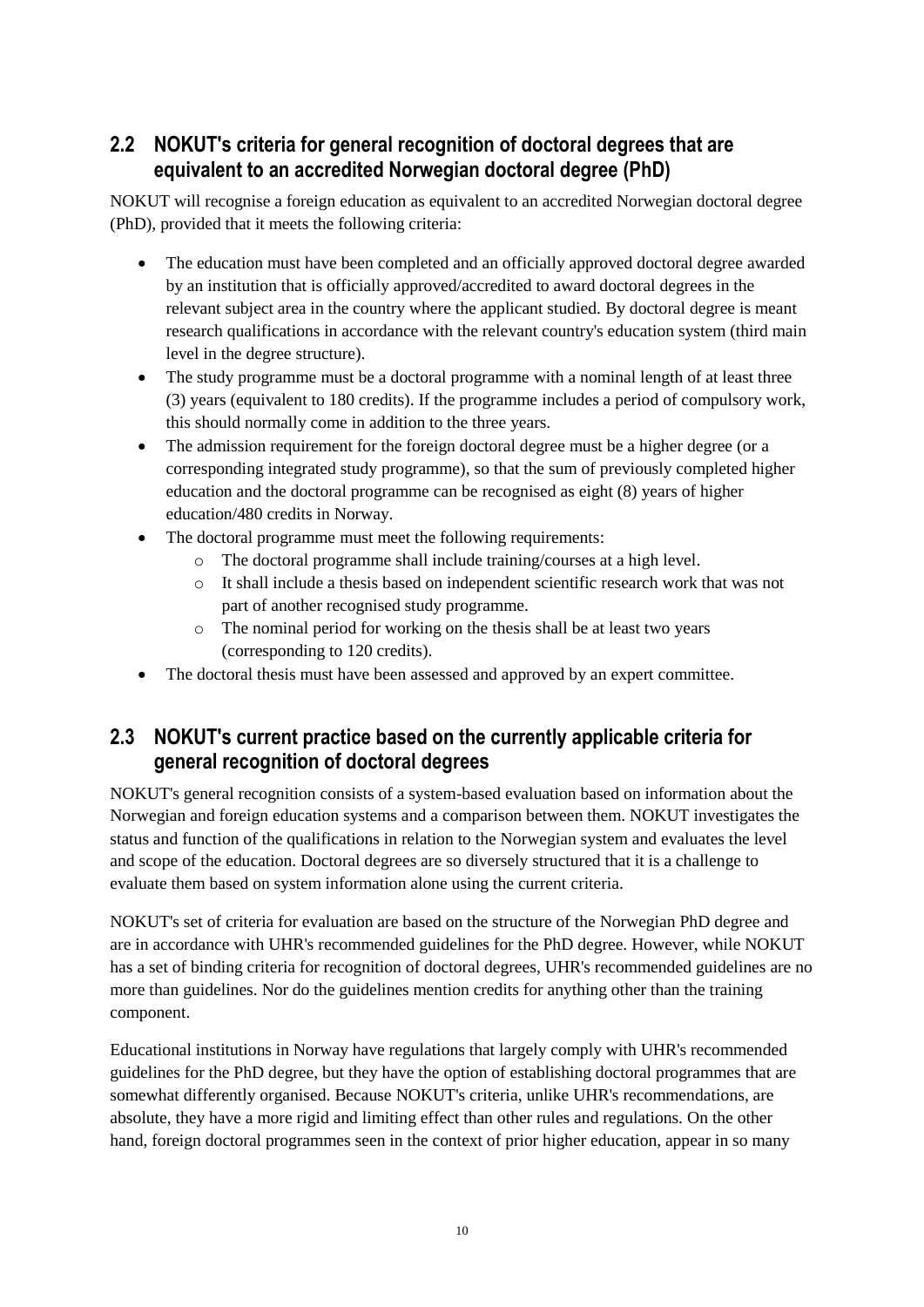combinations that it is difficult to apply a strict set of criteria without causing unintentional differential treatment.

The following are the most common decisions concerning recognition of doctoral degrees:

- NOKUT recognises the doctoral degree as equivalent to a Norwegian PhD when all the criteria are met.
- NOKUT does not grant degree equivalence, but grants partial recognition in the form of credits when
	- o work on the thesis has a nominal scope corresponding to less than 120 credits;
	- o the doctoral programme does not include courses at a high level;
	- o the aggregate scope of prior recognisable education and the doctoral programme is less than eight years / 480 credits;
	- $\circ$  the scope of prior recognisable education is five years or more. In this case credits are awarded at PhD level as the doctoral programme as a whole is deemed to belong to the third cycle. If the scope of prior recognisable education is less than five years, no credits are awarded at PhD level as the doctoral degree is not deemed to belong to the third cycle when seen in relation to the Norwegian degree structure;
	- o when the system has a different structure from the Norwegian system.
- NOKUT will not evaluate a doctoral degree that is not
	- o based on a nominal length of study, as NOKUT's criteria are based on the nominal length of study.

NOKUT did not previously evaluate doctoral degrees that were based on a bachelor's degree as they have a different structure from Norwegian doctoral degrees and NOKUT's recognitions are structurally based. In such cases, it was recommended that the applicant apply for an expert evaluation by an educational institution offering PhD programmes in the same academic field. Following an overall assessment, this practice has recently been changed as NOKUT wants to make it clear that doctoral degrees based on such programmes constitute recognisable qualifications. We currently recognise such doctoral degrees by awarding credits, though not at the PhD level.

### <span id="page-12-0"></span>**2.4 Issues relating to the recognition of doctoral degrees and the set of recognition criteria**

- Many doctoral degrees are not recognised as degree equivalent because they are based on doctoral programmes without compulsory courses at a high level. We often see that the doctoral degree consists of a doctoral thesis alone, but that the candidate has nevertheless been required to attend one or more courses, based on an individual assessment of the candidate's needs. As a rule, no credits are awarded for these courses and there is no course assessment. The question is whether such courses are part of the PhD programme, and what is meant by courses at a high level. Common to all doctoral degrees that can be compared with the Norwegian doctoral degree, is that research forms the core component. It is therefore unfortunate that input factors like courses are considered more important than the overall qualifications.
- The current practice is based on the whole educational pathway in terms of the number of recognisable years. We may refuse to recognise a doctoral degree as fully equivalent based on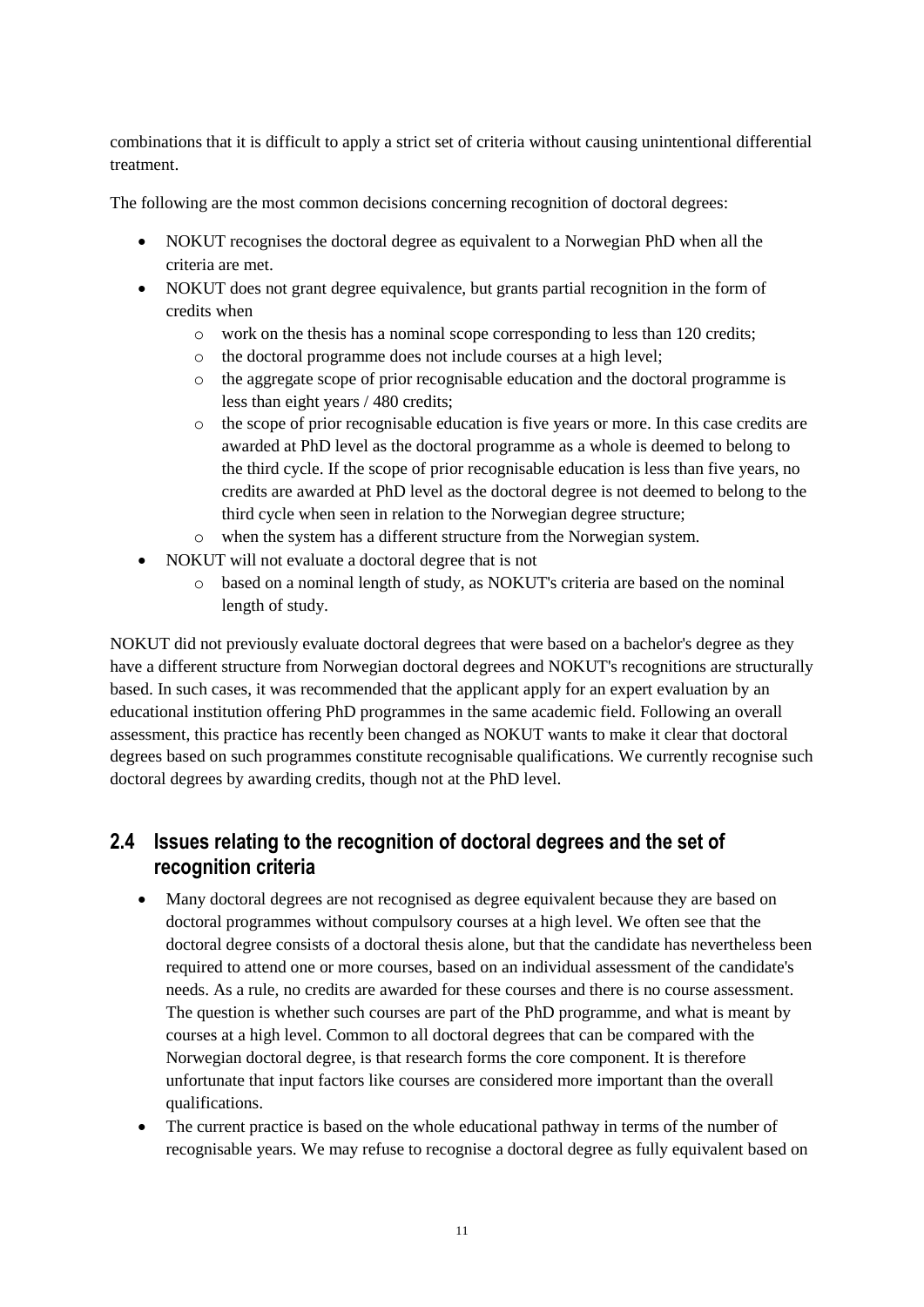the GSU list requirements. This means that the first or first two years of a higher education from a particular country may not be deemed to constitute higher education in Norway. Such a deduction of one or two years from first cycle education has consequences for the recognition of the doctoral programme, i.e. the recognition of a third-cycle education.

- The combination of GSU list requirements and various requirements for admission to doctoral programmes can have some unintended results. One example is NOKUT's evaluation of the Russian *Kandidat Nauk* degree, which is awarded after a three-year doctoral programme. The *Kandidat Nauk* degree is based on a five-year specialised degree programme or on a six-year educational pathway comprising a four-year bachelor's programme and a two-year master's programme. Applicants are awarded the same qualifications regardless of which of these educational pathways they have followed, while NOKUT's recognition differentiates between the two. Those who are admitted to a doctoral programme based on an integrated five-year specialised degree programme do not achieve degree equivalence for their *Kandidat Nauk* degree because the five-year specialised degree programme is only recognised as four years of higher education in Norway. When combined with the *Kandidat Nauk* programme, this results in a total educational pathway of seven recognisable years, and that is not enough to achieve degree equivalence. Those who choose the  $4+2$  path, have five recognisable years of study before attending the *Kandidat Nauk* programme and a total educational pathway that satisfies the requirements for degree equivalence. It is unfortunate that the same qualifications are evaluated differently and that input factors have a greater impact on the evaluation than learning outcomes.
- The requirements for admission to doctoral programmes may vary within a country and may depend on prior completion of either a bachelor's or a master's degree. NOKUT cannot give full recognition to a doctoral degree that is based on a bachelor's degree. NOKUT did not previously evaluate doctoral degrees that were based on a bachelor's degree, because the structure of such an educational pathway deviates from the degree structure in Norway. In recent years we have granted partial recognition in the form of credits, but not degree equivalence.

### <span id="page-13-0"></span>**3 Requirements for Norwegian doctoral degrees – basis for comparison for recognition of foreign doctoral degrees**

Legal authority regarding doctoral degrees is conferred by the U&UC Act. NOKUT's responsibilities and authority related to the accreditation and revision of doctoral programmes and general recognition of foreign doctoral degrees are set out in Chapters 2 and 3. The Ministry of Education and Research has also adopted a set of regulations which list and define NOKUT's tasks, roles and authority.

In the Regulations of 28 February 2013 concerning supervision of the educational quality in higher education (the Academic Supervision Regulations), NOKUT laid down criteria for accreditation of study programmes, including doctoral programmes.<sup>11</sup> The requirements are divided between the following areas:

• Basic requirements for accreditation

 $\overline{\phantom{a}}$ <sup>11</sup>Cross-institutional artistic research fellowship programmes are not included as they are not doctoral programmes.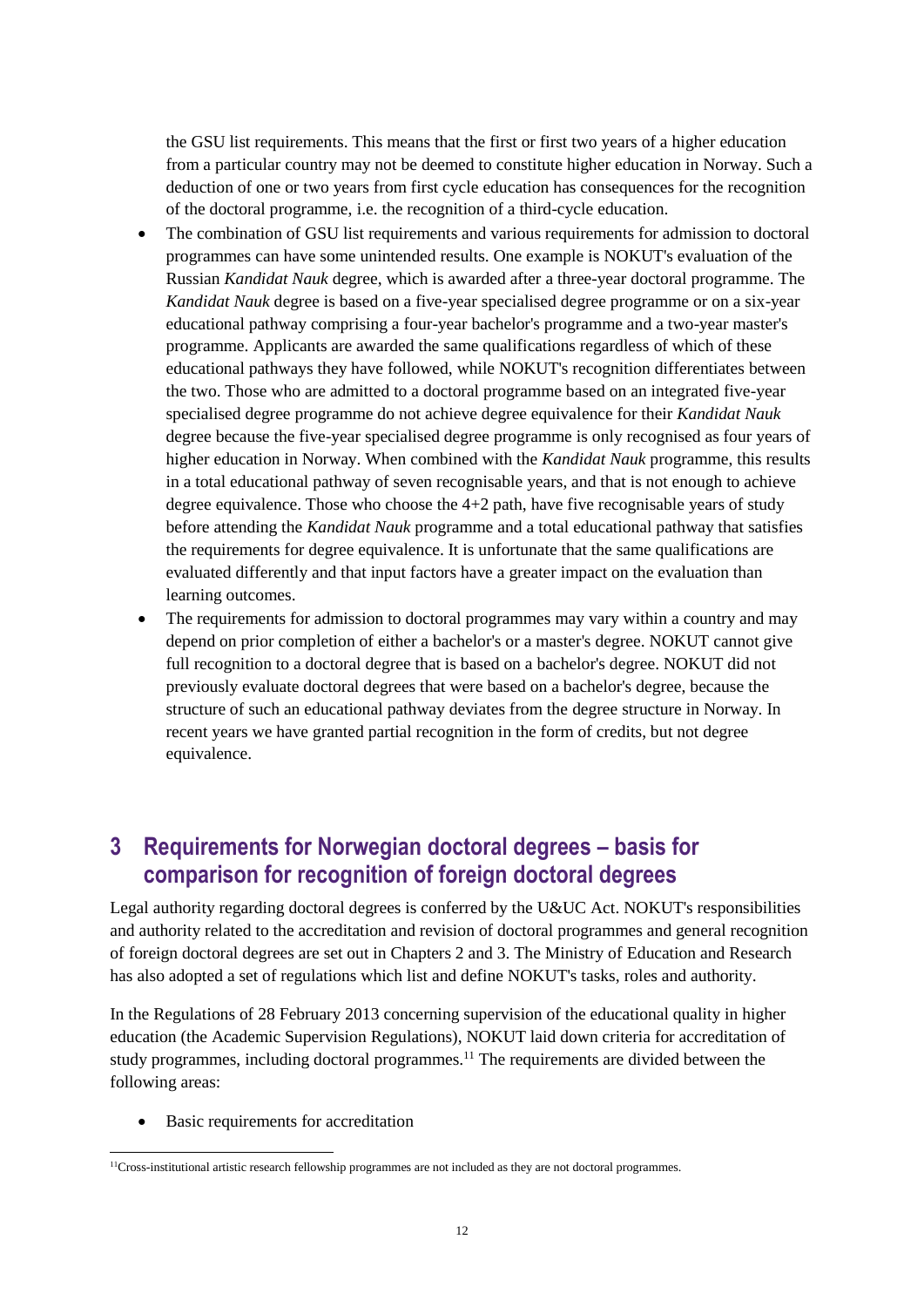- Study plan (NQF level 8, content, organisation, work methods, examination and assessment systems, links to R&D, internationalisation, infrastructure)
- Academic community (competence, R&D)

The Norwegian Qualifications Framework was implemented for higher education with a deadline until 1 January 2013 and the reference to EQF was approved on 6 June 2014.<sup>12</sup> For all doctoral programmes in Norway, learning outcomes must be described in accordance with NQF level 8. The NQF requirement is also included in the Academic Supervision Regulations.

There are no central provisions for the preparation of regulations or a set of rules for doctoral programmes. However, the institutions are required to prepare their own regulations for their doctoral programmes. The Norwegian Association of Higher Education Institutions (UHR) has prepared recommended guidelines, which are largely adhered to by the institutions. In NOKUT's guidelines to the Academic Supervision Regulations, reference is therefore made to UHR's document.<sup>13</sup>

UHR's recommended guidelines emphasize the following:

- The nominal scope of the PhD programme is three (3) years of full-time studies and includes a training component with a scope of at least 30 credits. The organisation of the PhD programme shall be defined in the institution's regulations.
- The most important component of the PhD programme is independent research work or combined R&D work to be conducted under active supervision.
- The PhD degree shall be awarded on the basis of
	- o an approved doctoral thesis;
	- o approved completion of the course component, alternatively other approved specialised education or qualifications:
	- o an approved trial lecture on a specified topic;
	- o approved defence of the thesis (public defence).

The following is a summary overview of the provisions that regulate the PhD degree:

- The Act relating to Universities and University Colleges (2005)
- Regulations concerning the Quality Assurance and Quality Development of Higher Education and Tertiary Vocational Education (2010)
- The Norwegian Qualifications Framework for Lifelong Learning (NQF 2011)
- The Regulations concerning supervision of the educational quality in higher education (the Academic Supervision Regulations, NOKUT 2013)
- Recommended guidelines for the PhD degree (*philosophiae doctor ph.d*.) (UHR 2011, updated in 2013 and 2015)
- The institutions' own regulations for the PhD degree.

Other provisions:

l

<sup>12</sup>http://www.nokut.no/en/Facts-and-statistics/The-Norwegian-Educational-System/The-Norwegian-qualifications-framework/Current-status/ <sup>13</sup> [http://www.uhr.no/documents/150415\\_Recommende\\_Guidelines\\_for\\_the\\_Doctor\\_of\\_Philosophy\\_Degree\\_\\_PhD\\_.pdf](http://www.uhr.no/documents/150415_Recommende_Guidelines_for_the_Doctor_of_Philosophy_Degree__PhD_.pdf)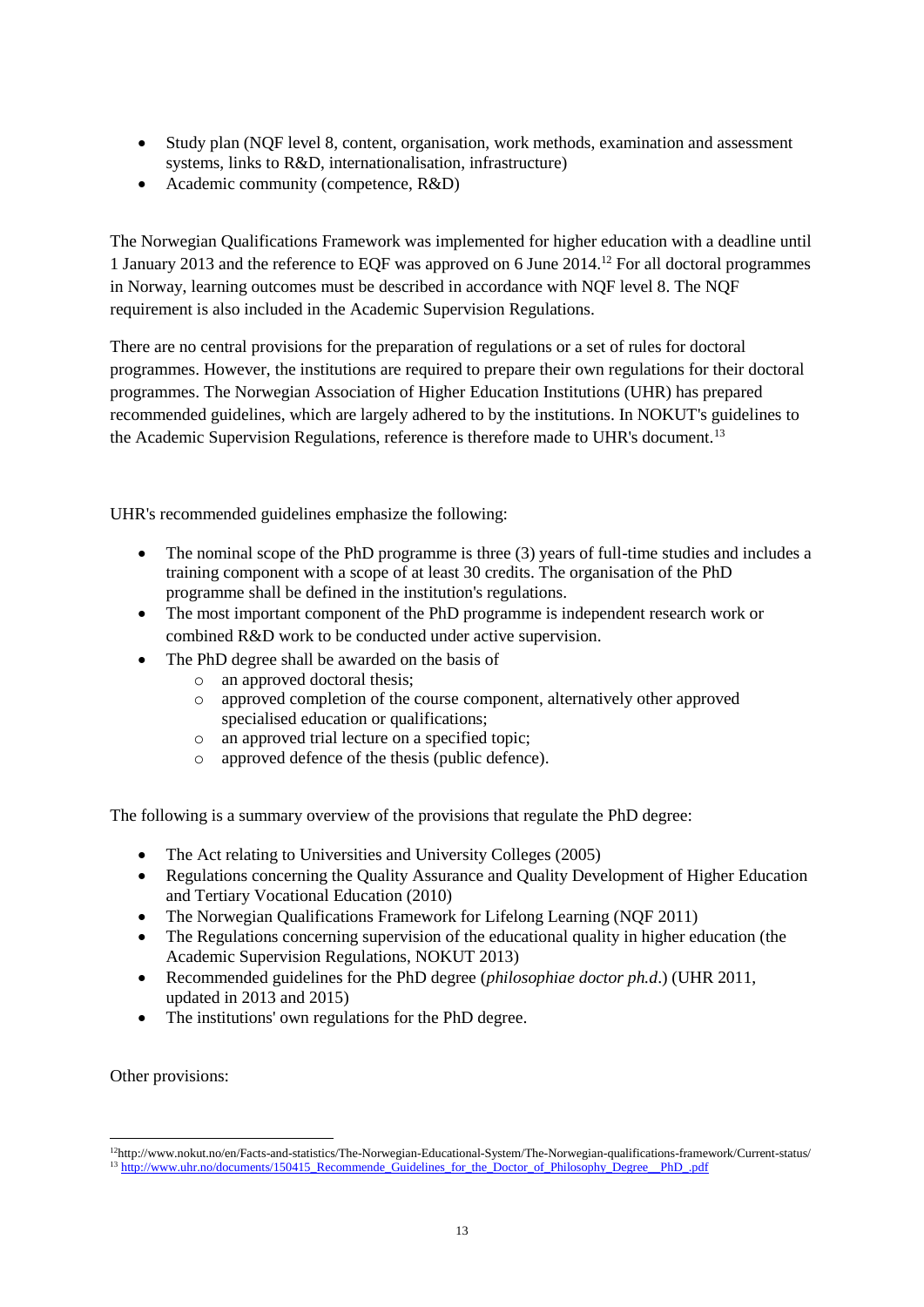- Regulations concerning appointment and promotion to teaching and research posts, (2006, as amended in 2010 and 2015).
- Regulations relating to degrees and professional training, protected titles and nominal length of study at universities and university colleges (2005, as most recently amended in 2015)
- The Salzburg II Recommendations $14$
- European Charter for Researchers  $\&$  Code of Conduct for the Recruitment of Researchers<sup>15</sup>  $(2005)$ .
- <span id="page-15-0"></span>• Principles for Innovative Doctoral Training<sup>16</sup>

l <sup>14</sup> [http://www.eua.be/Libraries/Publications\\_homepage\\_list/Salzburg\\_II\\_Recommendations.sflb.ashx](http://www.eua.be/Libraries/Publications_homepage_list/Salzburg_II_Recommendations.sflb.ashx)

<sup>&</sup>lt;sup>15</sup> [http://ec.europa.eu/euraxess/pdf/brochure\\_rights/am509774CEE\\_EN\\_E4.pdf](http://ec.europa.eu/euraxess/pdf/brochure_rights/am509774CEE_EN_E4.pdfuropa.eu/euraxess/pdf/brochure_rights/am509774CEE_EN_E4.pdf)

<sup>&</sup>lt;sup>16</sup> [http://ec.europa.eu/euraxess/pdf/research\\_policies/Principles\\_for\\_Innovative\\_Doctoral\\_Training.pdf](http://ec.europa.eu/euraxess/pdf/research_policies/Principles_for_Innovative_Doctoral_Training.pdf)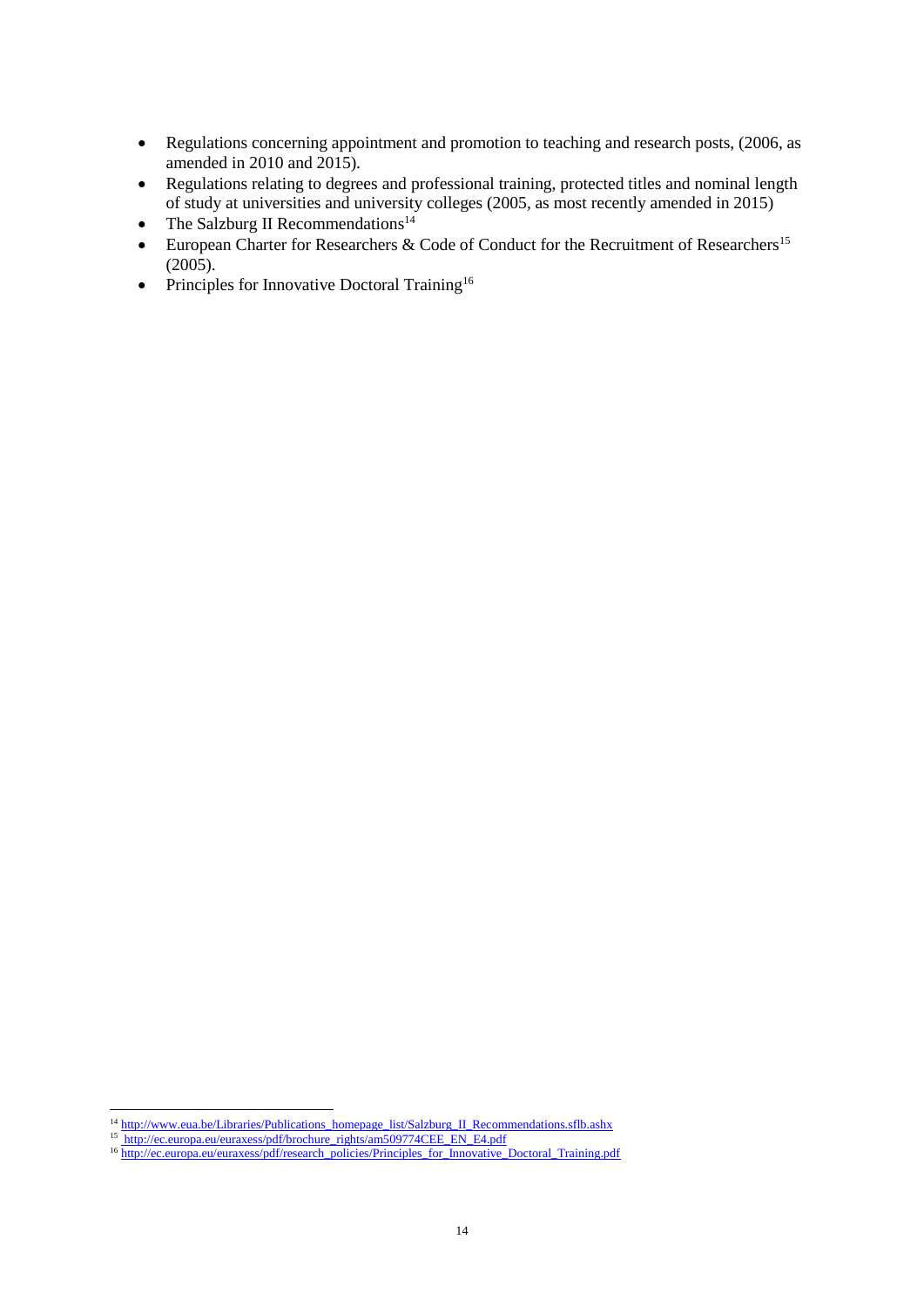# **4 Review of practice relating to the evaluation of foreign doctoral degrees in other Nordic countries**

In autumn 2014, NOKUT organised a workshop on the recognition of doctoral degrees with participants from the NORRIC offices in Sweden, Denmark and Finland. NOKUT wanted to map regulations, guidelines, attitudes and practice relating to the recognition of doctoral degrees in the Nordic countries. The purpose of this was to gain a better understanding of factors deemed to be relevant for the recognition of doctoral degrees in the Nordic countries and to obtain information about related practice. The results of this work were collected in two documents (see annexes 1 and 2).

The survey showed that all four Nordic countries have their own national characteristics and traditions with respect to regulation, degree structures and recognition of doctoral degrees, but that there are also common factors that are relevant to them all. There is, however, some variation in the importance that the different offices assign to these factors. See Table 1 (next page).

|                                                  | <b>Denmark</b> | <b>Finland</b> | <b>Sweden</b> | <b>Norway</b> |
|--------------------------------------------------|----------------|----------------|---------------|---------------|
| <b>Legal status of recognition</b>               |                |                |               |               |
| Binding decision                                 | X              | X              |               | X             |
| Advice                                           |                |                | X             |               |
| <b>Right of appeal</b>                           |                |                |               |               |
| Yes                                              |                | X              |               | X             |
| N <sub>0</sub>                                   | X              |                | X             |               |
| The applicant may request reassessment           | X              |                | X             |               |
| <b>Regulation of doctoral programmes</b>         |                |                |               |               |
| Legislation by government - ministry             | $\mathbf{X}$   | X              | X             |               |
| Recommended guidelines (in Norway's case,        |                |                |               | X             |
| UHR)                                             |                |                |               |               |
| Regulation by the institutions themselves        | X              | X              | X             | X             |
| Doctoral programmes taken in the country         |                |                |               |               |
| One type of doctoral degree only                 | X              |                |               |               |
| Two different types of doctoral degree           |                | $\mathbf X$    | $\mathbf X$   | X             |
| Two different types of doctoral degree           |                |                |               |               |
| Two different degrees at the same level          |                |                |               | X             |
| Two different degrees at different levels in the |                | X              | X             |               |
| doctoral programme: licentiate exam + doctoral   |                |                |               |               |
| exam                                             |                |                |               |               |
| Recognition in relation to both degrees          |                |                |               |               |
| Yes                                              |                | X              | X             |               |
| N <sub>o</sub>                                   |                |                |               | X             |
| Doctoral degree requirements in the respective   |                |                |               |               |
| <b>Nordic countries</b>                          |                |                |               |               |
| Researcher qualifications in the country         | $\mathbf{X}$   | X              | X             | X             |
| Educational institution approved for offering    | $\mathbf{x}$   | X              | $\mathbf{x}$  | X             |
| doctoral programmes in the field                 |                |                |               |               |
| Admission requirements: master's or equivalent   | $\mathbf X$    |                |               | X             |
| Admission requirements: magister degree or       |                | X              | X             |               |
| equivalent                                       |                |                |               |               |
| Defined scope of 3 years                         | $\mathbf X$    |                |               | X             |
| Defined scope of doctoral programme              |                | X              | X             |               |

Table 1: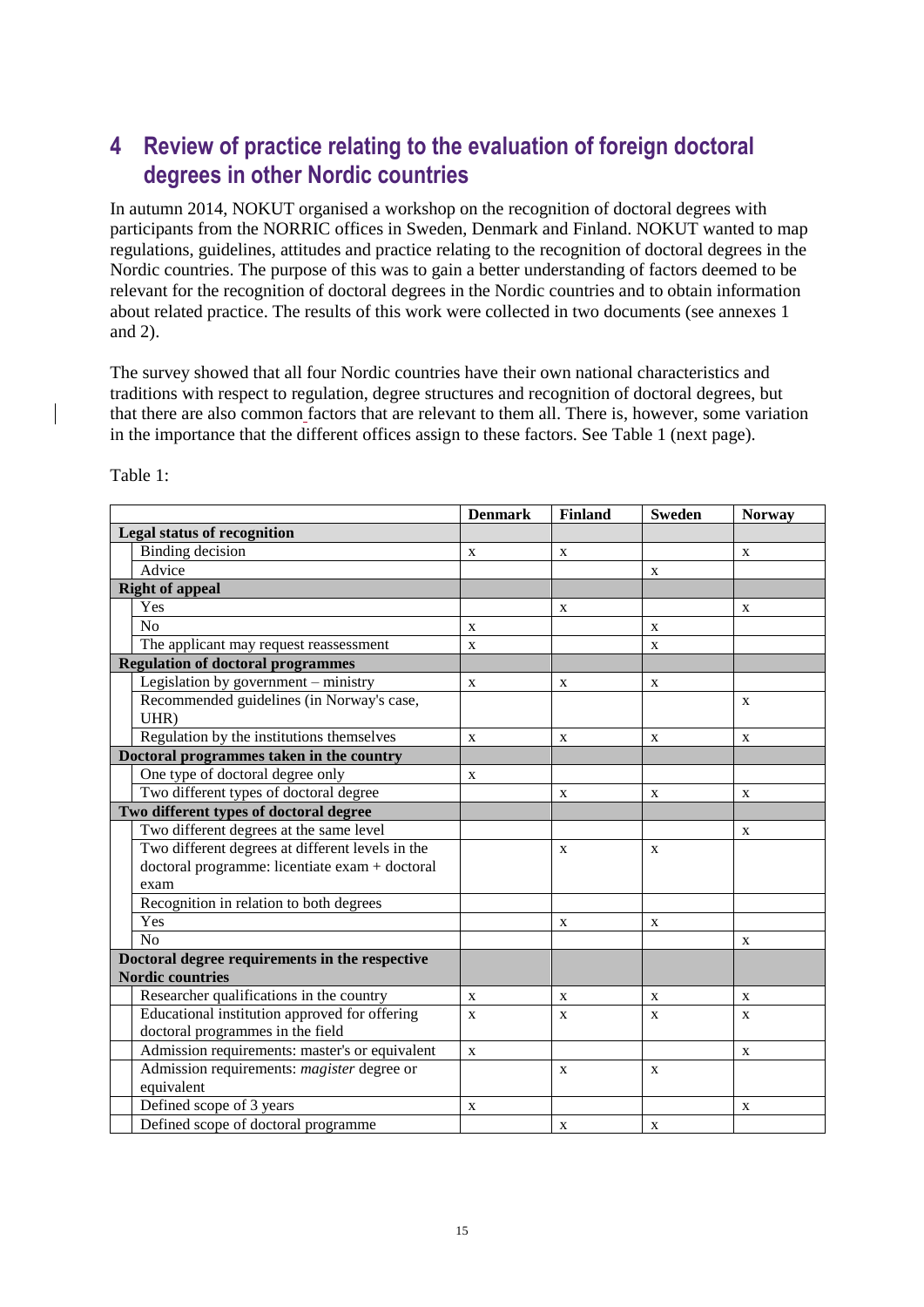|                                                            | <b>Denmark</b> | <b>Finland</b> | <b>Sweden</b> | <b>Norway</b> |
|------------------------------------------------------------|----------------|----------------|---------------|---------------|
| $2$ years (Licentiate exam <sup>17</sup> )                 |                | X              | X             |               |
| Defined scope of doctoral programme                        |                | $\mathbf X$    | X             |               |
| 4 years (Doktorexamen <sup>18</sup> )                      |                |                |               |               |
| Compulsory courses                                         | X              | $\mathbf X$    | X             | $\mathbf X$   |
| The thesis includes an independent scientific research     | X              | X              | X             | X             |
| work                                                       |                |                |               |               |
| The thesis is assessed and approved by a committee of      | X              | $\mathbf X$    | $\mathbf X$   | $\mathbf X$   |
| experts                                                    |                |                |               |               |
| <b>Evaluation for recognition: general or expert</b>       |                |                |               |               |
| General, does not assess the content                       | X              | X              | X             | X             |
| Evaluation of foreign doctoral degrees - criteria          |                |                |               |               |
| Researcher qualifications in the relevant country          | $\mathbf X$    | $\mathbf X$    | X             | $\mathbf X$   |
| Educational institution approved for offering doctoral     | X              | X              | X             | $\mathbf{x}$  |
| programmes in the field                                    |                |                |               |               |
| Admission requirements: master's, magister degree or       | $\mathbf X$    | $\mathbf X$    | X             | $\mathbf X$   |
| equivalent                                                 |                |                |               |               |
| Admission requirements: A bachelor's degree may be         | $\mathbf X$    | $\mathbf X$    | X             |               |
| acceptable                                                 |                |                |               |               |
| Defined scope                                              | $\mathbf X$    | X              | X             | $\mathbf X$   |
| Compulsory courses                                         |                |                |               | $\mathbf X$   |
| The thesis includes an independent scientific research     | $\mathbf X$    | $\mathbf X$    | X             | X             |
| work                                                       |                |                |               |               |
| The thesis is assessed and approved by a committee of      | X              | $\mathbf X$    | X             | $\mathbf X$   |
| experts                                                    |                |                |               |               |
| Recognition requires a minimum number of years of          |                |                |               | X             |
| recognisable education for the whole educational           |                |                |               |               |
| pathway.                                                   |                |                |               |               |
| Learning outcomes are considered in the evaluation         | X              | May be         | Indirectly:   |               |
|                                                            |                | considered,    | study progr.  |               |
|                                                            |                | if available   | objectives    |               |
| Learning outcomes in the recognition of doctoral degrees   |                |                |               |               |
| Definition of the term                                     |                |                |               |               |
| The term is used, but not very well defined                | $\mathbf X$    | $\mathbf X$    | X             |               |
| The term is not used                                       |                |                |               | X             |
| The term is used in the context of the EQF                 |                |                |               |               |
| Recognition is linked to the admission requirements for    |                |                |               |               |
| higher education                                           |                |                |               |               |
| At a lower level                                           | X              |                |               | X             |
| At the doctoral degree level                               |                |                |               | X             |
| <b>Results</b>                                             |                |                |               |               |
| Local credits are awarded in the result                    |                |                |               | X             |
| Either full recognition or rejection                       | X              | X              |               |               |
| Recognition in relation to the first doctoral degree level |                | $\mathbf X$    | X             |               |
| (licentiate)                                               |                |                |               |               |
| Partial recognition in the form of years of study is also  |                |                | X             |               |
| granted                                                    |                |                |               |               |
| Partial recognition in the form of credits and years of    |                |                |               | X             |
| study is also granted                                      |                |                |               |               |

*Table 1: Elements in the recognition of foreign doctoral qualifications. Comparison between four countries' practice in relation to current Norwegian practice.*

l

 $17$  Licentiate exam: Third cycle programme with a nominal length of study of 2 years, including a thesis of 60 credits/ECT

<sup>&</sup>lt;sup>18</sup> Doktorexamen: Third cycle programme with a nominal length of study of 4 years, including a thesis of at least 120 credits/ECTS For more information, see: http://studera.nu/startpage/higher-education-studies/higher-education-in-sweden/study-levels-and-degrees/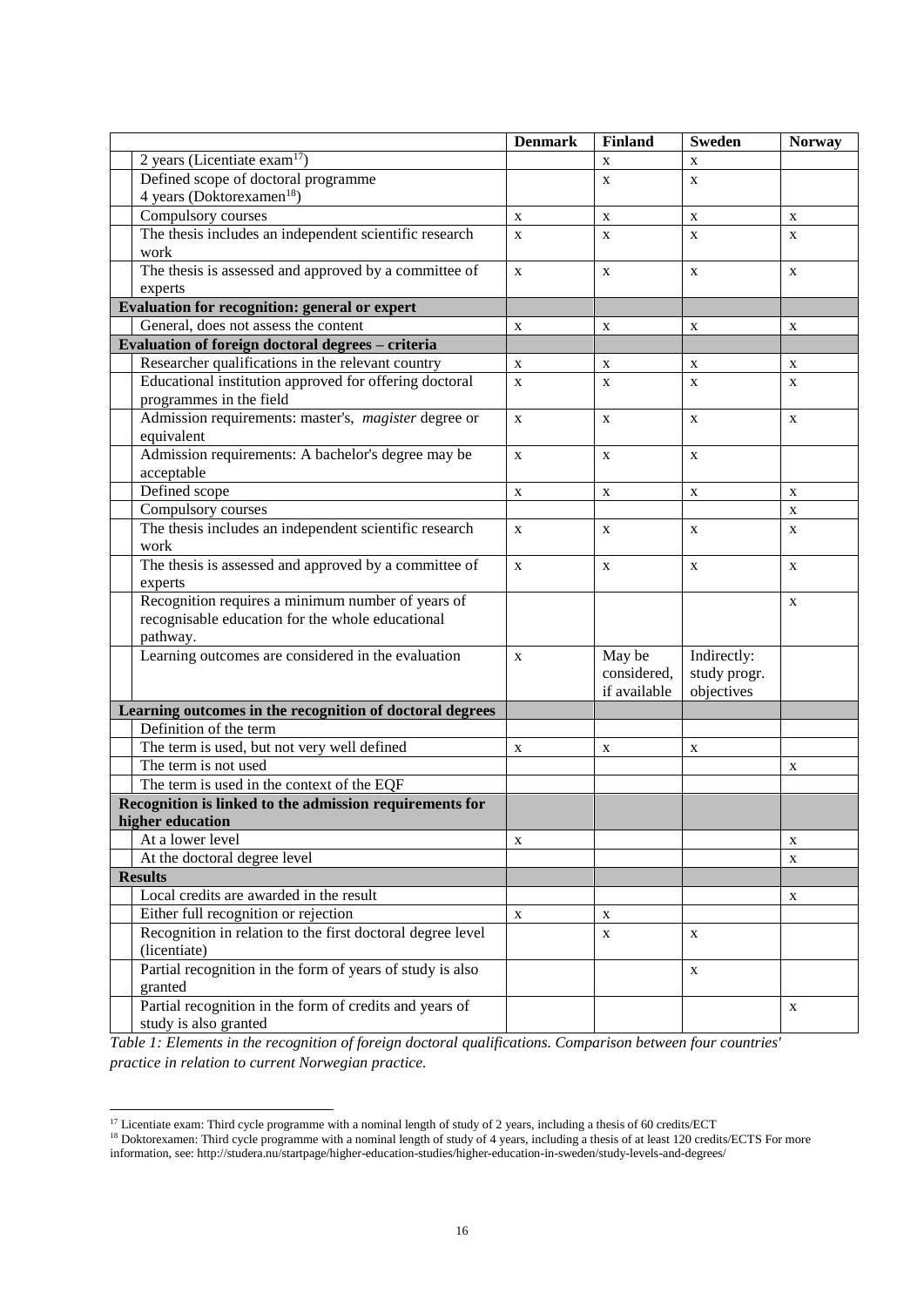The survey showed that all the offices adapt their recognition system to international conventions, processes and applicable principles in, for example, the Lisbon Recognition Convention, the Bologna process and the qualifications frameworks. Principles and terms such as *substantial differences* and *learning outcomes* have a role in the recognition of doctoral degrees. However, it is not clear how these terms are defined and operationalised for use by the different Nordic offices.

We also see that all the offices conduct a general evaluation of the scope and level of doctoral degrees, and consider many of the same factors we consider in Norway. Nevertheless, compared with NOKUT, our Nordic colleagues reach a more generous conclusion in some cases. The reason for this is that the other offices do not use the same precise and measurable parameters. Particularly in Denmark, there has been a move away from measurable parameters towards use of 'end competence' as an evaluation criterion. Compared with NOKUT's practice, Danish practice also entails a more individual evaluation of doctoral degrees. This leads to a more differentiated evaluation of doctoral degrees and opens up for the possibility of evaluating doctoral degrees that are based on programmes with a different structure from the European model. The national degree structure also plays a role. Sweden and Finland have two degrees in the third cycle (licentiate and doctoral exam). This gives more flexibility, because they can evaluate doctoral degrees from other countries in relation to both degrees.

Our review of Nordic practice shows that:

- Only NOKUT awards credits in connection with the recognition of doctoral degrees
- Only NOKUT links admission requirements to higher education (GSU list requirements in Norway) to the recognition of doctoral degrees
- Only NOKUT requires the inclusion of compulsory courses in the doctoral programme in order to grant degree equivalence.
- The other Nordic offices usually recognise doctoral programmes that are based on the completion of a master's programme, but they may also recognise doctoral programmes that are based on the completion of a bachelor's programme.
- The other Nordic offices to a varying degree base their recognition on learning outcomes.
- Fewer doctoral degrees are awarded degree equivalence in Norway.

The above leads us to the conclusion that NOKUT has a less flexible practice for the recognition of doctoral degrees than the other Nordic countries. By changing the set of criteria for general recognition of doctoral degrees, NOKUT could achieve a practice that is more aligned with practice in the other Nordic countries.

### <span id="page-18-0"></span>**5 What can be considered to constitute a substantial difference in the recognition of doctoral degrees?**

### <span id="page-18-1"></span>**5.1 The term 'substantial difference' in the Lisbon Recognition Convention**

NOKUT's recognition shall be in accordance with the principles for recognition of qualifications set out in the Lisbon Recognition Convention. Article VI.1 of the Lisbon Recognition Convention states: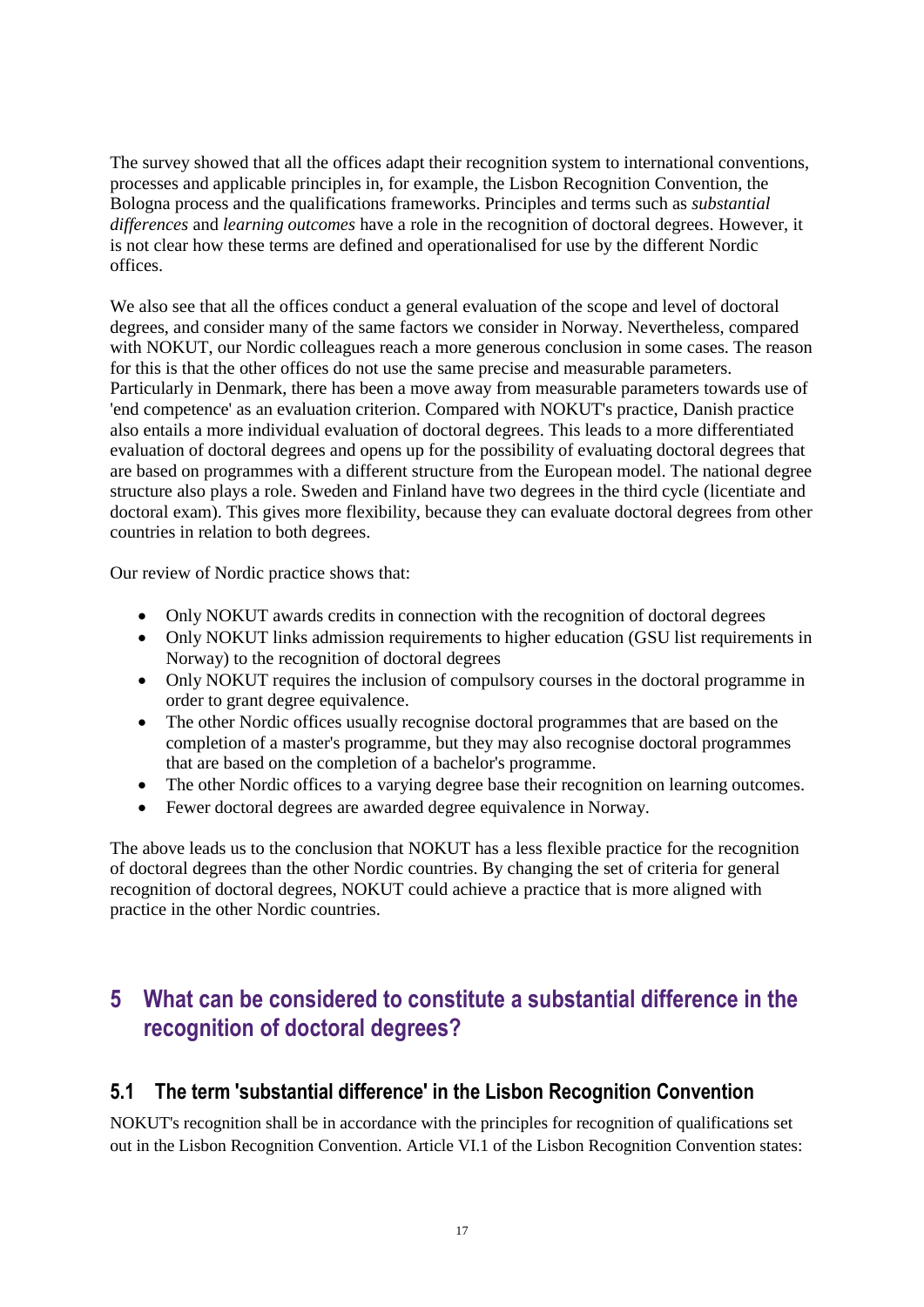*To the extent that a recognition decision is based on the knowledge and skills certified by the higher education qualification*, *each Party shall recognise the higher education qualifications conferred in another Party, unless a substantial difference can be shown between the qualification for which recognition is sought and the corresponding qualification in the Party in which recognition is sought.* The term 'substantial differences' can pose problems and is not specifically defined. The Lisbon Recognition Convention and the documents adopted in recognition thereof provide general instructions on the practical interpretation of substantial differences:

*36. Qualifications of approximately equal level may show differences in terms of content, profile, workload, quality and learning outcomes. In the assessment of foreign qualifications, these differences should be considered in a flexible way, and only substantial differences in view of the purpose for which recognition is sought (e.g. academic or de facto professional recognition) should lead to partial recognition or non-recognition of the foreign qualifications.* 

*37. Recognition of foreign qualifications should be granted unless a substantial difference can be demonstrated between the qualification for which recognition is requested and the relevant qualification of the State in which recognition is sought. In applying this principle, the assessment should seek to establish whether:* 

*(a) the differences in learning outcomes between the foreign qualification and the relevant qualification of the country in which recognition is sought are too substantial to allow the recognition of the foreign qualification as requested by the applicant. If so, the assessment should seek to establish whether alternative, partial and/or conditional recognition may be granted;*

*(b) the differences in access to further activities (such as further study, research activities, and the exercise of gainful employment) between the foreign qualification and the relevant qualification of the country in which recognition is sought are too substantial to allow the recognition of the foreign qualification as requested by the applicant. If so, the assessment should seek to establish whether alternative, partial and/or conditional recognition may be granted;* 

*(c) the differences in key elements of the programme(s) leading to the qualification in comparison to the programme(s) leading to the relevant qualification of the country in which recognition is sought are too substantial to allow the recognition of the foreign qualification as requested by the applicant. If so, the assessment should seek to establish whether alternative, partial and/or conditional recognition may be granted. The comparability of programme elements should, however, be analysed only with a view to the comparability of outcomes and access to further activities, and not as a necessary condition for recognition in their own right;* 

*(d) competent recognition authorities can document that the differences in the quality of the programme and/or institution at which the qualification was awarded in relation to the quality of the programmes and/or institutions granting the similar qualification in terms of which recognition is sought are too substantial to allow the recognition of the foreign qualification*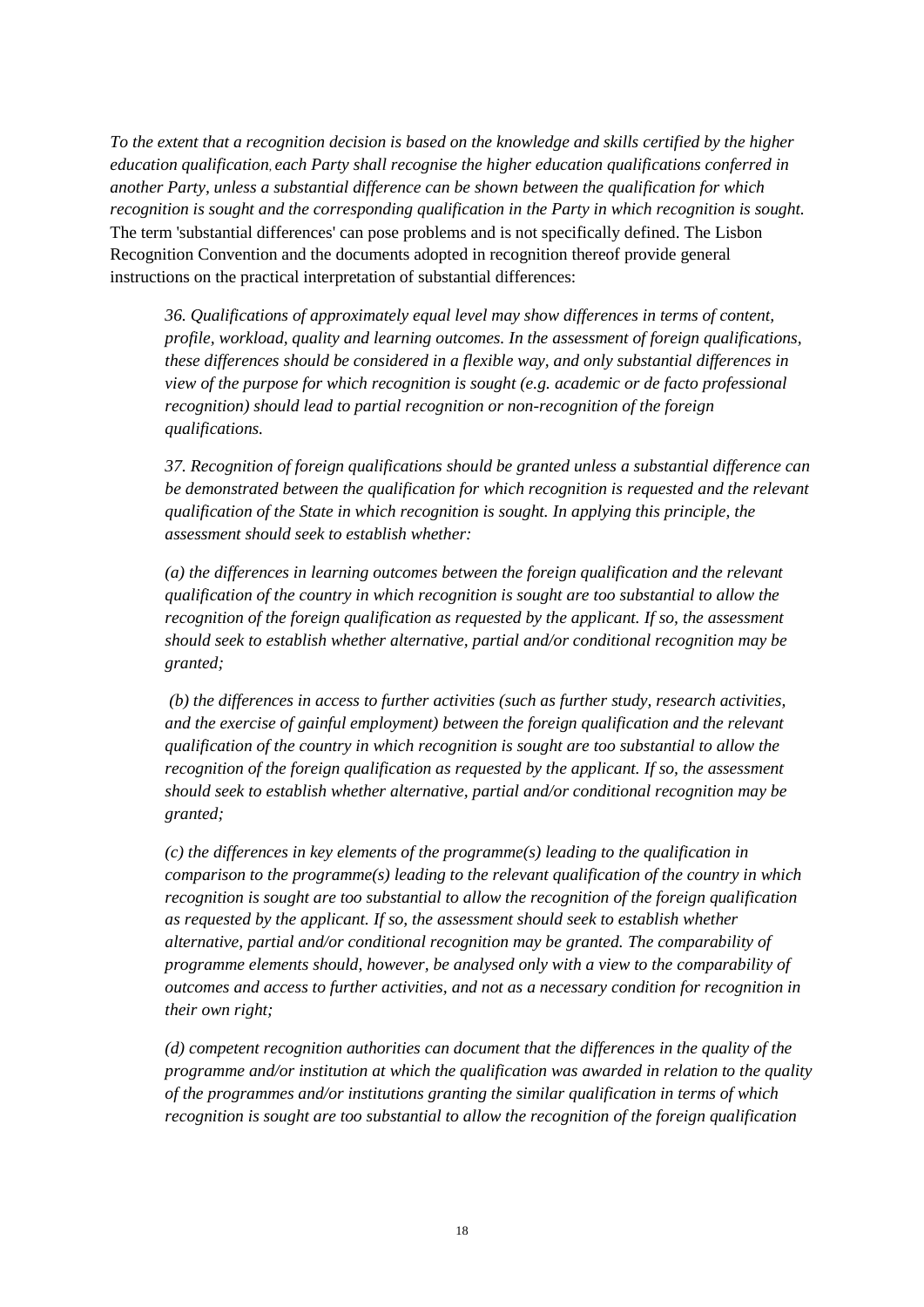*as requested by the applicant. If so, the assessment should seek to establish whether alternative, partial and/or conditional recognition may be granted.<sup>19</sup>*

In summary, the Lisbon Recognition Convention recommends that in order to identify any substantial differences we should consider learning outcomes, access to further activities and differences related to core components in the programme, and whether the quality of the programme or the institution at which it is offered is substantially different from corresponding programmes/institutions in Norway. The EAR Manual emphasises that differences related to criteria such as work load and programme structure do not necessarily constitute substantial differences<sup>20</sup>.

### <span id="page-20-0"></span>**5.2 NOKUT's practical interpretation of 'substantial difference'**

NOKUT's present practice entails a stricter definition of substantial difference enshrined in its criteria, which leads to a less flexible practice than recommended by the Lisbon Recognition Convention and the EAR Manual. According to NOKUT, a substantial difference may be that the educational institution and/or the doctoral programme is/are not accredited or that, rather than being researchbased, the doctoral programme is largely based on practical training and courses. Furthermore, NOKUT considers it a substantial difference if there is an absence of compulsory courses, if the thesis has too narrow a scope, and if the doctoral programme, the educational pathway as a whole or the basis for admission comprises too few years of study.

The EAR Manual, on the other hand, states that the emphasis should be on the core component of the education and that differences in the programme structure should not necessarily be considered to constitute a substantial difference. The core component in a doctoral degree is research, not the number of completed courses. In order to recognise doctoral degree equivalence, NOKUT also requires that admission to the doctoral programme must have been based on a master's degree, regardless of learning outcomes. The EAR Manual stresses that, in accordance with EQF/NQF, learning outcomes and not the educational pathway shall be decisive in the evaluation of qualifications. The 2013 Subsidiary Text to the Lisbon Recognition Convention recommends use of qualifications frameworks in the recognition of foreign qualifications.<sup>21</sup>

The accreditation status of the educational institution or programme, the programme profile (researchbased or profession-oriented) and a certain minimum length of both the programme and research element should still serve as basis for considering whether any substantial differences exist in relation to a Norwegian PhD.

Based on the above, we recommend introducing a more accommodating definition of 'substantial difference' in order to extend NOKUT's scope of action to establish new criteria. We envisage a differentiated system with separate criteria for doctoral degrees awarded within the framework of the Bologna process or in countries with qualifications frameworks that are comparable to the Norwegian

 $\overline{a}$ 

<sup>&</sup>lt;sup>19</sup> The Lisbon Recognition Convention: Revised recommendation on procedures and criteria for the assessment of foreign qualifications and periods of study.

[http://www.coe.int/t/dg4/highereducation/recognition/Criteria%20and%20procedures\\_EN.asp](http://www.coe.int/t/dg4/highereducation/recognition/Criteria%20and%20procedures_EN.asp)

<sup>&</sup>lt;sup>20</sup> European Area of Recognition Manual 2012, p 45[, http://eurorecognition.eu/manual/EAR\\_manual\\_v\\_1.0.pdf](http://eurorecognition.eu/manual/EAR_manual_v_1.0.pdf) <sup>21</sup>[http://www.nokut.no/Documents/NOKUT/Artikkelbibliotek/Utenlandsk\\_utdanning/NKR%20i%20Lisboakonvensjonen/Subsidiary%20Tex](http://www.nokut.no/Documents/NOKUT/Artikkelbibliotek/Utenlandsk_utdanning/NKR%20i%20Lisboakonvensjonen/Subsidiary%20Text%20to%20the%20Convention_Recommendation%20on%20the%20use%20of%20qualifications%20frameworks%20in%20the%20recognition%20of%20foreign%20qualifications.pdf) [t%20to%20the%20Convention\\_Recommendation%20on%20the%20use%20of%20qualifications%20frameworks%20in%20the%20recogniti](http://www.nokut.no/Documents/NOKUT/Artikkelbibliotek/Utenlandsk_utdanning/NKR%20i%20Lisboakonvensjonen/Subsidiary%20Text%20to%20the%20Convention_Recommendation%20on%20the%20use%20of%20qualifications%20frameworks%20in%20the%20recognition%20of%20foreign%20qualifications.pdf) [on%20of%20foreign%20qualifications.pdf](http://www.nokut.no/Documents/NOKUT/Artikkelbibliotek/Utenlandsk_utdanning/NKR%20i%20Lisboakonvensjonen/Subsidiary%20Text%20to%20the%20Convention_Recommendation%20on%20the%20use%20of%20qualifications%20frameworks%20in%20the%20recognition%20of%20foreign%20qualifications.pdf)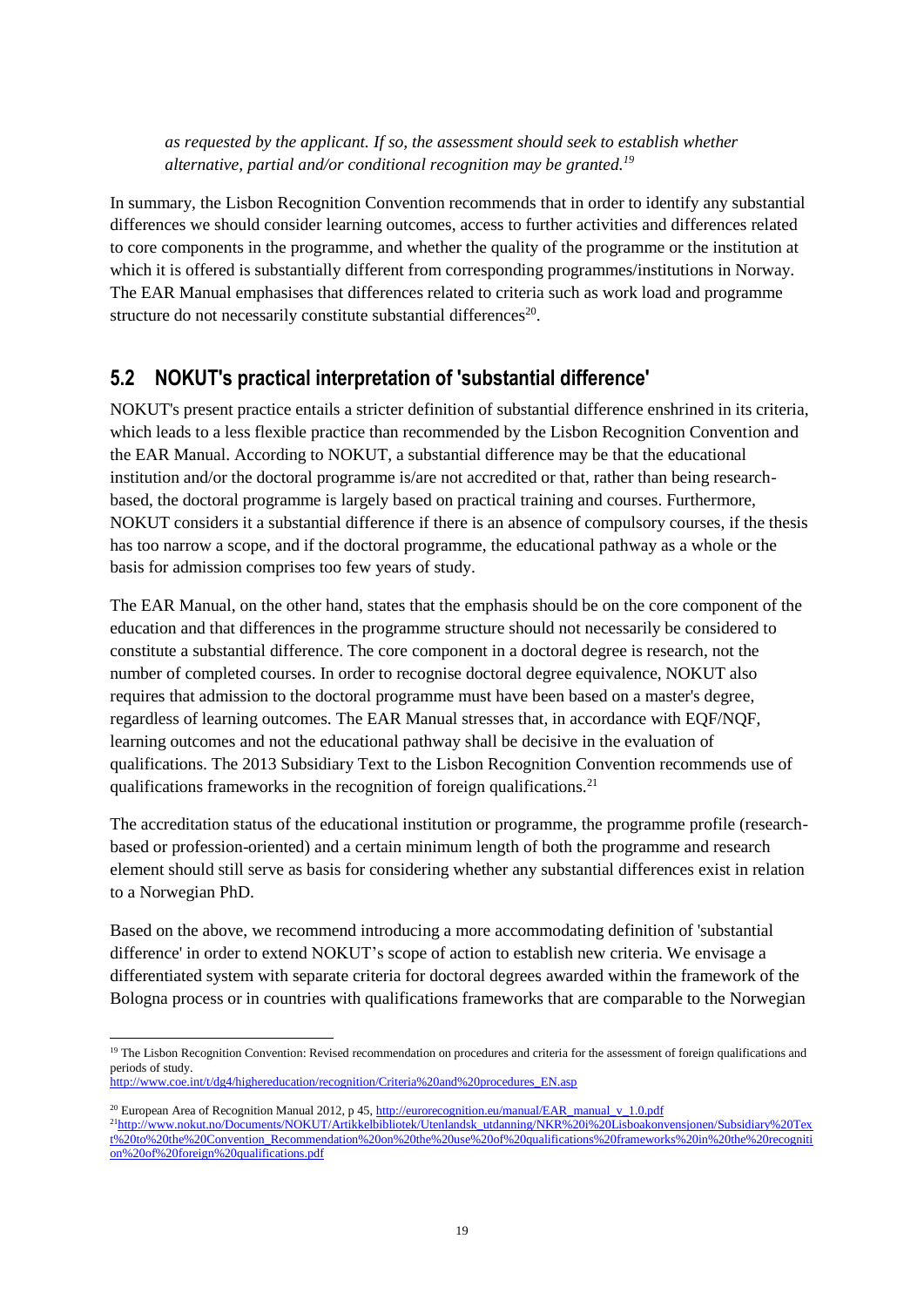qualifications framework; see the Yerevan Communiqué. At the same time, a more flexible set of criteria than the one we use today must also be introduced for other doctoral degrees.

#### <span id="page-21-0"></span>**5.3 The quality of the educational institution as a marker for 'substantial difference'?**

In its general recognition of foreign higher education, NOKUT evaluates the scope and level based on the relevant country's education system. NOKUT does not consider the quality of the educational institution as long as the institution and/or education programme is/are accredited in the relevant country. In some countries, however, there are major differences in quality between the educational institutions. NOKUT's sister offices, for example in the UK and Australia, have developed a differentiated practice for certain countries, by which qualifications are recognised according to the educational institution at which they were obtained. Qualifications obtained at an educational institution ranked as being of very high quality according to national guidelines, are thus recognised at a higher level than similar qualifications obtained at an educational institution deemed to be of poorer quality. The grades achieved may also have a bearing on the recognition of the qualifications.

Such an approach to recognition is seen as controversial in many countries and unheard of in Norway. We should nevertheless keep in mind that there are sometimes considerable quality differences between educational institutions. Education taken at a regional university college and at a Centre of Excellence in the Philippines both qualify for a Bachelor of Arts degree, even though the quality level of these bachelor's degrees may be different. NOKUT can either choose to disregard this fact and continue its current practice, or it can change its practice to include a differentiated evaluation of qualifications obtained in one and the same country. A differentiated practice, however, entails a more complex case processing, which, in turn, requires more resources.

### <span id="page-21-1"></span>**6 Are the GSU list requirements relevant in the recognition of doctoral degrees?**

General recognition of foreign higher education is linked to the GSU list (Higher Education Entrance Qualification for applicants with foreign qualifications applying for admission to higher education in Norway). This means that only education over and above the level required for admission to higher education in Norway may form the basis for general recognition by NOKUT. This is a decades-old practice that has existed longer than NOKUT. Even though the GSU list is no more than a guideline to recognition, it has, in practice, formed the basis for the vast majority of decisions on general recognition. In our experience, the GSU list is a key premise in the educational institutions' academic assessments of foreign education.

This practice entails that education taken in countries subject to a requirement for one or two year(s) of higher education for admission to higher education in Norway, cannot be fully recognised by NOKUT. For example, a four-year Philippine bachelor's degree is recognised as equivalent to a Norwegian university college degree (two years of higher education), because the GSU requirement for the Philippines is two years of higher education. This practice also entails that a subsequent master's degree is not recognised as equivalent to a Norwegian master's degree; the bachelor's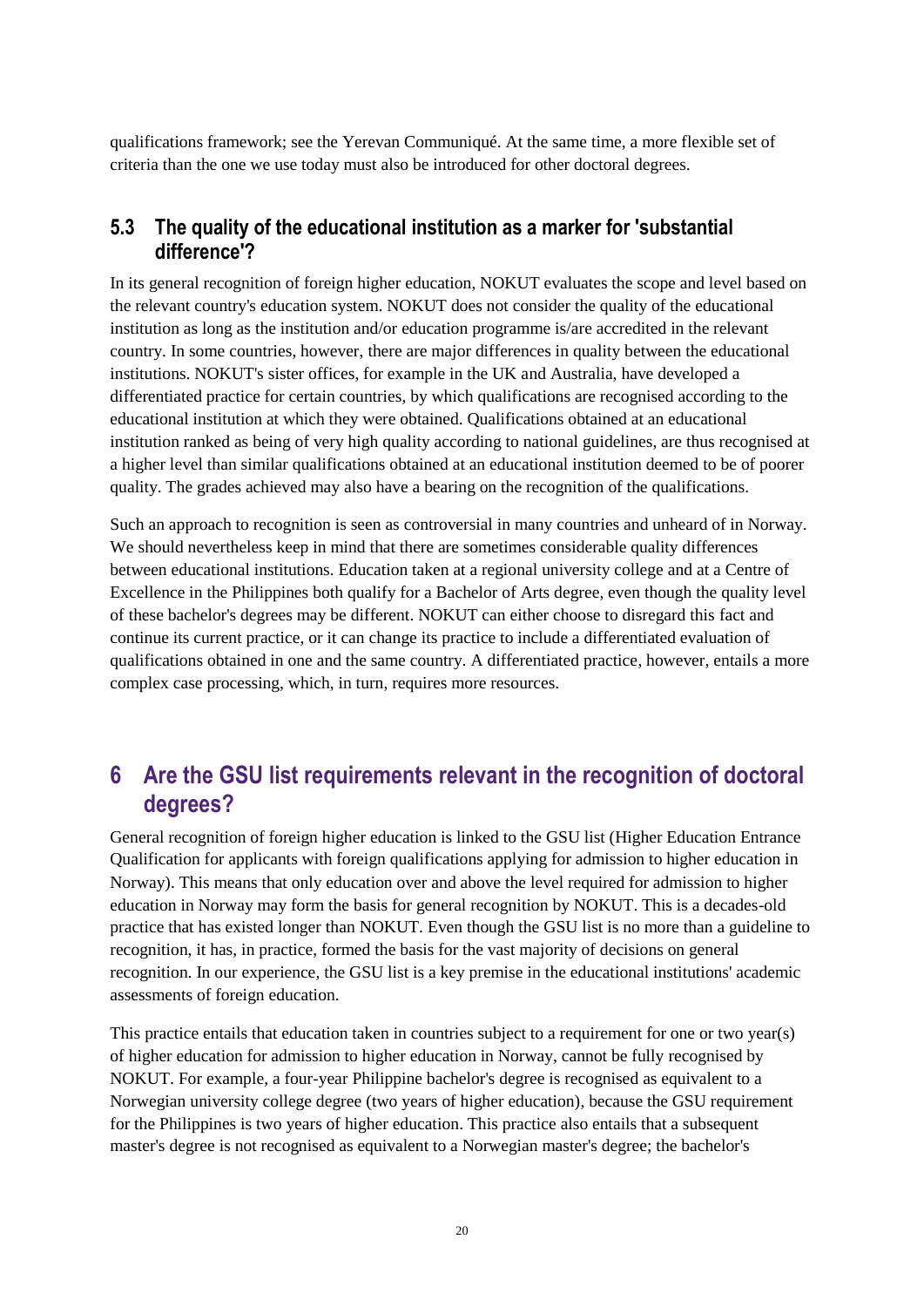programme (4 years) and master's programme (2 years) are considered to be equivalent to a Norwegian bachelor's degree plus 60 credits at master's degree level.

The current practice also entails that the GSU requirement, whereby the first or first two years are not considered to be part of the basis for recognition, affects the evaluation of education in the third cycle. One of the criteria for granting doctoral degree equivalence is a total educational pathway of at least eight years of recognisable higher education. This practice may have unfortunate consequences in relation to countries that are subject to a GSU list requirement for one or two years of higher education.

Denmark has a similar list of admission requirements for higher education to the GSU list. The list also contains criteria for the recognition of first and second cycle education, but is less predominant in the recognition of doctoral degrees in Denmark. As a consequence, the evaluation of foreign doctoral degrees is not based exclusively on the length of prior education, but on other criteria, with the final qualifications being the most decisive. We find a similar approach to the recognition of foreign doctoral degrees in several other countries, including the UK and Sweden.

Since the GSU list forms a guideline for NOKUT's general recognition, it is possible to distinguish between recognition practice relating to first and second cycle education and education/research in the third cycle. The PhD degree in the third cycle is clearly different in that it is a structured research training programme, while it is also individually adapted to a high degree. NOKUT believes that it is possible to change recognition practice for the third cycle without this creating consequences for recognition of education at a lower level.

# <span id="page-22-0"></span>**7 Is it possible to grant general recognition of doctoral degrees without awarding credits?**

### <span id="page-22-1"></span>**7.1 Doctoral degrees that are comparable to a Norwegian PhD**

NOKUT's general recognition is expressed in terms of number of credits, number of years of study, level and, if applicable, degree equivalence. Authority for this is found in Chapter 6 of the Regulations concerning the Quality Assurance and Quality Development of Higher Education and Tertiary Vocational Education: *Recognition shall state credits towards degrees or professional education awarded pursuant to Section 3-2 of the above-mentioned Act, and whether the level and scope of the education corresponds to a Norwegian degree or education.*

Norwegian PhD degrees are not allocated credits; credits are only awarded for the course component. This practice is in accordance with the Bologna process which describes a qualifications framework for higher education in which credits/ECTSs are only specified for first and second cycle education, while there is no specification of credits for doctoral degrees.<sup>22</sup> A corresponding view is expressed in the Salzburg II Recommendations, which state the following among other things:

 $\overline{\phantom{a}}$ <sup>22</sup> <http://www.ehea.info/Uploads/qualification/QF-EHEA-May2005.pdf>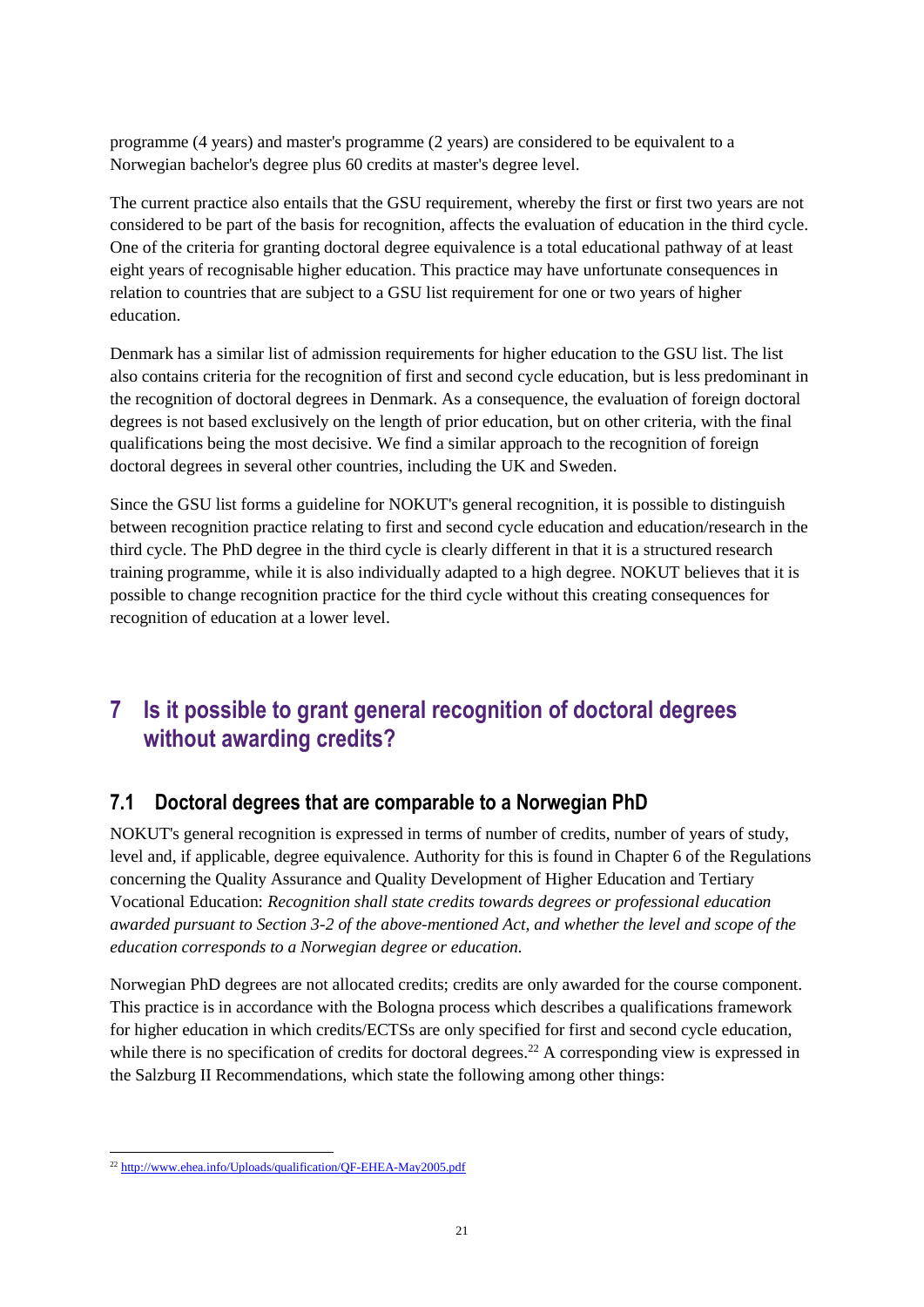*Applying the credit system developed for cohorts of students in the first and second cycles is not a necessary precondition for establishing successful doctoral programmes. Some universities consider credits useful for the taught components of doctoral education, especially in cross-institutional (joint) doctoral programmes. Credits, however, do not make sense when measuring the research component or its associated dissemination outputs. Applied wrongly, rigid credit requirements can be detrimental to the development of independent research professionals. High quality doctoral education needs a stimulating research environment driven by research enthusiasm, curiosity and creativity, not motivated by the collection of credits.<sup>23</sup>*

Doctoral programmes are different from all other education programmes in the first and second cycles because of the large component of independent research work and the requirement for producing new research and knowledge. It is difficult to quantify research work in the form of credits and nominal length of studies. It would therefore be an advantage if NOKUT were able to award degree equivalence without specifying the number of years or credits.

Like Norway, many other countries do not award credits for doctoral degrees, but some countries have clear requirements for credits in their regulations relating to doctoral degrees. We also see that different educational institutions may have a different practice for awarding credits in doctoral programmes. For example, some doctoral degrees include a high number of ECTS credits awarded for participation in conferences and seminars. This can result in the student work load in the form of ECTS credits corresponding to much more than three years of studies, even if the doctoral programme has a nominal length of three years. With a view to recognition, this is clearly a dilemma.

Another argument against specifying credits, is the nominal scope of foreign doctoral programmes. According to UHR's recommended guidelines, the Norwegian PhD degree programme has a nominal length of three years, while we see considerable variation when it comes to foreign doctoral programmes. In many places a doctoral degree can be obtained without any nominal length of study, or minimum and maximum lengths of study have been defined within a wider framework.

We also see that some countries have a nominal length of study of more than three years. In accordance with current practice we have, for example, recognised four-year doctoral programmes as equivalent to a Norwegian PhD degree plus 60 credits at PhD level. In such cases, NOKUT is indirectly pointing out that the doctoral programme in question is more extensive than the three-year doctoral programme.

A completed doctoral degree should lead to doctoral competence, as given in the description of learning outcomes, regardless of how it is structured. It therefore makes little sense to award extra credits in addition to degree equivalence with a Norwegian doctoral degree.

On that basis, we believe that it would be an advantage to be able to grant degree equivalence regardless of the number of credits awarded, by looking at the actual qualifications from a learning outcome perspective. In that way we would take the achieved qualifications into account rather than the formalistic requirements. By using the achieved qualifications as the point of departure, we will ensure more equal treatment of foreign doctoral degrees. The current practice whereby we grant

l <sup>23</sup> [http://www.eua.be/Libraries/Publications\\_homepage\\_list/Salzburg\\_II\\_Recommendations.sflb.ashx](http://www.eua.be/Libraries/Publications_homepage_list/Salzburg_II_Recommendations.sflb.ashx)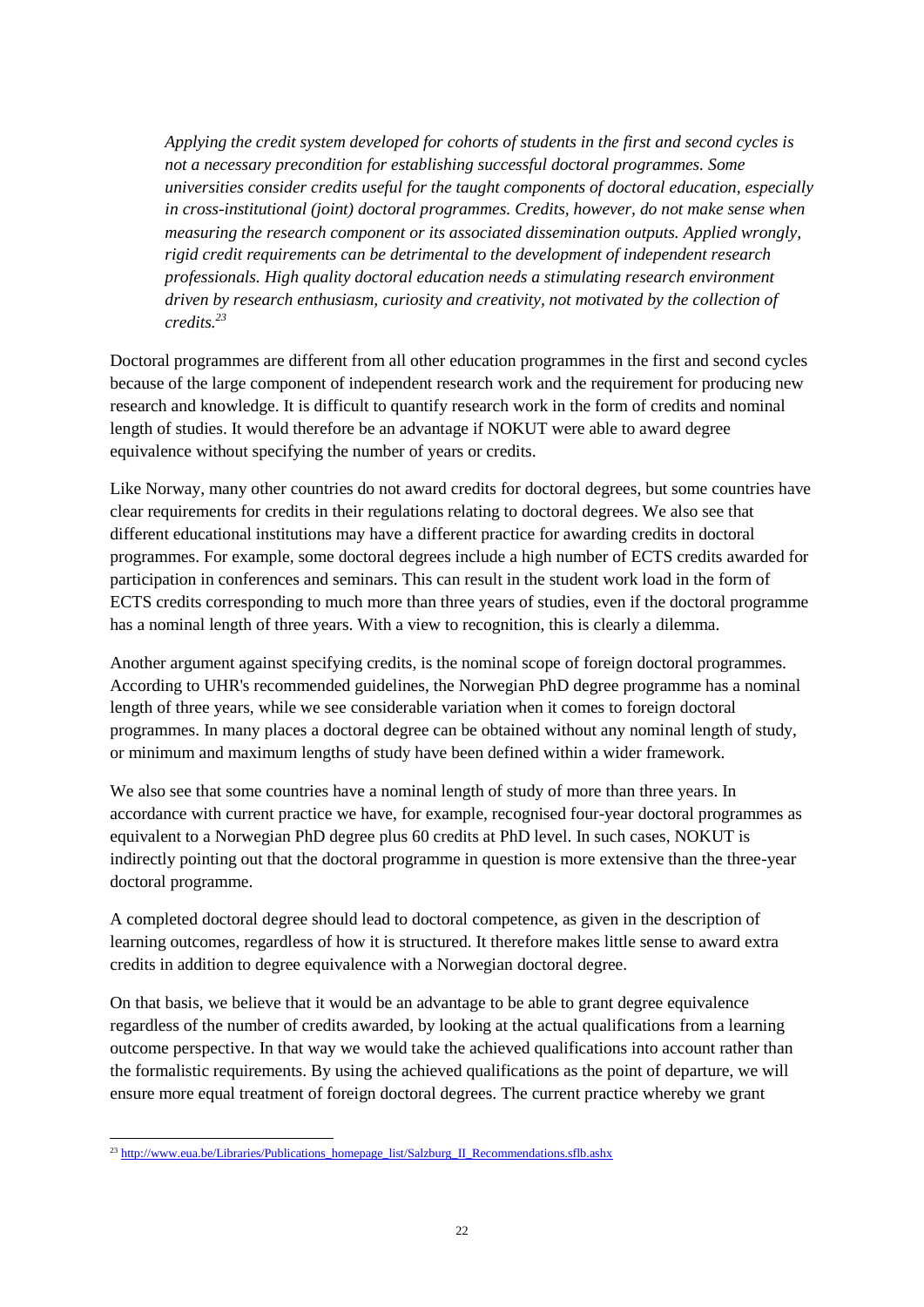recognition based on nominal length of study and credits, can lead to inappropriate results because of the diverse structure of foreign doctoral degrees.

Recognition of doctoral degrees without awarding credits could pose a challenge in relation to the formulation of decisions, as NOKUT makes reference to the total number of credits awarded in its decisions. As a consequence of removing credits from the recognition procedure for doctoral degrees, NOKUT will have to change the way in which it formulates its decisions. Since NOKUT's general recognition is based on the Regulations concerning the Quality Assurance and Quality Development of Higher Education and Tertiary Vocational Education, consideration should be given to whether a change of practice is in accordance with the current Section 6-1(1). In connection with such a change, we see the expedience of also including an EQF reference in the new decisions.

### <span id="page-24-0"></span>**7.2 Doctoral degrees that fail to meet the requirements for degree equivalence with a Norwegian PhD**

We propose that degree equivalence be granted for foreign doctoral degrees without awarding credits. In our opinion, credits can still be awarded in recognition of doctoral degrees that fail to meet the requirements for degree equivalence and for partially completed doctoral programmes.

The current practice relating to recognition of doctoral degrees that do not meet our criteria is to grant credits at master's degree or PhD level, but not degree equivalence. In such cases, NOKUT awards credits to show that the candidate has recognised qualifications even if they do not meet the requirements for degree equivalence.

Based on our proposed adjustment of the criteria, some doctoral degrees that are not granted degree equivalence today will probably be evaluated differently and possibly be considered as equivalent degrees. At the same time, we recommend that the option of awarding credits in recognition of doctoral degrees that may be recognised, though not as equivalent to Norwegian doctoral degrees, be retained. The following are examples of doctoral degrees that may fall into this category:

- Doctoral thesis of insufficient scope: The core component in a doctoral programme is research resulting in the production of an original, scientific work. NOKUT is therefore of the opinion that a lack of or insufficient scope of research and scientific work should still disqualify from obtaining full recognition. The current requirement for devoting at least two years of study to research and production of an original scientific work should be retained. Doctoral degrees in which the scope of the thesis is insufficient should be recognised by awarding credits only, as they are not comparable to Norwegian doctoral degrees. Examples are some professionoriented doctoral degrees with large practical training and course components, but lacking significant research work.
- Doctoral programme of insufficient length: A doctoral degree must entail a work load of at least three years for degree equivalence to be granted. Only credits may be granted for doctoral degrees with a scope of less than three years.

### <span id="page-24-1"></span>**7.3 Partially completed doctoral programmes**

In contrast to many other recognition offices in the ENIC-NARIC network, NOKUT grants general recognition for partially completed degree programmes using the time-for-time principle. For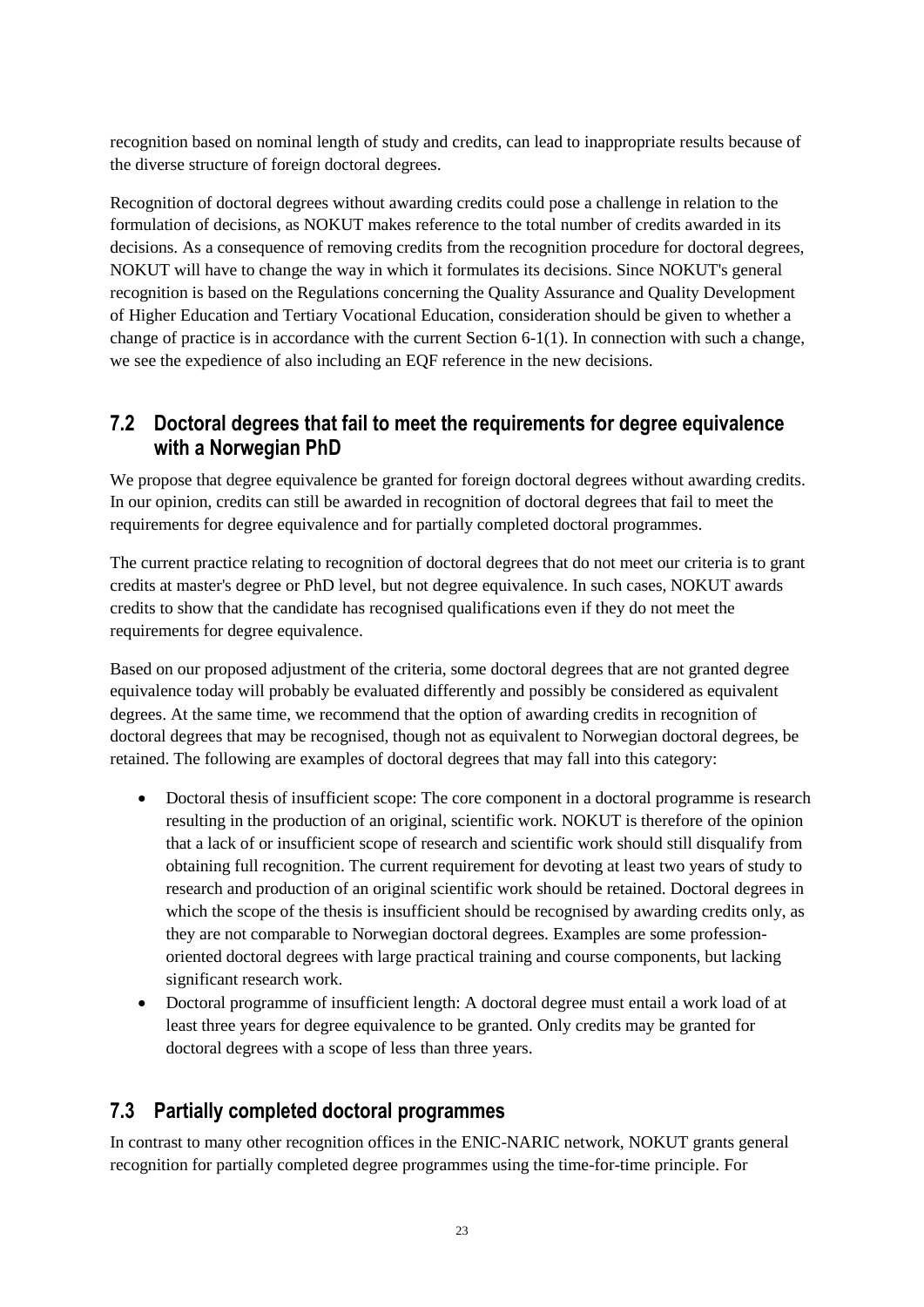education in the first and second cycle, NOKUT may consider how much of the education programme has been completed on the basis of the number of credits awarded, the number of passed courses, exams etc. The recognition of a partially completed doctoral programme, however, is more complicated. The question is how a partially completed doctoral programme can be evaluated. On the basis of the number of completed courses for which credits are awarded? On the basis of an incomplete thesis and no completed courses? On the basis of completed courses for which no credits are awarded?

The training component of a doctoral programme can be diverse. The educational institution may offer organised courses at PhD or master's level. The educational institution may also choose to award credits for various types of scientific work, participation in seminars and conferences or courses in career development, training in writing skills, development of presentation skills etc. We often see examples of individual courses being transferred from previous education programmes. The training component may also be individually adapted. Most often, it represents a minor part of the total programme. In comparison, in Norway the course part represents 30 credits of the total programme scope, according to UHR's recommended guidelines.

The research work, and hence the degree, is completed when the work has been assessed by a scientific committee and defended by the doctoral candidate. In the case of a partially completed doctoral programme, the quality of the research work has not been assessed by a scientific committee. This means that NOKUT can only recognise a passed course component in the form of credits.

We propose that NOKUT change its practice relating to the evaluation of partially completed doctoral programmes. NOKUT cannot evaluate partially completed doctoral programmes that do not include compulsory credit awarding courses. If the partially completed doctoral programme includes credit awarding courses that have been passed, NOKUT may recognise the courses and award credits without specifying a level, as it is difficult to determine the exact level of such courses. At the same time, we can state in the grounds for the decision that these courses may form part of a doctoral programme in the applicant's home country.

### <span id="page-25-0"></span>**7.4 Other third cycle education**

In Norway third cycle education is limited to PhD programmes, *Doctor philosophiae* (*dr.philos.)*  programmes and the Norwegian Artistic Research Fellowship Programme. They have in common that research forms the core component of the education or degree programme. In other countries, third cycle education may include highly specialised education programmes, whose purpose is not research but specialisation in a particular field. Examples of the latter are the Italian *Diploma di specializzazione* and *Master universitario di secondo livello*. NOKUT can evaluate such education programmes individually and possibly recognise them by awarding credits. It is, however, difficult to specify a level for such credits. We therefore propose that such credits be awarded without specification of level.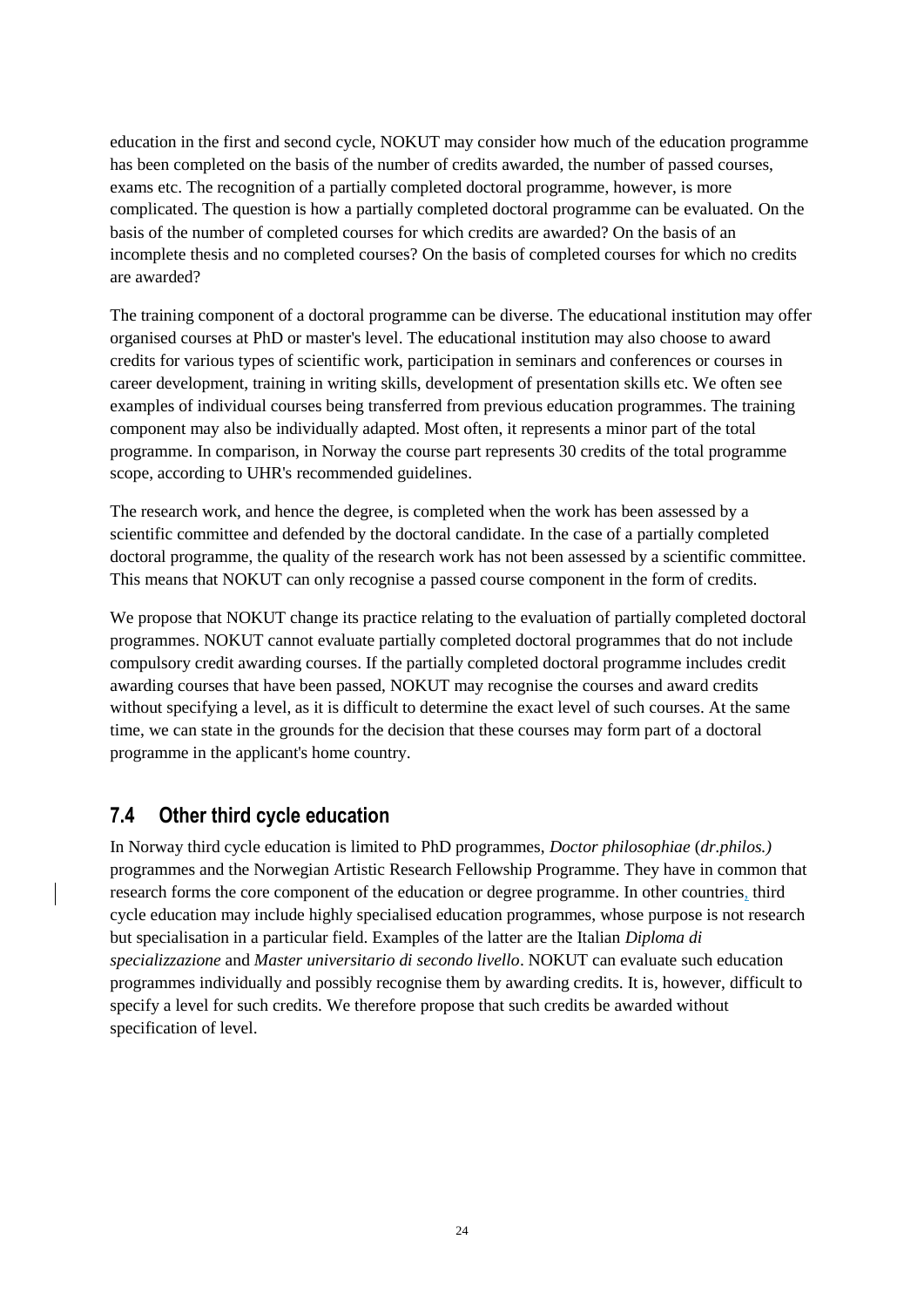# <span id="page-26-0"></span>**8 Can learning outcomes be applied in the recognition of doctoral degrees?**

The structuring of doctoral degrees has been an important part of the Bologna process for the last decade. In the Bergen Communiqué from 2005, the Ministers proposed that doctoral programmes should be more structured and included as a third cycle in the degree structure:  $24$ 

- *Doctoral level qualifications need to be fully aligned with the EHEA overarching framework for qualifications using the outcomes-based approach.*
- *Core component of doctoral training is the advancement of knowledge through original research.*
- *The normal workload of the third cycle in most countries corresponds to 3-4 years full time.*
- *Doctoral programmes should promote interdisciplinary training and the development of transferable skills to meet the needs of the wider labour market.*
- *More doctoral candidates should be encouraged to take up research careers within the EHEA.*
- *Participants in third cycle programmes are considered both students and early stage researchers.*

Implicitly, this harmonisation of doctoral programmes has meant that it is easier to obtain recognition of doctoral degrees across national borders. The introduction of learning outcome descriptions and inclusion of doctoral degrees in a qualifications framework can and should be used as tools in connection with recognition.

We therefore propose an almost automatic recognition of doctoral degrees from countries

- 1) that have a recognised qualifications framework, in which the doctoral degree is at EQF level 8 or equivalent;
- 2) where such an education represents that country's highest level of research training;
- 3) where we cannot refer to substantial differences in relation to the Norwegian doctoral degree as described in NQF.<sup>25</sup>

In the above cases we recommend that the education be recognised as equivalent to an accredited Norwegian PhD degree regardless of whether the admission requirements, scope and structure differ from the Norwegian model. In practice, this will be the case for the countries that participate in the Bologna process, in addition to certain other countries that have introduced a national qualifications framework.

 $\overline{a}$ <sup>24</sup> [http://www.ehea.info/Uploads/Declarations/Bergen\\_Communique1.pdf](http://www.ehea.info/Uploads/Declarations/Bergen_Communique1.pdf)

http://www.ehea.info/article-details.aspx?ArticleId=144

<sup>25</sup> http://www.nokut.no/en/Facts-and-statistics/The-Norwegian-Educational-System/The-Norwegian-qualifications-framework/Levels/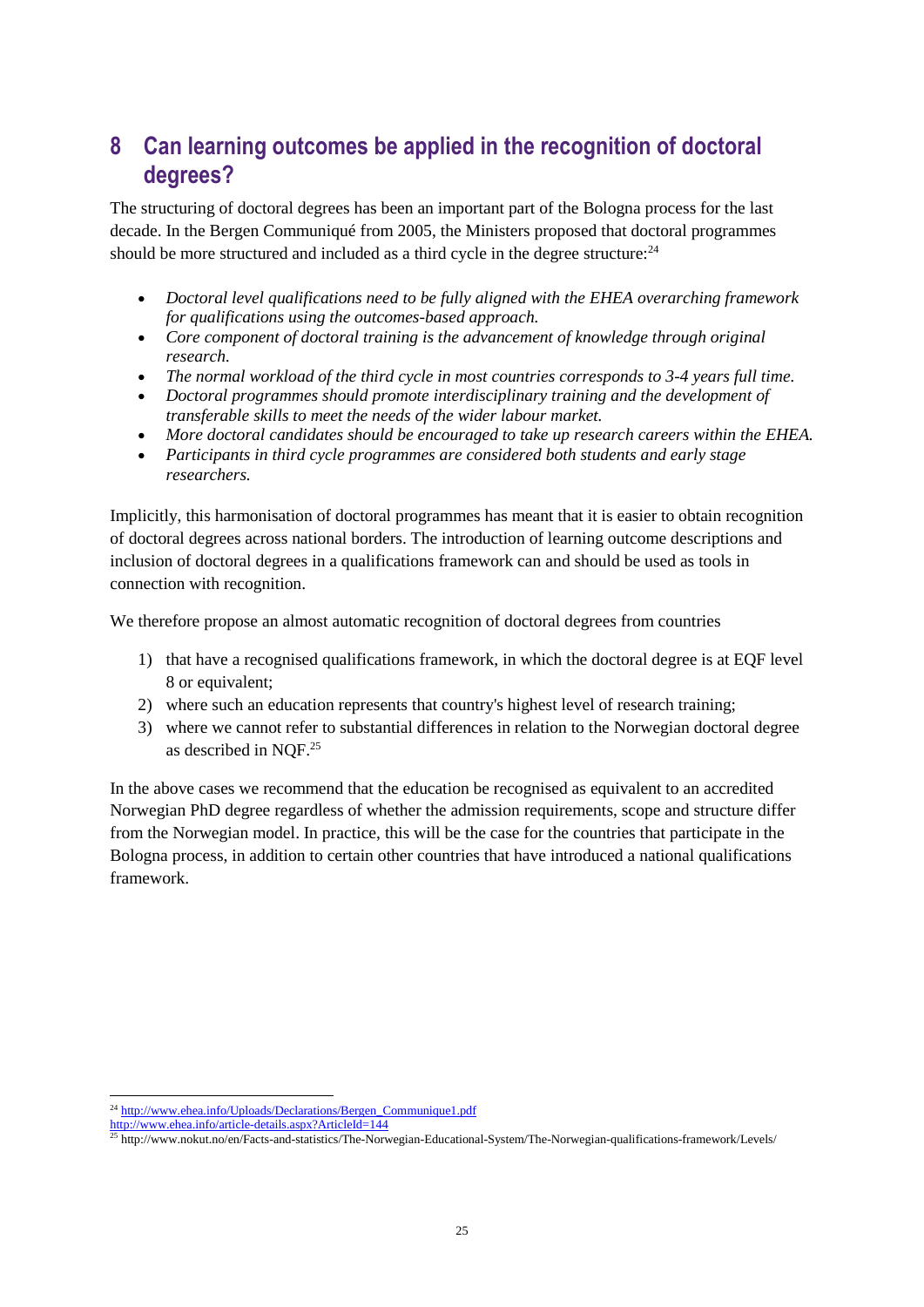### <span id="page-27-0"></span>**9 Is it possible to grant general recognition of foreign doctoral degrees as comparable to the Norwegian** *Doctor philosophiae (dr.philos.)* **degree?**

On 18 December 2013 NOKUT was requested by NOKUT's appeals board to explain the systemic requirements for Norwegian doctoral programmes and the legal basis for NOKUT's criteria for general recognition of foreign doctoral degrees. The question was also asked whether foreign doctoral degrees could be recognised as comparable to the *dr.philos.* degree, and not just the PhD degree. The *doctor philosophiae (dr.philos.)* degree consists exclusively of a written thesis that is assessed by an expert committee and defended by the candidate. This degree programme is not based on a nominal length of study, no credits are awarded and it includes no courses at an advanced academic level. Such a degree can only be assessed through an expert assessment, and NOKUT is not mandated to conduct such an assessment. An expert assessment of a *dr.philos.* degree pursuant to Section 3-5 of the U&UC Act may only be carried out by the educational institutions.

Even though this report proposes that it should be possible to recognise foreign doctoral programmes that do not include compulsory courses or where the nominal length of study is not regulated, the question concerning the *dr. philos* degree falls outside the scope of this report as it is a degree that is achieved exclusively on the basis of an expert assessment of a written thesis.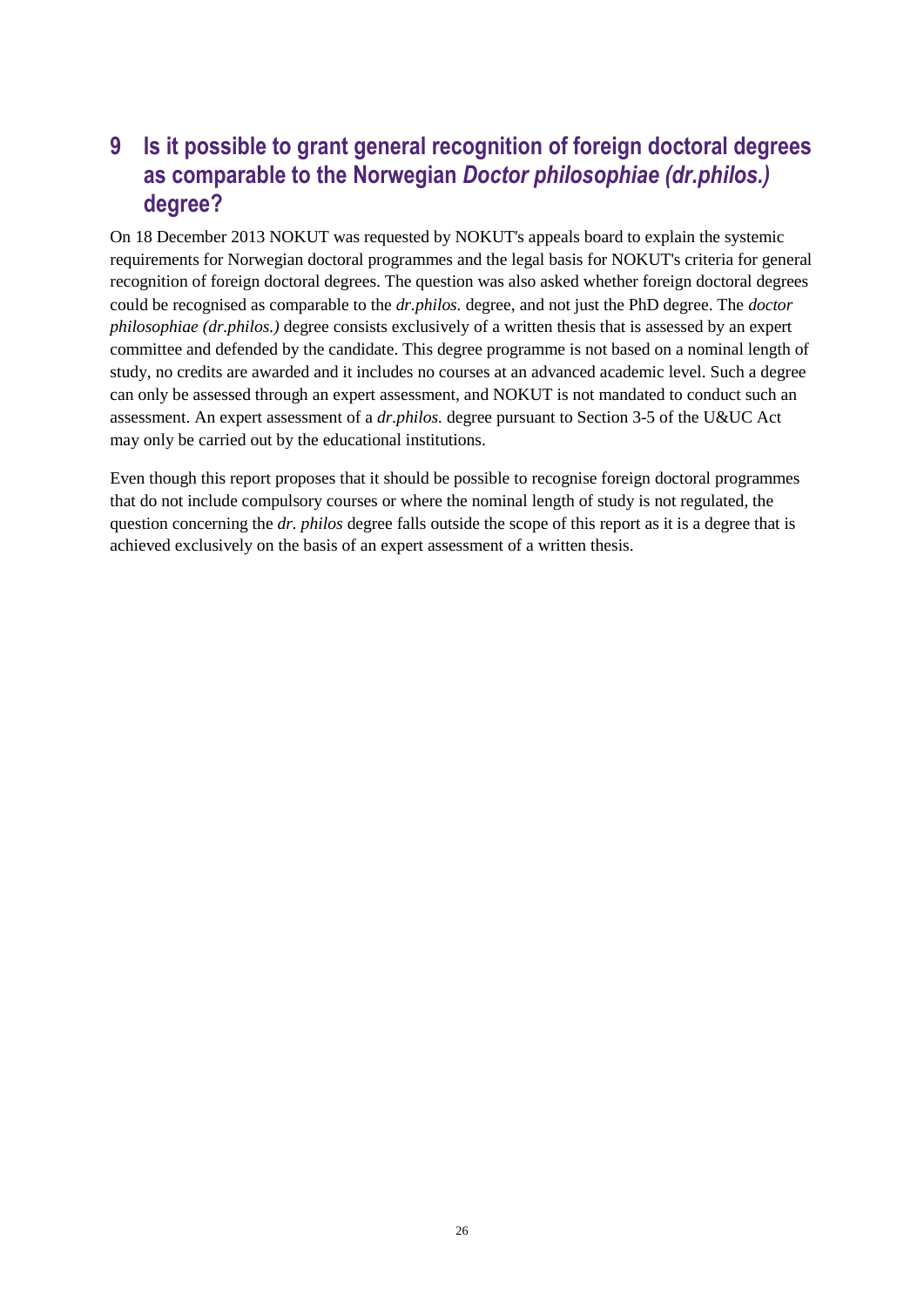# <span id="page-28-0"></span>**10 Proposal for new criteria and changes to practice**

In this report, we have shown how the Bologna process, the development of qualifications frameworks, conventions and internationalisation have contributed to greater harmonisation of educational systems. The current Norwegian system for general recognition reflects neither the developments that are taking place nor the social expectations regarding mobility and recognition. NOKUT would therefore like to adjust the criteria for recognition of doctoral degrees.

The criteria must ensure that NOKUT can recognise both doctoral degrees harmonised through the international processes and other doctoral degrees if they are comparable. At the same time, the criteria must be flexible enough to incorporate possible future changes. This means that the criteria should not be overly detailed and should not be linked to the evaluation of several specific, measurable parameters and input factors. Where possible, learning outcomes and qualifications should be the key elements. Such a change will probably result in degree equivalence for more foreign doctoral degrees than is the case today.

We propose a differentiated recognition scheme for doctoral degrees, with separate criteria for education programmes that are covered by the Bologna process and/or a qualifications framework that is comparable with EQF (for example, the qualifications frameworks in Australia, Canada, New Zealand and South Africa). The requirements of a Bologna doctoral degree or a doctoral degree in a qualifications framework are standardised and their objective is to ensure essentially the same learning outcomes.

We recommend that NOKUT define certain main criteria for granting degree equivalence, and otherwise open up for more individual consideration in the recognition of other doctoral degrees.

For NOKUT, it is a principle that education programmes are treated equally. In our opinion, this principle will not be breached by introducing a differentiated set of criteria. With the new criteria, NOKUT's practice will be more in line with that of other countries' recognition offices.

### *Proposed criteria for recognition of doctoral degrees that are equivalent to an accredited Norwegian doctoral degree (PhD)*

#### **Criteria for doctoral degree equivalence – applies to all doctoral degrees**

- The education must have been completed and an officially approved doctoral degree awarded by an institution that is officially approved/accredited to award doctoral degrees in the relevant academic area in the country where the applicant studied. By doctoral degree is meant research qualifications in accordance with the relevant country's education system (third cycle in the degree structure).
- The main component of the doctoral degree must be supervised independent research that results in an approved scientific thesis. The nominal length of study for work on the doctoral thesis shall be about two (2) years.
- The doctoral thesis must have been assessed and approved by a committee of experts.
- The nominal length of study should be at least three (3) years.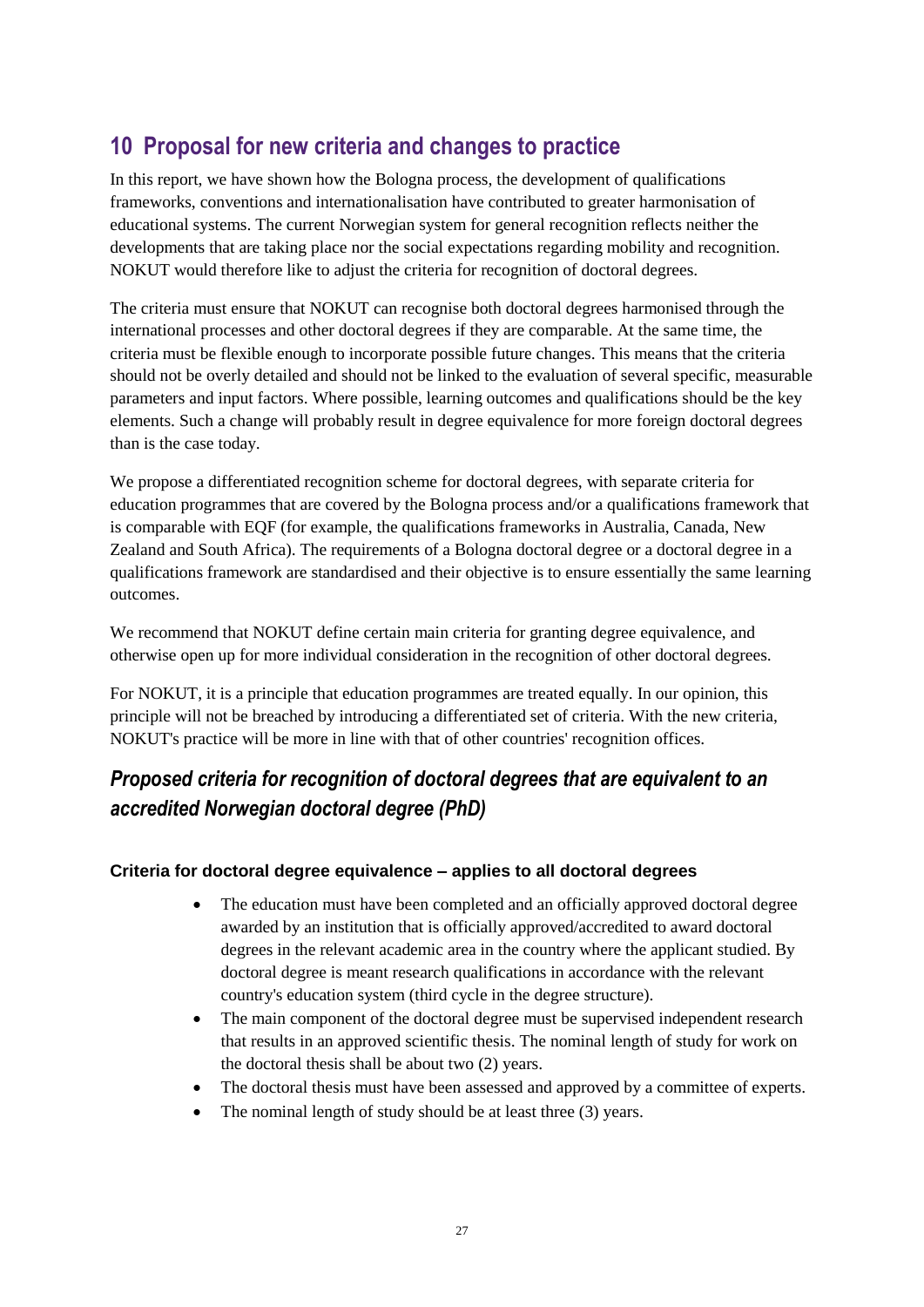#### **For countries with a qualifications framework**

- Countries with QF-EHEA/EQF: The doctoral programme must be benchmarked at level 8. Degree equivalence with a Norwegian PhD degree shall be granted for qualifications that also meet the general requirements.
- Other countries that have a qualifications framework (for example Australia, Canada, New Zealand and South Africa): The doctoral programme must be benchmarked at or correspond to level 8 in EQF. Degree equivalence with a Norwegian PhD degree shall be granted for qualifications that also meet the general requirements.
- Doctoral degrees taken in these countries before the qualifications framework was introduced: The foreign doctoral degree must be the relevant country's research-based doctoral degree, and the doctoral programme and previous education must have a combined educational pathway of eight, sometimes seven, years.<sup>26</sup>

#### **Practice for countries with centrally regulated doctoral degrees and alternative admission requirements for doctoral programmes**

 Some countries (for example, Russia) offer doctoral programmes with different admission requirements based on different educational pathways. The doctoral programme (*Kandidat Nauk*) in Russia is government regulated and leads up to the same qualifications regardless of the educational pathway by which the candidate gained access to the programme. NOKUT's current practice is to consider doctoral degrees in the context of previous recognisable higher education. This results in differences in recognition according to the length of previous education. We propose a change of practice whereby such doctoral degrees are granted the same recognition regardless of previous recognisable higher education. The qualifications must meet the general requirements and, if degree equivalence is to be granted, the length of the doctoral programme and previous education must be at least eight years.

#### **Practice for countries that are subject to a GSU requirement of 1–2 year(s) higher education in addition to upper secondary school**

 NOKUT's current practice is to consider doctoral degrees in the context of previous recognisable educational pathways in addition to other requirements. In this report, we have proposed that the GSU list requirements should no longer apply to doctoral degrees. However, we see the need for a differentiated practice based on an individual evaluation of educational pathway, learning outcomes and the general requirements. Particularly degrees taken in those countries that are subject to a requirement for two years of higher education on the GSU list, will require an overall evaluation. NOKUT does not receive many applications for recognition of doctoral degrees from such countries, and we therefore believe an individual evaluation to be unproblematic.

 $\overline{\phantom{a}}$ <sup>26</sup> In the UK, for example, many doctoral degrees are based on a bachelor's degree. This results in a combined learning path of seven years. If the doctoral degree has been recognised in the country where it was taken, we cannot see that one year's difference in the overall educational pathway would result in different learning outcomes.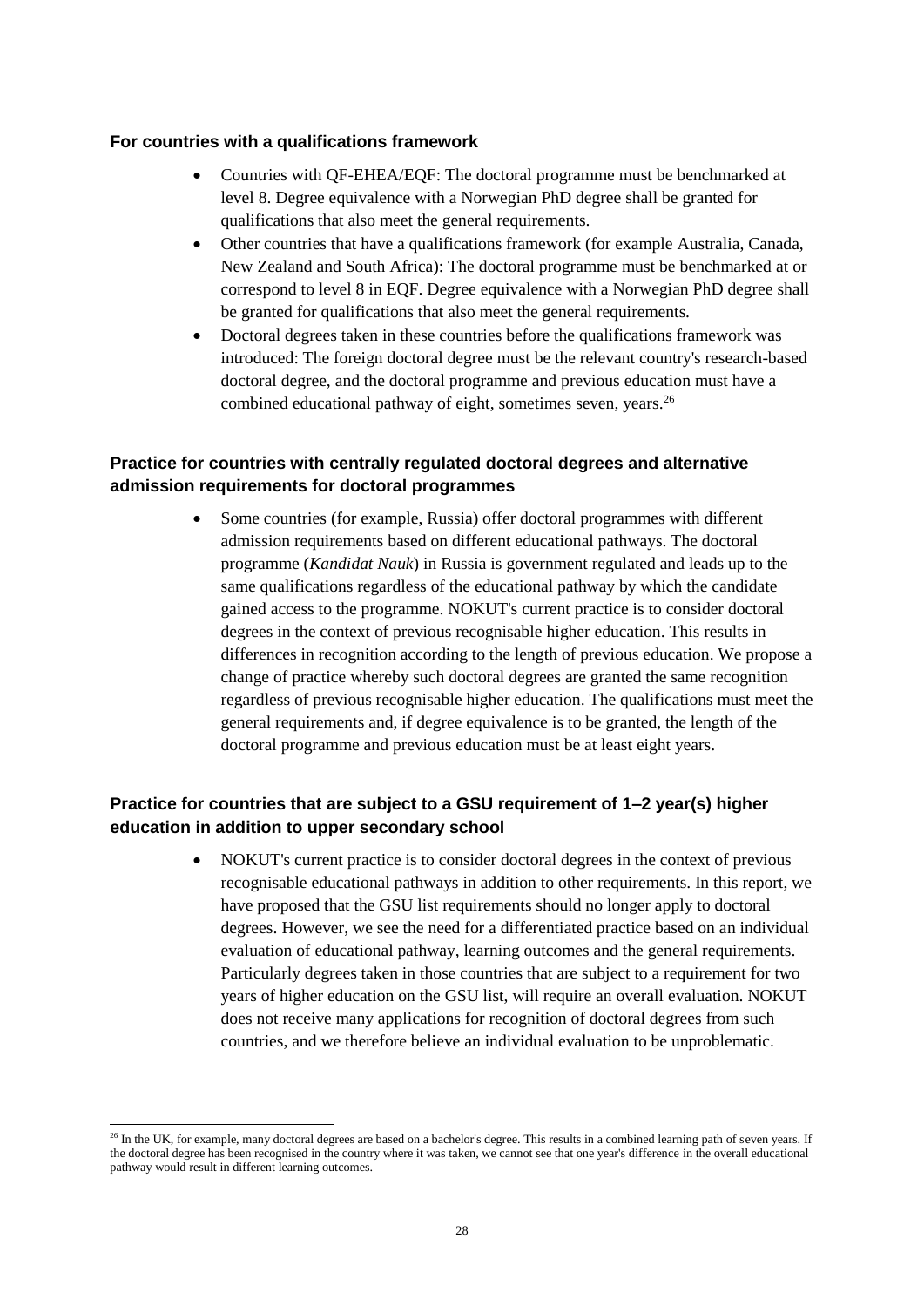#### **Practice relating to completed doctoral degrees that fail to meet the requirements for degree equivalence**

 Examples of such doctoral degrees are profession-oriented doctoral degrees and doctoral degrees based on a nominal length of study of two years. We propose to continue the current practice of awarding credits for the degree as a whole.

#### **Practice relating to doctoral degrees without a nominal scope (for example, from many countries in Latin America)**

 We propose that these degrees be evaluated individually, based on work load and time consumption in addition to the general criteria for a doctoral degree. The nominal length of study is often stated to be between two and five years, but it is very hard to complete the doctoral programme in the minimum amount of time. We therefore consider two years to be an unrealistic nominal length of study, and the case officer must consider this matter from case to case.

#### **Practice relating to the recognition of partially completed doctoral degrees**

- Partially completed doctoral programmes without a compulsory course component cannot be evaluated by NOKUT.
- In the case of partially completed doctoral programmes that include compulsory courses that have been passed and for which credits are awarded, NOKUT can adopt a decision on recognition of the courses. The credits will not be specified as it is difficult to determine the exact level of such courses. However, NOKUT can provide additional information that these courses may form part of a doctoral programme in the applicant's country of education.

### <span id="page-30-0"></span>**11 Summary**

NOKUT proposes changes to the criteria for general recognition of doctoral degrees as a consequence of the changing international education landscape with greater focus on mobility. This entails a greater need for modern tools of recognition. Norway is committed to greater flexibility through the Bologna process, most recently affirmed at the ministerial conference in Yerevan in May 2015, with a view to promoting mobility. Under the Lisbon Recognition Convention, qualifications frameworks are also included as tools of recognition.

Up until now, NOKUT has had a homogeneous, system-based recognition regime with a strong focus on measurable input factors. The criteria are closely linked to UHR's recommended guidelines for the PhD degree. The criteria are highly detailed and do not take much account of what can be deemed to constitute a substantial difference. Based on the existing regulations, it is therefore difficult to evaluate doctoral programmes that have a different structure from the Norwegian PhD degree.

We now propose a move towards a more differentiated recognition system, where learning outcomes linked to a qualifications framework are important elements. The set of criteria involves less scrutiny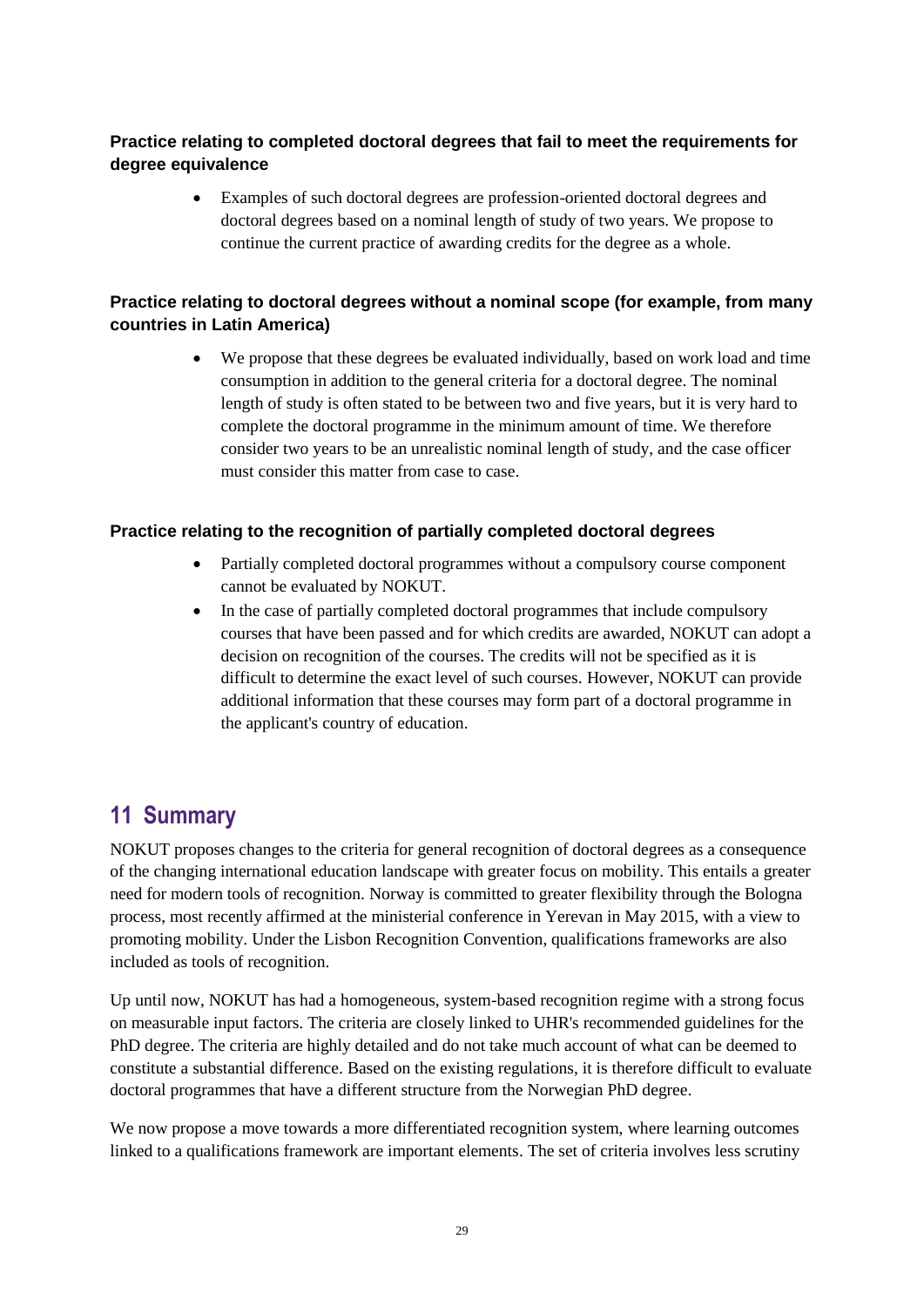of the detailed structure of individual doctoral programmes, and gives more weight to ascertaining whether they include the core components. The set of criteria is no longer as closely linked to UHR's guidelines, which are primarily addressed to Norwegian institutions as an aid to developing their PhD regulations. NOKUT's general recognition is intended to cover doctoral degrees from all over the world for use in the Norwegian labour market. We would therefore like to see NOKUT use other tools in addition to the applicable Norwegian regulations in its recognition practice. We believe this will be a positive development and make it possible to determine what does and does not constitute a substantial difference. This will be an advantage for those who apply for recognition of their doctoral degrees as well as for society as a whole.

At the same time, we will retain elements from the previous systemic approach so that we can evaluate education programmes from countries that have no or only a partially completed national qualifications framework.

NOKUT's current set of criteria for general recognition are applied to all three cycles of higher education. To start with, we have limited ourselves to updating the criteria for recognition of doctoral degrees, rather than the whole set of criteria for all three cycles. This is partly because we consider the need for change to be most pressing in the recognition of doctoral degrees, and partly because doctoral programmes are different from the other two cycles in that they include independent research as a large component. In our opinion the new criteria for recognition of doctoral degrees are in line with today's trends. The proposed criteria may also be valuable in a possible subsequent review of NOKUT's criteria for recognition of foreign education in the first and second cycle.

NOKUT's practice is generally expected to be in line with the Lisbon Recognition Convention so that it is predictable, transparent and thus ensures equal treatment. We hope that these expectations are fully met by our proposal for a new set of criteria. Even if the original criteria worked at the time of their inception, changed educational pathways and trends in recognition have led to a need for updating the criteria in order to ensure that the results are fair and just. It is therefore important to take into account that the criteria should be subject to regular reviews in order to ensure that any new changes in the education sector or in recognition practice are followed up.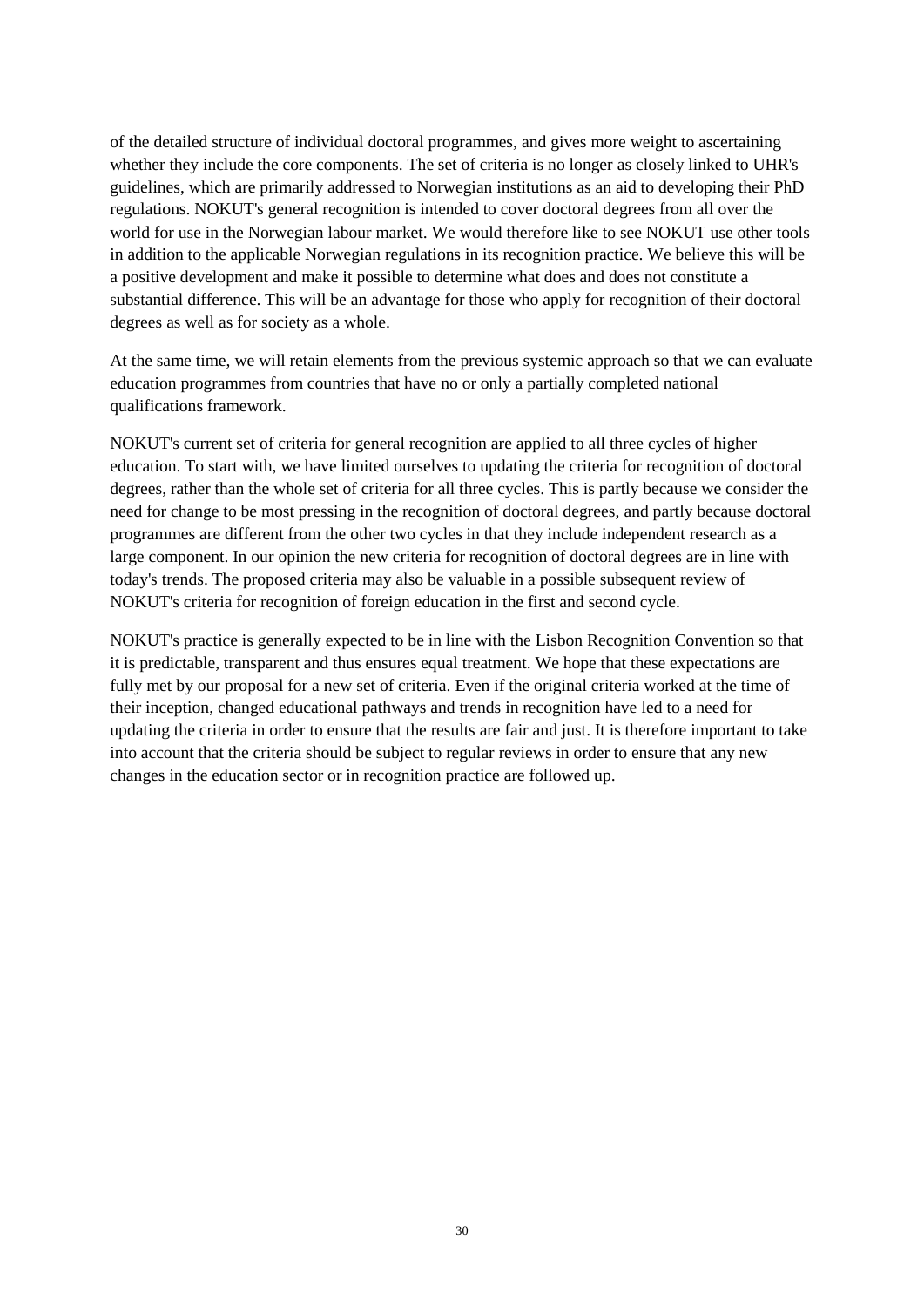# <span id="page-32-0"></span>**Appendices to the report**

The two appendices are the summary from the NORRIC-workshop held 18.09.2014. The purpose of the workshop was to map recognition practices for doctoral degrees in Denmark, Finland, Sweden and Norway.

| Appendix 1: Examples of recognition practice for doctoral degrees |  |  |
|-------------------------------------------------------------------|--|--|
|                                                                   |  |  |

| 1.      | PhD Degree in Law from Cairo University in Egypt:                                                                                                                                                                                                                                                                                                                                                                                                                                              |  |  |  |
|---------|------------------------------------------------------------------------------------------------------------------------------------------------------------------------------------------------------------------------------------------------------------------------------------------------------------------------------------------------------------------------------------------------------------------------------------------------------------------------------------------------|--|--|--|
|         | The programme does not have a standardized scope and does not require mandatory<br>courses. Require defense of thesis based on original research.                                                                                                                                                                                                                                                                                                                                              |  |  |  |
| Danmark | Comparable in level to a Danish PhD. Explanation in the cover letter: PhD degree from<br>Egypt is generally assessed to be comparable in level to a Danish PhD degree. Due to<br>the high degree of specialisation of PhD programmes, we do not undertake any<br>comparison of the content of the programme concerned with a particular Danish PhD<br>programme.                                                                                                                               |  |  |  |
| Finland | So far, we have not had an application with an Egyptian third-cycle degree. The<br>application would be processed taken into account the Egyptian HE degree structure and<br>requirements. We would compare the scope and the requirements of the Egyptian and a<br>Finnish degree. The comparison should not compare fields of study, but is general in its<br>nature.                                                                                                                        |  |  |  |
| Norway  | NOKUT cannot assess this programme for general recognition as a PhD-degree.<br>Recommends applicant that he should apply for recognition at a h. ed. inst.                                                                                                                                                                                                                                                                                                                                     |  |  |  |
| Sweden  | Comparable in level to a Swedish PhD. No comparison or comments on contents of the<br>programme.                                                                                                                                                                                                                                                                                                                                                                                               |  |  |  |
| 2.      | Doctor of Science in Physical Therapy from Oakland University in USA<br>This is a professional doctorate and not a research-oriented doctorate.                                                                                                                                                                                                                                                                                                                                                |  |  |  |
| Danmark | The programme is more professionally oriented than research oriented<br>(forskeruddannelse)." We would probably describe the programme and its learning<br>outcome in our letter to the applicant without providing an assessment. Vi mener, at der<br>ikke er et decideret research doctoral programme men nærmere en professionel<br>efter/viderelignende uddannelse (post-professional) på højt niveau (niveau højere end<br>masterniveau), men der er ikke en egentlig forskeruddannelse". |  |  |  |
| Finland | The application is processed taken into account the HE degree structure and degree<br>requirements in the USA. We compare the scope and the requirements of the degree<br>with a Finnish degree. The fields of study are not compared, but the comparison is<br>general in its nature.                                                                                                                                                                                                         |  |  |  |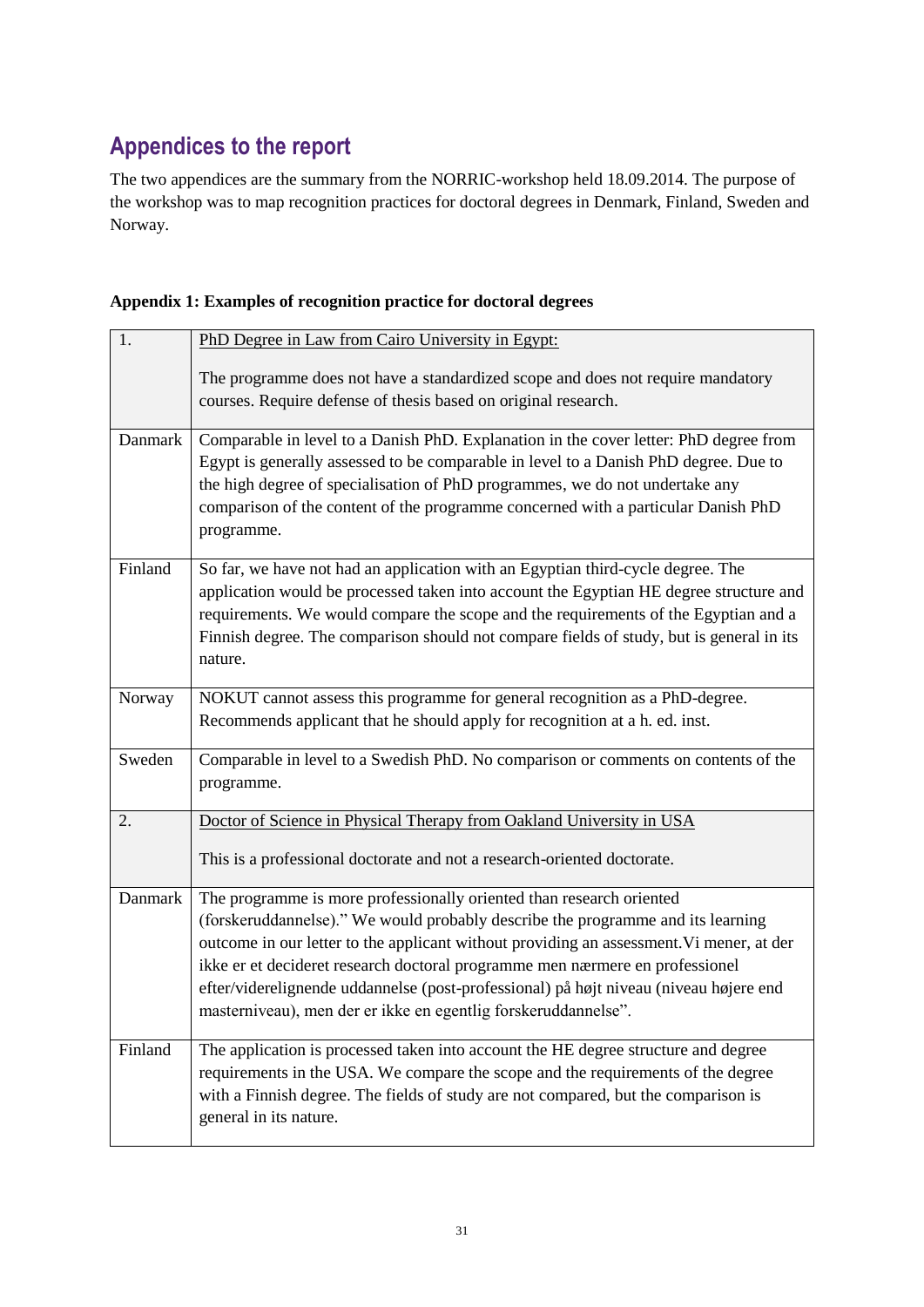| Norway  | The degree can be recognized in terms of credits by NOKUT, but not equal to a PhD-                |
|---------|---------------------------------------------------------------------------------------------------|
|         | degree, as the scope of the study and the research component is not large enough.                 |
| Sweden  | The degree can be recognized as a 3 <sup>rd</sup> cycle level degree, but we would not compare it |
|         | with a Swedish PhD, only in number of years within the 3 <sup>rd</sup> cycle. We might comment    |
|         | on that the degree follows on a bachelor, and prepares for the labour market, and maybe           |
|         | that we do not have a corresponding degree to compare with in Sweden                              |
|         |                                                                                                   |
| 3.      | Diploma Di Specialista in: Dermatologia E Venerologia from Universita' Di Bologna                 |
|         | Medical specialization, in Italy it is placed in the $3rd$ cycle and can have a standardized      |
|         | scope of 2-6 years.                                                                               |
|         |                                                                                                   |
| Danmark | It is a specialist medical training. We would not assess this qualification in comparison         |
|         | to the Danish education system since specialist medical training programmes are not               |
|         | within the formal education/degree structure in Denmark. We would rather describe the             |
|         | programme and its learning outcome in our letter to the applicant.                                |
| Finland | We have not had an application with this qualification.                                           |
|         |                                                                                                   |
| Norway  | We do not assess specialist medical training, recommend applicant to apply for                    |
|         | specialist recognition in medicine at the competent authority.                                    |
| Sweden  | We would do like Norway, and recommend the applicant to apply for specialist                      |
|         | recognition in medicine at the competent authority. However, we have evaluated an                 |
|         | Italian "Specialista" in another field, and compared it with number of years on advanced          |
|         | level, with some extra information in the commentary (f ex about the lack of a                    |
|         | comparable degree in Sweden and information about the labour market orientation etc).             |
|         |                                                                                                   |
| 4.      | Doctor in Management from Liceo De Cagayan University in the Philippines                          |
|         | The Philippines has two doctoral degrees: 1. Require defense of thesis based on original          |
|         | research 2. Professional doctoral degrees that require a completion of specific number of         |
|         | semester units of coursework without a thesis or original research program or with a              |
|         | minor thesis. This is a professional doctorate.                                                   |
|         |                                                                                                   |
| Danmark | The programme differs from the traditional PhD in the Philippines. The programme in               |
|         | question includes 27 credits, no thesis and shorter in length. The traditional PhD in the         |
|         | Philippines includes 45-60 credits (including 12 credits dissertation) and minimum                |
|         | duration is 3 years. We would not assess the qualification in question to be comparable           |
|         | in level to a Danish PhD.                                                                         |
|         |                                                                                                   |
| Finland | Please see above the case from Egypt.                                                             |
| Norway  | The degree can be recognized in terms of credits by NOKUT, but cannot be compared                 |
|         | to a Norwegian PhD-degree.                                                                        |
| Sweden  | We would not assess the qualification in question to be comparable in level to a                  |
|         | Swedish PhD, rather to number of years in the 2nd cycle or a master. We do treat                  |
|         |                                                                                                   |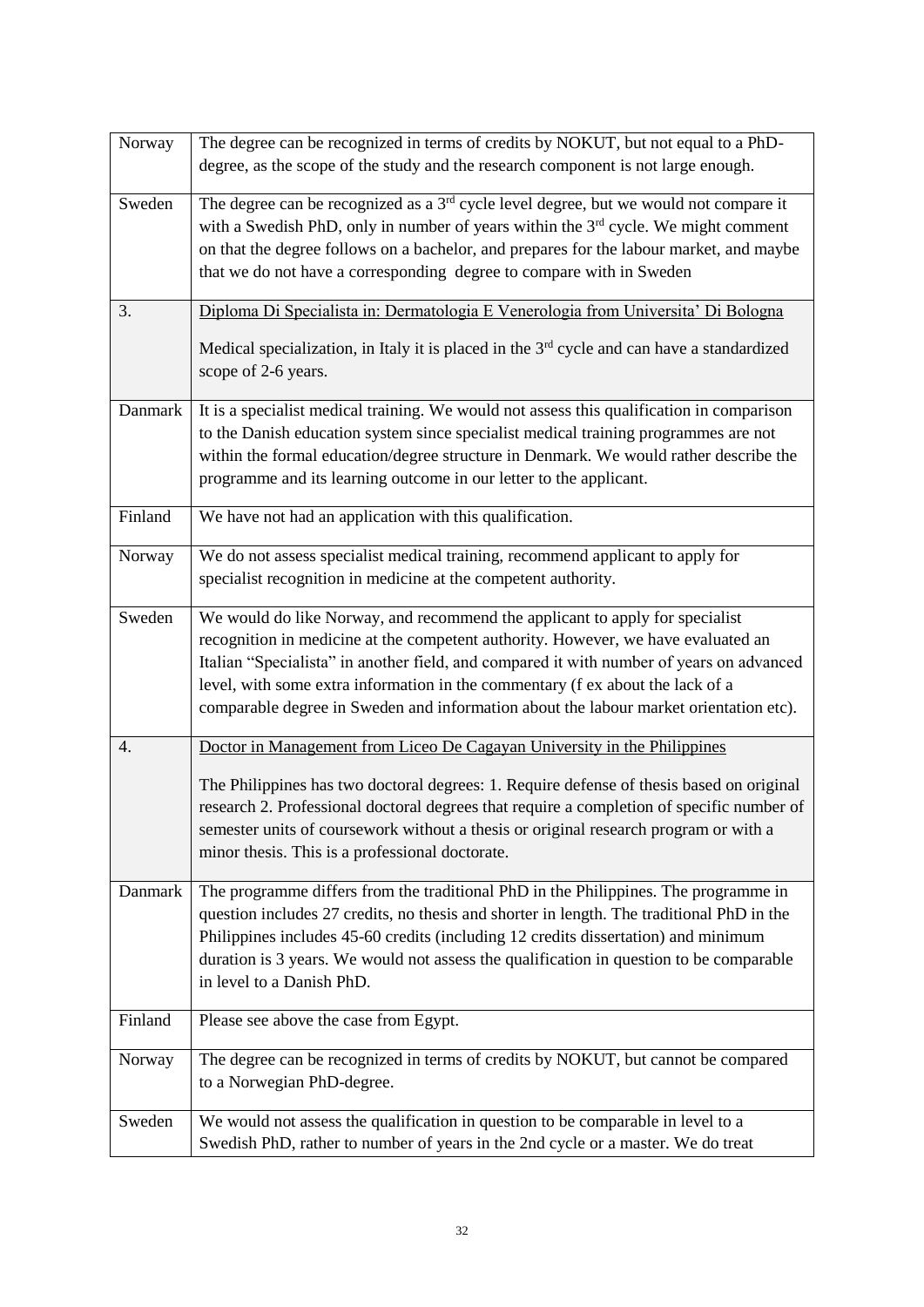|         | advanced qualifications from the Philippines on a case-by-case-basis as we see very few<br>of them.                                                                                                                                                                                                                                                                                                                                                                                                                                                                                                                                             |
|---------|-------------------------------------------------------------------------------------------------------------------------------------------------------------------------------------------------------------------------------------------------------------------------------------------------------------------------------------------------------------------------------------------------------------------------------------------------------------------------------------------------------------------------------------------------------------------------------------------------------------------------------------------------|
| 5.      | The 3 PhDs from Romania                                                                                                                                                                                                                                                                                                                                                                                                                                                                                                                                                                                                                         |
|         | 1985: Master of Science, Agriculture, Agronomic Institute "Dr. Petru Groza" (4 years)                                                                                                                                                                                                                                                                                                                                                                                                                                                                                                                                                           |
|         | <u> 1988: Doctor, Agronomie, Agronomic Institute "Dr. Petru Groza" (3 years)</u>                                                                                                                                                                                                                                                                                                                                                                                                                                                                                                                                                                |
|         | 1996: Doctor, Economie, Academia de Studii Economice Bucuresti (3 years)                                                                                                                                                                                                                                                                                                                                                                                                                                                                                                                                                                        |
|         | 1999: Doctor, Law, Universitatea din Bucuresti (3 years)                                                                                                                                                                                                                                                                                                                                                                                                                                                                                                                                                                                        |
| Danmark | Would assess the 3 degrees separately to be comparable in level to a Danish PhDs. The<br>applicant would receive three assessments of the three PhDs from Romania.                                                                                                                                                                                                                                                                                                                                                                                                                                                                              |
| Finland | The application is processed taken into account the Romanian HE degree structure and<br>degree requirements. We compare the scope and the requirements of the Romanian and<br>a Finnish degree. The fields of study are not compared, but the comparison is general in<br>its nature.                                                                                                                                                                                                                                                                                                                                                           |
| Norway  | The degrees can be recognized in terms of credits by NOKUT, but cannot be recognized<br>as equal to Norwegian PhD-degrees. The degrees from 1985 and 1988 are recognized<br>together as a master's degree (300 Norwegian credit points) and in addition 120<br>Norwegian credit points on PhD level. Each degree from 1996 and 1999 is recognized<br>as 180 Norwegian credit points. This study path with the four degrees is recognized as<br>13 years of higher education/780 Norwegian credit points.                                                                                                                                        |
| Sweden  | We would also, as Denmark, assess the 3 degrees separately, each one comparable in<br>level with a Swedish PhD.                                                                                                                                                                                                                                                                                                                                                                                                                                                                                                                                 |
| 6.      | Degree of Doctor of Philosophy from University of Dundee                                                                                                                                                                                                                                                                                                                                                                                                                                                                                                                                                                                        |
|         | Minimum admission requirement is a bachelor's degree; the programme does not<br>require mandatory courses.                                                                                                                                                                                                                                                                                                                                                                                                                                                                                                                                      |
| Danmark | Would assess the qualification to be comparable in level to a Danish PhD even though<br>the access requirement can be a bachelor's degree. Our assessments focus on a<br>comparison of the learning outcomes (Slutkompetencen) evidenced by the foreign and<br>the Danish qualifications respectively. Explanation in the cover letter: PhD degree from<br>the United Kingdom is generally assessed to be comparable in level to a Danish PhD<br>degree. Due to the high degree of specialisation of PhD programmes, we do not<br>undertake any comparison of the content of the programme concerned with a particular<br>Danish PhD programme. |
| Finland | The application is processed taken into account the Scottish HE degree structure and<br>degree requirements. We compare the scope and the requirements of the Scottish and a<br>Finnish degree. The fields of study are not compared, but the comparison is general in<br>its nature.                                                                                                                                                                                                                                                                                                                                                           |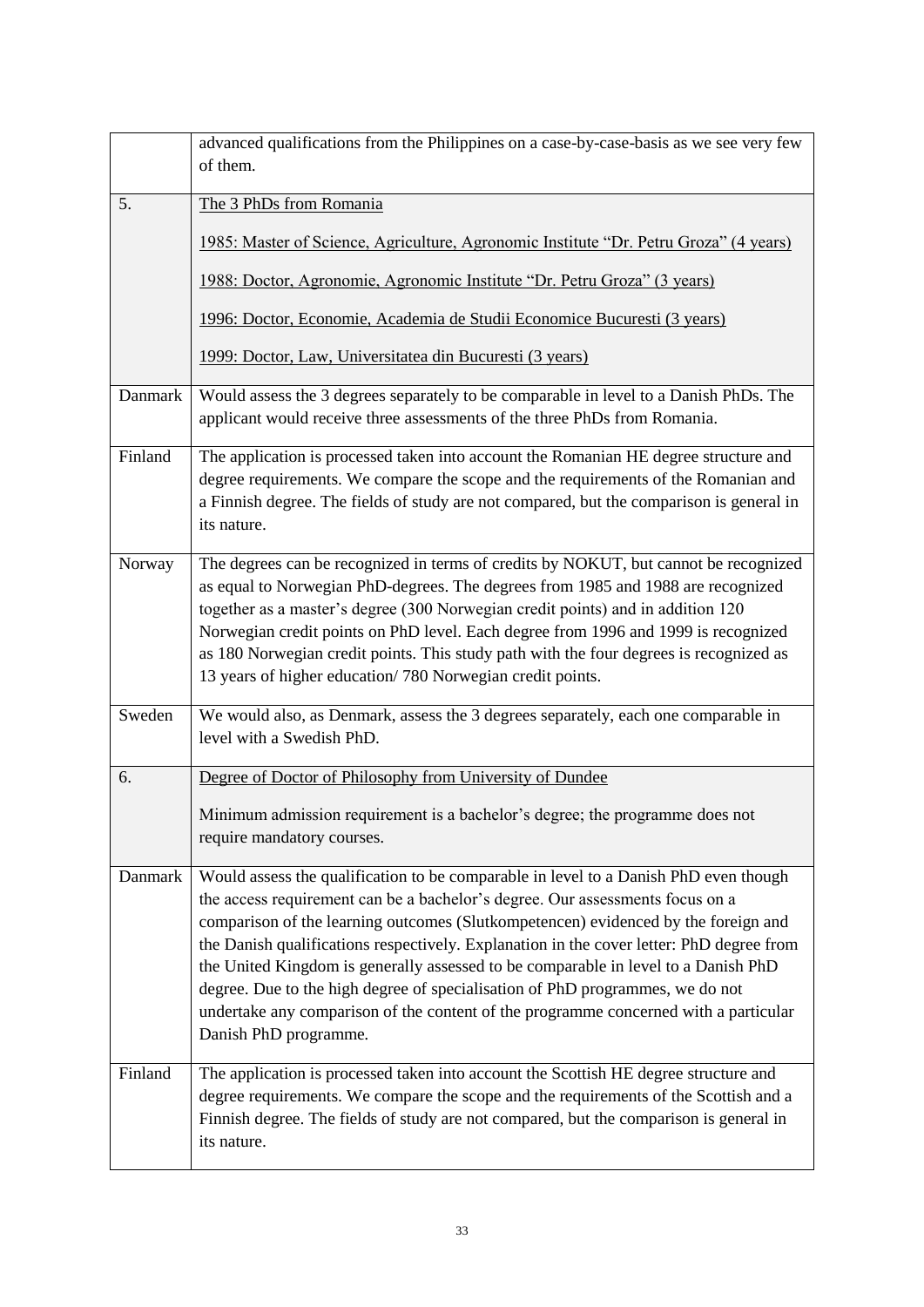| Norway  | Recognized as 180 Norwegian credit points. Recommends applicant that he should<br>apply for recognition at a h. ed. inst.                                                                                                                                                         |
|---------|-----------------------------------------------------------------------------------------------------------------------------------------------------------------------------------------------------------------------------------------------------------------------------------|
| Sweden  | We agree with Denmark, and would compare with a Swedish PhD degree even though<br>the access requirement can be a bachelor's degree, as we see to the outcome of the<br>qualification.                                                                                            |
| 7.      | German PhD - previous system: The programme does not have a standardized scope<br>and does not require mandatory courses. Require defense of thesis based on original<br>research.                                                                                                |
| Danmark | Individual assessment                                                                                                                                                                                                                                                             |
| Finland | The application is processed taken into account the German HE degree structure and<br>degree requirements. We compare the scope and the requirements of the German and a<br>Finnish degree. The fields of study are not compared, but the comparison is general in<br>its nature. |
| Norway  | NOKUT cannot assess this programme for general recognition as a PhD-degree.<br>Recommends applicant that he should apply for recognition at a h. ed. inst.                                                                                                                        |
| Sweden  | Generally comparable with a Swedish PhD.<br>(Doktor der Medizin though, are comparable with a Swedish "licentiatexamen                                                                                                                                                            |
| 8       | German PhD – new system: with structured 3-year programmes, mandatory courses                                                                                                                                                                                                     |
| Danmark | Individual assessment                                                                                                                                                                                                                                                             |
| Finland | The application is processed taken into account the German HE degree structure and<br>degree requirements. We compare the scope and the requirements of the German and a<br>Finnish degree. The fields of study are not compared, but the comparison is general in<br>its nature. |
| Norway  | If it satisfies all our criteria for general recognition of doctoral degrees: recognized as<br>equivalent to a Norwegian PhD.                                                                                                                                                     |
| Sweden  | We have not received any so far but should probably not have any problems with them<br>evaluated as corresponding a Swedish PhD.                                                                                                                                                  |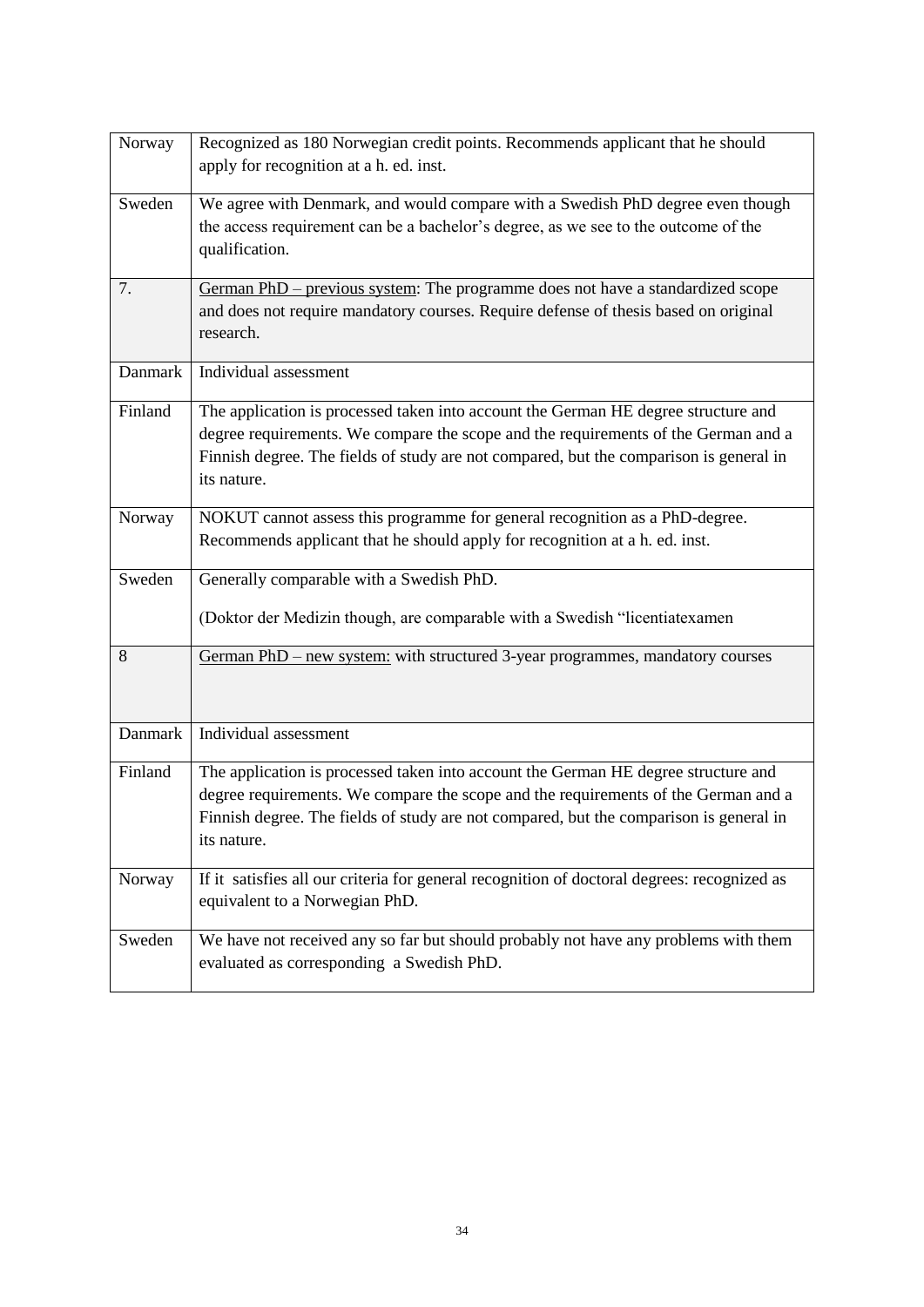|                                                                                                           | Danmark                                                                                                                                                                                                                                                                                                                                                                                                                                                                                                                    | Finland                                                                                                                                                                                                                                                                                                                                                                                                                                                                                                                                                                                                                                          | Norway                                                                                                                                                                                                                                                                                                                                                                                                                         | Sweden                                                                                                                                                           |
|-----------------------------------------------------------------------------------------------------------|----------------------------------------------------------------------------------------------------------------------------------------------------------------------------------------------------------------------------------------------------------------------------------------------------------------------------------------------------------------------------------------------------------------------------------------------------------------------------------------------------------------------------|--------------------------------------------------------------------------------------------------------------------------------------------------------------------------------------------------------------------------------------------------------------------------------------------------------------------------------------------------------------------------------------------------------------------------------------------------------------------------------------------------------------------------------------------------------------------------------------------------------------------------------------------------|--------------------------------------------------------------------------------------------------------------------------------------------------------------------------------------------------------------------------------------------------------------------------------------------------------------------------------------------------------------------------------------------------------------------------------|------------------------------------------------------------------------------------------------------------------------------------------------------------------|
| Mandate, legal status                                                                                     |                                                                                                                                                                                                                                                                                                                                                                                                                                                                                                                            |                                                                                                                                                                                                                                                                                                                                                                                                                                                                                                                                                                                                                                                  |                                                                                                                                                                                                                                                                                                                                                                                                                                |                                                                                                                                                                  |
| Doctoral degrees                                                                                          |                                                                                                                                                                                                                                                                                                                                                                                                                                                                                                                            |                                                                                                                                                                                                                                                                                                                                                                                                                                                                                                                                                                                                                                                  |                                                                                                                                                                                                                                                                                                                                                                                                                                |                                                                                                                                                                  |
| What is the legal status of the<br>assessment/recognition of<br>foreign credentials your<br>office grant? | The assessment shall be<br>binding on the following<br>decisions:<br>(i) The decision on admission<br>by a publicly recognised<br>educational institution.<br>(ii) The decision on<br>admission by an<br>unemployment fund.<br>(iii) The decision by an<br>authority on employment.<br>(iv) The decision by an<br>authority on access to a<br>regulated profession (subject<br>to subsection $(5)$ ).<br>(v) The decision by a trade<br>committee (fagligt udvalg) or<br>by the Council for<br>Agricultural Education on a | The Finnish National Board<br>of Education (FNBE) decides<br>on the eligibility provided by<br>foreign qualifications for<br>civil service posts in Finland.<br>These personal decisions<br>taken by the FNBE are based<br>on the Act on Eligibility<br>Provided by Foreign Higher<br><b>Education Studies for Public</b><br>Posts in Finland / Lag om<br>den tjänstebehörighet som<br>högskolestudier utomlands<br>medför (531/1986).<br>The person presents this<br>decision when applying for a<br>post or position in public<br>administration where a<br>university degree of a certain<br>level is part of the eligibility<br>requirement. | Legally binding individual<br>decision - "enkeltvedtak"<br>Recognition of education is<br>outlined in the Act relating to<br>Universities and University<br>Colleges, Chapter 3,<br>$§ 3-4$<br>http://lovdata.no/dokument/N<br>$L/lov/2005 - 04 - 01 -$<br>15?q=universitets+og+h%C3<br>%B8yskole#KAPITTEL_1-2<br>and: Forskrift om<br>kvalitetssikring og<br>kvalitetsutvikling i høyere<br>utdanning og<br>fagskoleutdanning | Advisory. (Done as a free<br>service from the State, for the<br>Swedish labour market. No<br>legally binding, it is not a<br>decision, but a<br>recommendation). |

#### **Appendix 2: Comparison of regulation and practice for recognition of doctoral degrees in the Nordic countries**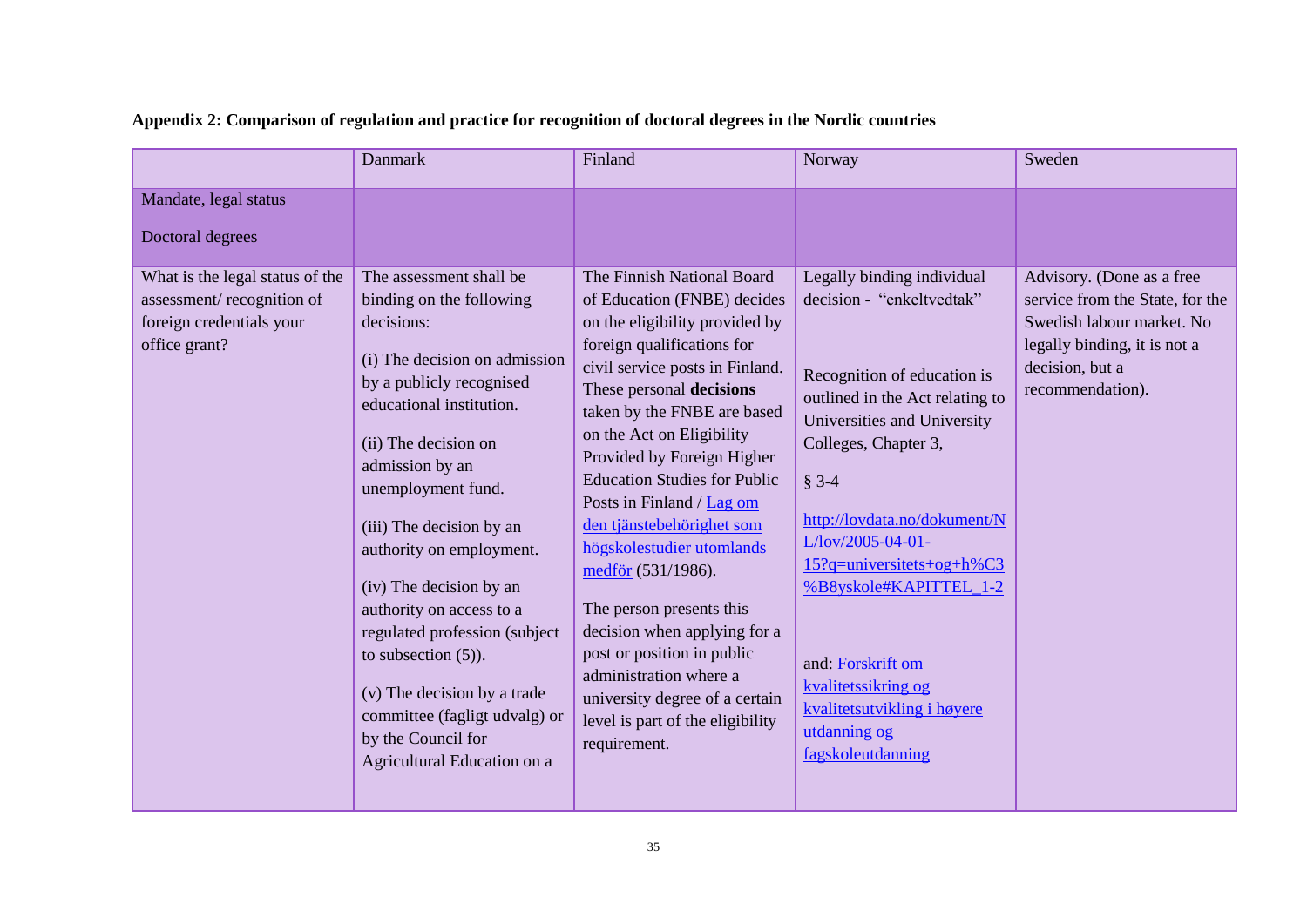|                                                                                                                             | reduction in the length of<br>study.<br>An assessment shall only be<br>binding on a decision on<br>access to a regulated<br>profession, cf. subsection<br>$(4)(iv)$ , if it has been obtained<br>for that purpose, cf. section<br>2(2).<br><b>Vurdering af udenlandske</b><br>uddannelseskvalifikationer<br>m.v. Loven er oprindelig<br>vedtaget i 2001, og dens<br>nuværende indhold<br>fremgår af<br>lovbekendtgørelse nr. 579<br>af 1. juni 2014 (på dansk -<br>vedhæftet)<br>https://www.retsinformation.<br>$dk/Forms/R0710.$ aspx?id=16<br>3397 |    | $§ 6-1.$<br>http://lovdata.no/dokument/S<br>F/forskrift/2010-02-01-96 |    |
|-----------------------------------------------------------------------------------------------------------------------------|-------------------------------------------------------------------------------------------------------------------------------------------------------------------------------------------------------------------------------------------------------------------------------------------------------------------------------------------------------------------------------------------------------------------------------------------------------------------------------------------------------------------------------------------------------|----|-----------------------------------------------------------------------|----|
| Is there any difference in the<br>legal status of the<br>assessments in the first,<br>second or third cycle<br>credentials? | No                                                                                                                                                                                                                                                                                                                                                                                                                                                                                                                                                    | No | No                                                                    | No |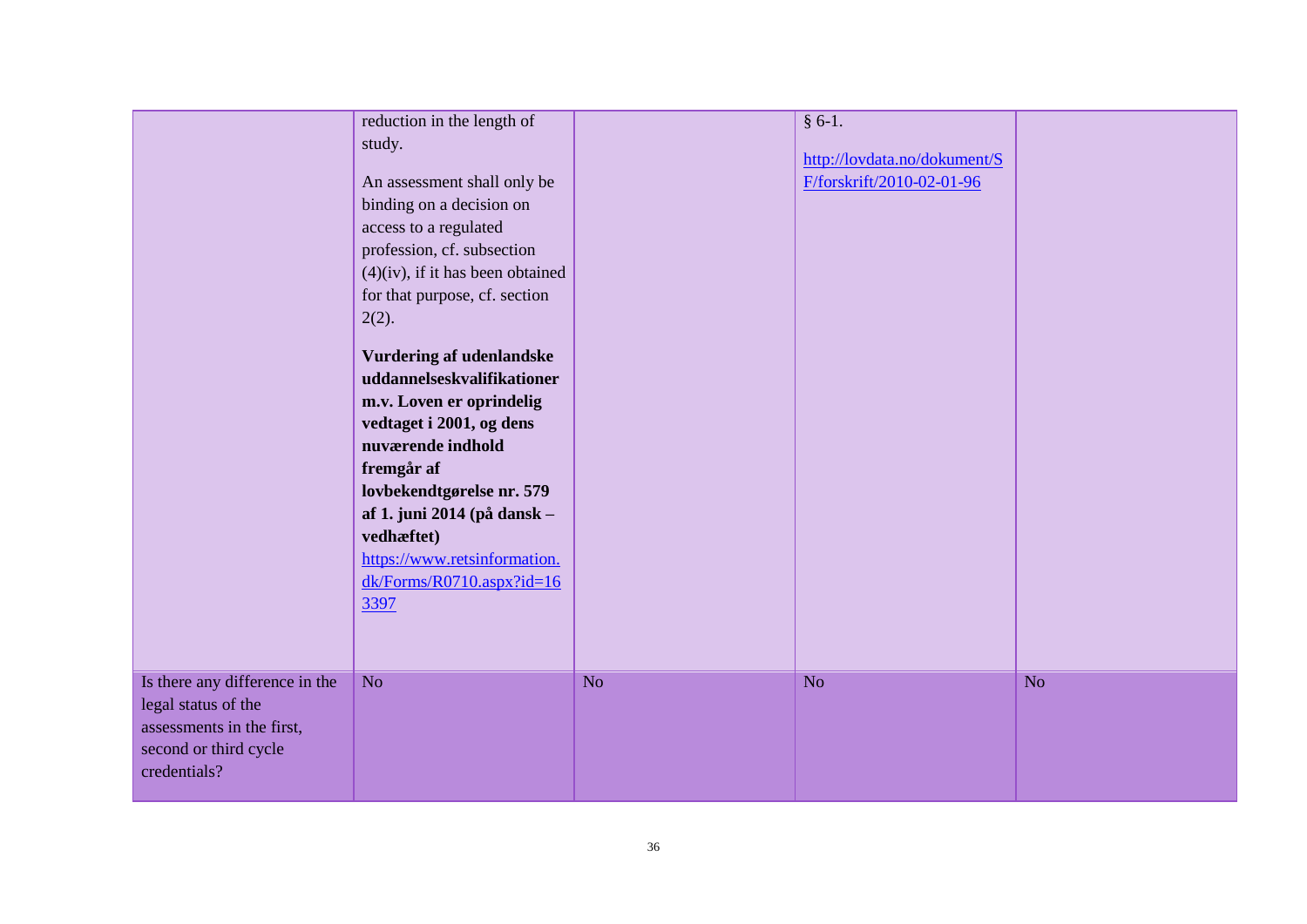| Can applicants file a<br>complaint against your<br>office's decision?                                                      | Applicants cannot appeal<br>against our assessments to<br>any other administrative<br>authority, cf. Consolidation<br>Act on the Assessment of<br>Foreign Qualifications etc.<br>(LBK nr. 579 of 1 June<br>2014), section 7(2).<br>Applicants can write to us or<br>call if they have questions or<br>need clarifications or ask for<br>a reassessment. | The FNBE decision is subject<br>to appeal to an<br>Administrative Court in<br>Finland.                           | Yes<br>Decisions on recognition of<br>education pursuant to §48 of<br>the Act relating to<br>Universities and University<br>Colleges are individual<br>decisions that can be<br>appealed against. The<br>procedure must be conducted<br>in accordance with the Public<br>Administration Act.<br>http://lovdata.no/dokument/N<br>L/lov/1967-02-10 | No. When not satisfied, one<br>can ask for a reassessment<br>done in the same<br>authority/department.                                                                                                                                                                                         |
|----------------------------------------------------------------------------------------------------------------------------|---------------------------------------------------------------------------------------------------------------------------------------------------------------------------------------------------------------------------------------------------------------------------------------------------------------------------------------------------------|------------------------------------------------------------------------------------------------------------------|--------------------------------------------------------------------------------------------------------------------------------------------------------------------------------------------------------------------------------------------------------------------------------------------------------------------------------------------------|------------------------------------------------------------------------------------------------------------------------------------------------------------------------------------------------------------------------------------------------------------------------------------------------|
| Does the degree system in<br>your country encompass<br>more than one type of<br>doctoral degree? If yes, what<br>are they? | Academic and industrial<br>PhD-degrees, but the final<br>diploma does not differ<br>between the two types. In the<br>end the student achieves a<br>PhD-degree.                                                                                                                                                                                          | There are two scientific or<br>artistic postgraduate degrees<br>in Finland: the licentiate and<br>the doctorate. | PhD and Doctor philosophiae                                                                                                                                                                                                                                                                                                                      | Licentiatexamen and<br>Doktorsexamen, both placed<br>in the $3rd$ cycle.<br>General qualifications:<br>Degree of Licentiate<br>[Licentiatexamen]<br>Degree of Doctor<br>[Doktorsexamen]<br>Qualifications in the fine,<br>applied and performing arts:<br>Degree of Licentiate<br>[Konstnärlig |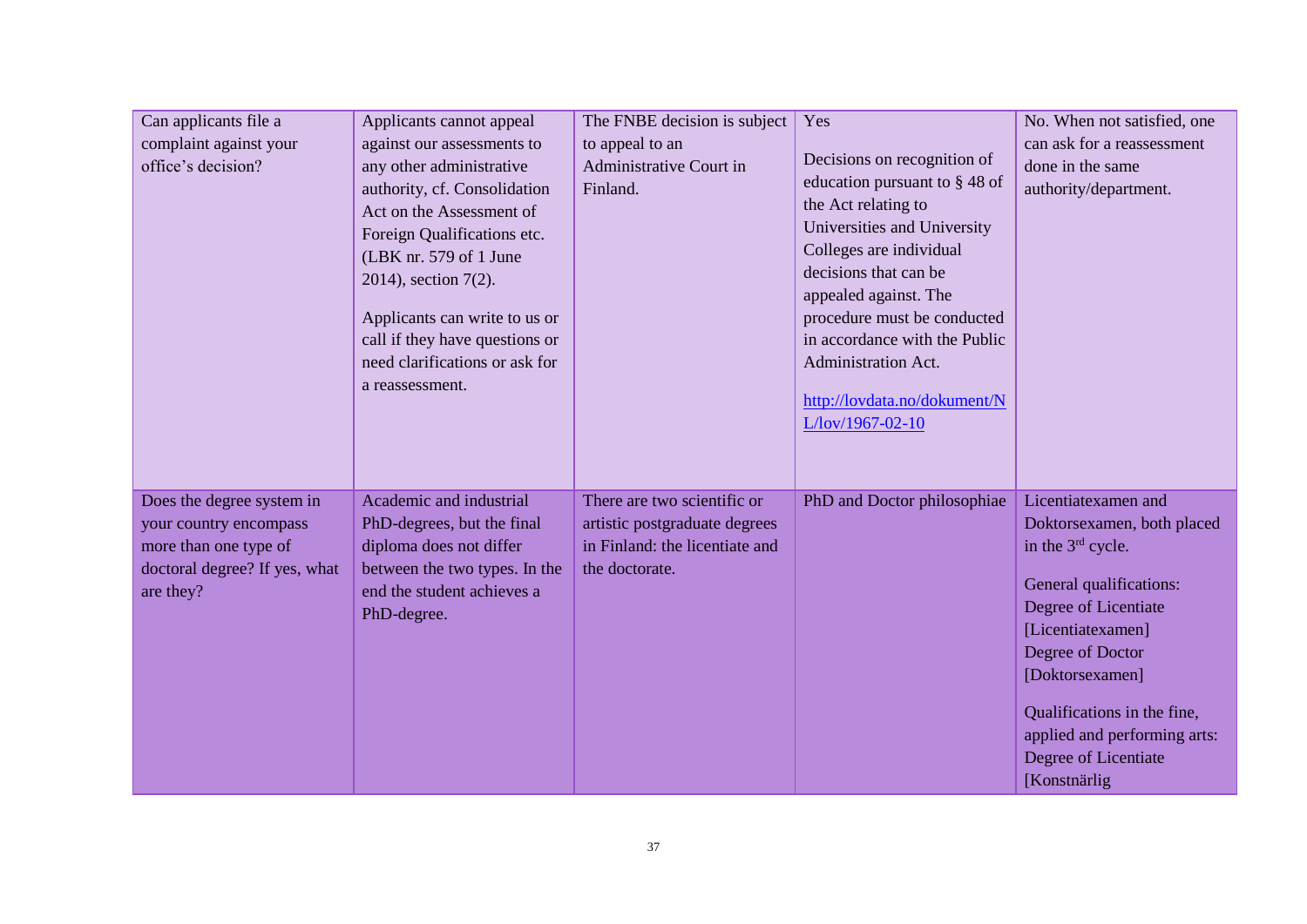|                                                                                                                                                                                                     |                                                                                                                                                                                                                                                                    |                                                                                                                                                                                                                                                                                                             |                                                                                                                                                                                                                                 | licentiatexamen]<br>Degree of Doctor<br>[Konstnärlig doktorsexamen]<br>http://www.uhr.se/sv/Informa<br>tion-in-English/Laws-and-<br>regulations/The-Higher-<br><b>Education-Ordinance/Annex-</b><br>2/ |
|-----------------------------------------------------------------------------------------------------------------------------------------------------------------------------------------------------|--------------------------------------------------------------------------------------------------------------------------------------------------------------------------------------------------------------------------------------------------------------------|-------------------------------------------------------------------------------------------------------------------------------------------------------------------------------------------------------------------------------------------------------------------------------------------------------------|---------------------------------------------------------------------------------------------------------------------------------------------------------------------------------------------------------------------------------|--------------------------------------------------------------------------------------------------------------------------------------------------------------------------------------------------------|
| Are doctoral degrees<br>regulated in your country? If<br>yes, what kind of regulations<br>are these (law, guidelines)<br>and who regulates them<br>(institutions of higher<br>education, ministry)? | The PhD Programme is<br>regulated by a Ministerial<br>Order at the Universities and<br>Certain Higher Artistic<br><b>Educational Institutions (PhD</b><br>Order) that regulates the<br>PhD. The institutions of<br>higher education administrate<br>the PhD rules. | Doctoral degrees are<br>regulated: Universities Act<br>(Yliopistolaki/Universitetslag<br>558/2009): degrees, degree<br>structure, eligibility criteria,<br>RNFIL, length of studies, and<br>the Government Decree on<br><b>University Degrees</b><br>(Valtioneuvoston asetus<br>yliopistojen tutkinnoista / | <b>Recommended Guidelines</b><br>for the Doctor of Philosophy<br>Degree (PhD) recommended<br>by Board of the Norwegian<br>Association of Higher the<br><b>Education Institutions and</b><br>H.Ed<br>The Institutions' own ph.d. | In the Higher education<br>ordinance, which is regulated<br>by the ministry.                                                                                                                           |
|                                                                                                                                                                                                     | http://www.cbs.dk/files/cbs.d<br>k/useful_link/phd_regulation<br>s 2008.pdf                                                                                                                                                                                        | Statsrådets förordning om<br>universitetsexamina<br>794/2004): subject areas,<br>degrees and degrees by<br>universities, ECTS, language<br>requirements, aims of the<br>degrees, general<br>competences.                                                                                                    | regulation<br><b>NOKUTs</b> regulation:<br>Regulations concerning<br>supervision of the<br>educational quality in higher<br>education (Academic<br><b>Supervision Regulations)</b>                                              |                                                                                                                                                                                                        |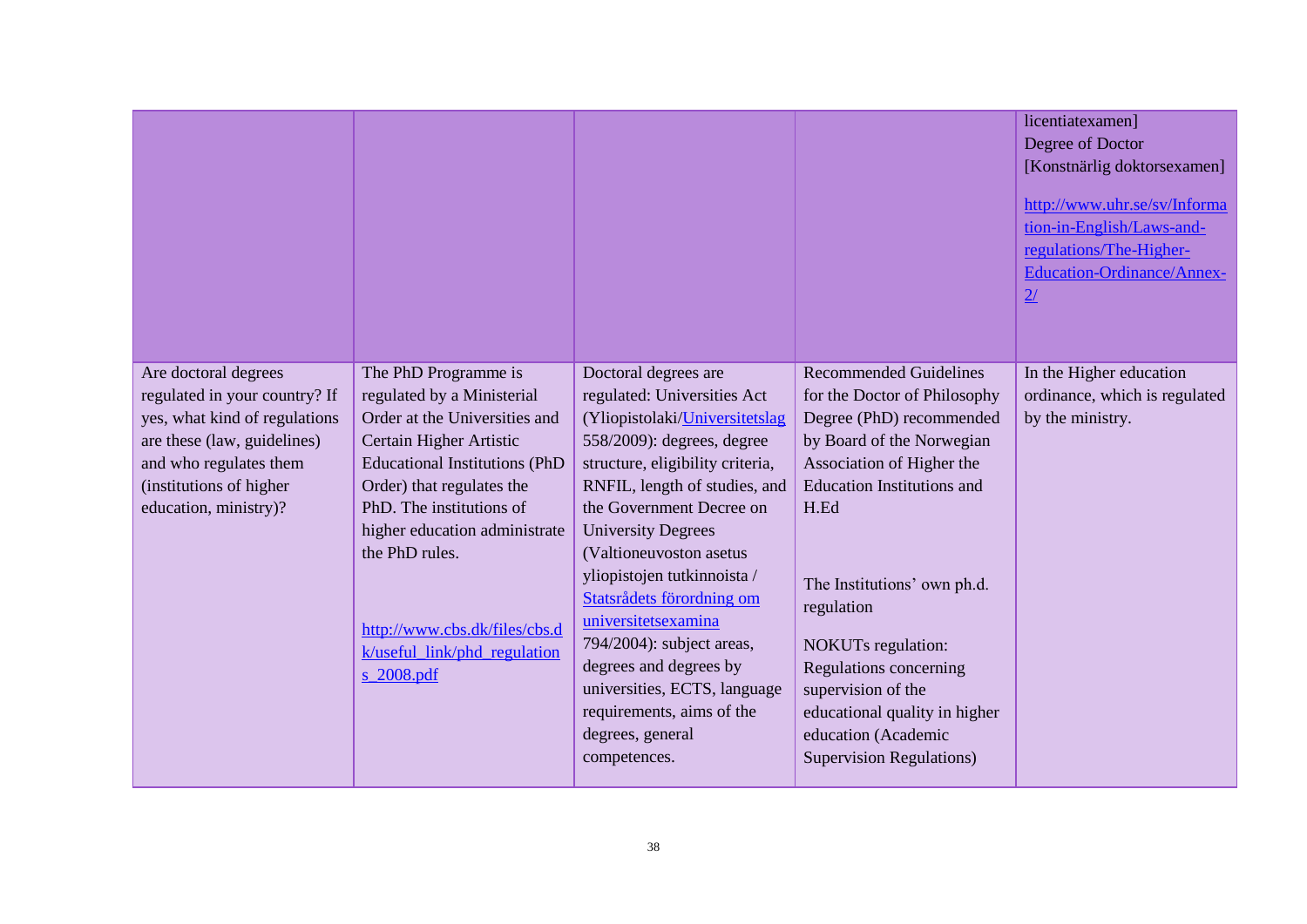| What are the doctoral degree<br>requirements in your<br>country?<br>order- | The PhD degree is awarded<br>to students who have<br>successfully completed the<br>PhD programme, and<br>successfully defended their<br>PhD thesis. Persons who<br>have been awarded a PhD<br>degree have the right to use<br>the title PhD. The PhD<br>programme is equivalent to<br>180 ECTS points and<br>normally takes the form of<br>full-time studies; however,<br>the institutions may lay down<br>rules providing for part-time<br>studies (60 ECTS points<br>correspond to one year of<br>full-time studies). Admission<br>to the PhD programme is<br>based on a Master's degree or<br>equivalent. The university<br>may decide to let the PhD<br>programme start in<br>connection with a Master's<br>programme. (refer to PHD<br>http://www.cbs.dk/files/cbs.d | Government Decree on<br><b>University Degrees</b><br>(Valtioneuvoston asetus<br>yliopistojen tutkinnoista<br>794/2004), Section 22:<br>complete the<br>required<br>postgraduate studies<br>demonstrate<br>independent and<br>critical thinking in<br>the field of research;<br>and<br>write a doctoral<br>dissertation and<br>defend it in public<br>In addition, the universities<br>have their own degree<br>requirements, also for<br>doctoral degrees. | The degree of <i>Doctor</i><br>Philosophiae awarded<br>graduates who have qualified<br>for the doctorate on their<br>own, without formal<br>guidance. The degree has no<br>time limit for and the<br>applicant has no affiliation<br>with the university as a<br>doctoral candidate until<br>he/she has approved the<br>application for the doctoral<br>examination.<br>Degree requirements for<br>Doctor Philosophiae:<br>an approved doctoral thesis,<br>an approved trial lecture on<br>an assigned topic,<br>an approved public defence<br>of the doctoral thesis,<br>The PhD degree, organized<br>3-year full-time program, is<br>conferred on the basis of: | Research, course work 120<br>ects and a thesis 120 ects.<br>The main focus of PhD<br>programmes in Sweden is the<br>dissertation. Swedish<br>universities don't offer taught<br>PhD programmes; rather,<br>programmes are mainly<br>research-based, meaning<br>you'll spend most of your<br>time performing research<br>toward your dissertation.<br>Theoretical studies in the<br>form of small courses or<br>seminars are also an<br>important component.<br>Programmes usually consist<br>of a minimum of four years<br>of full-time study, or 240<br><b>ECTS</b> credits. |
|----------------------------------------------------------------------------|---------------------------------------------------------------------------------------------------------------------------------------------------------------------------------------------------------------------------------------------------------------------------------------------------------------------------------------------------------------------------------------------------------------------------------------------------------------------------------------------------------------------------------------------------------------------------------------------------------------------------------------------------------------------------------------------------------------------------------------------------------------------------|------------------------------------------------------------------------------------------------------------------------------------------------------------------------------------------------------------------------------------------------------------------------------------------------------------------------------------------------------------------------------------------------------------------------------------------------------------|-------------------------------------------------------------------------------------------------------------------------------------------------------------------------------------------------------------------------------------------------------------------------------------------------------------------------------------------------------------------------------------------------------------------------------------------------------------------------------------------------------------------------------------------------------------------------------------------------------------------------------------------------------------------|-------------------------------------------------------------------------------------------------------------------------------------------------------------------------------------------------------------------------------------------------------------------------------------------------------------------------------------------------------------------------------------------------------------------------------------------------------------------------------------------------------------------------------------------------------------------------------|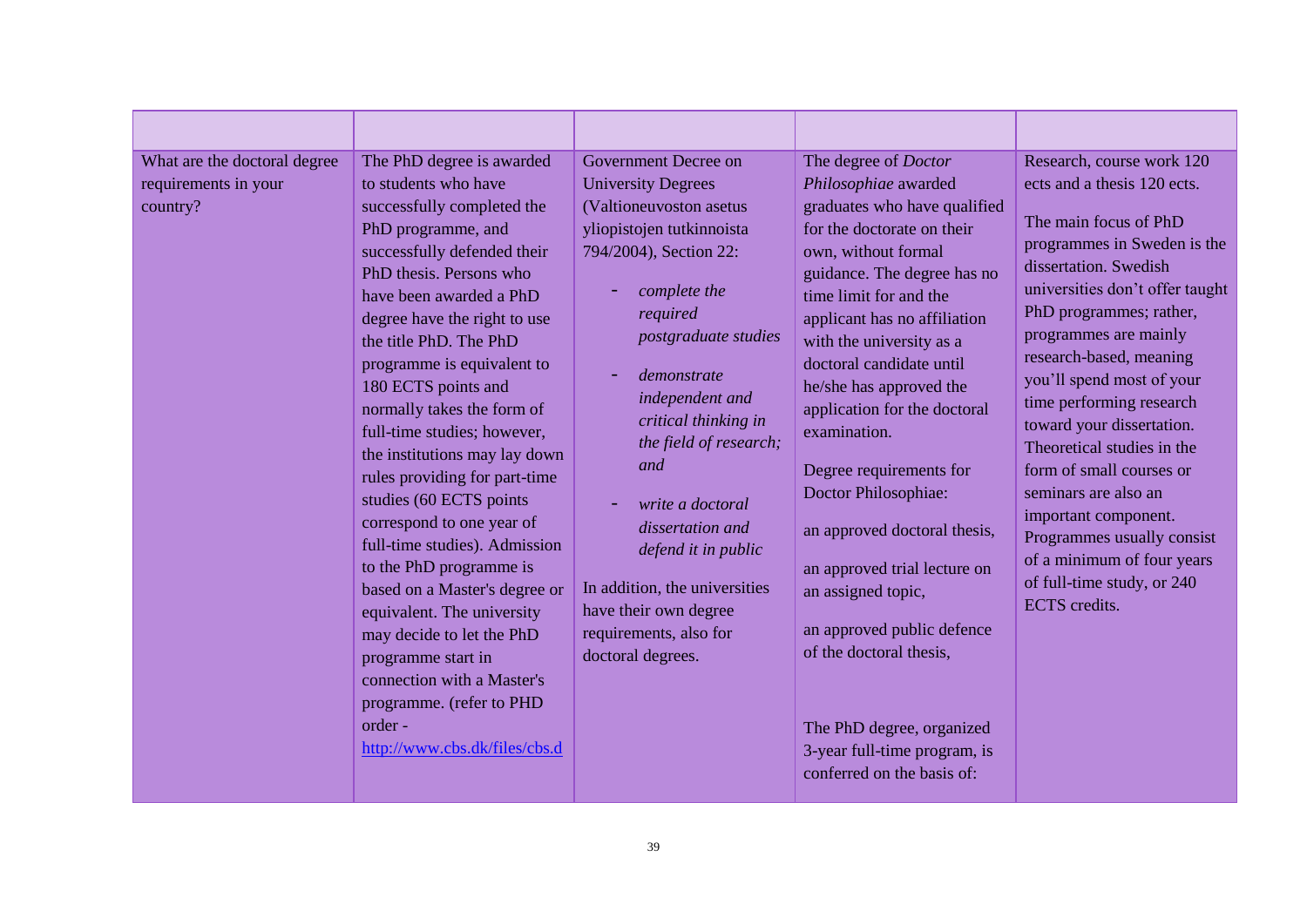|                                                                                                                                                                                                                                                                                                                                                       | k/useful_link/phd_regulation<br>$s_2008.pdf$                                                                                                                                                                                                                                                                                                                                  |     | an approved doctoral thesis,<br>approved completion of the<br>required coursework (30<br>ECTS), and any other<br>approved educational<br>qualifications or expertise,<br>an approved trial lecture on<br>an assigned topic,<br>an approved public defence<br>of the doctoral thesis |                                                                                                                                                |
|-------------------------------------------------------------------------------------------------------------------------------------------------------------------------------------------------------------------------------------------------------------------------------------------------------------------------------------------------------|-------------------------------------------------------------------------------------------------------------------------------------------------------------------------------------------------------------------------------------------------------------------------------------------------------------------------------------------------------------------------------|-----|-------------------------------------------------------------------------------------------------------------------------------------------------------------------------------------------------------------------------------------------------------------------------------------|------------------------------------------------------------------------------------------------------------------------------------------------|
| When recognizing foreign<br>credentials, the country that<br>recognizes the credential<br>normally assesses it in<br>relation to its own degree<br>system. If you have more<br>than one type of doctoral<br>degrees, do you<br>recognize/assess foreign<br>doctoral degrees in relation to<br>all types of doctoral degrees<br>that your country has? | We assess in relation to the<br>one and only type we have in<br>Denmark.<br>Our assessment will be: the<br>education is comparable in<br>level to a Danish PhD<br>Explanation in the enclosed<br>cover letter:<br>PhD degree from LAND is<br>generally assessed to be<br>comparable in level to a<br>Danish PhD degree. Due to<br>the high degree of<br>specialisation of PhD | Yes | NOKUT recognizes doctoral<br>degrees only in relation to<br>Ph.D.                                                                                                                                                                                                                   | Yes, both of them<br>(licentiatexamen and<br>doktorsexamen), or when<br>needed, to number of years<br>on research level/3 <sup>rd</sup> cycle. |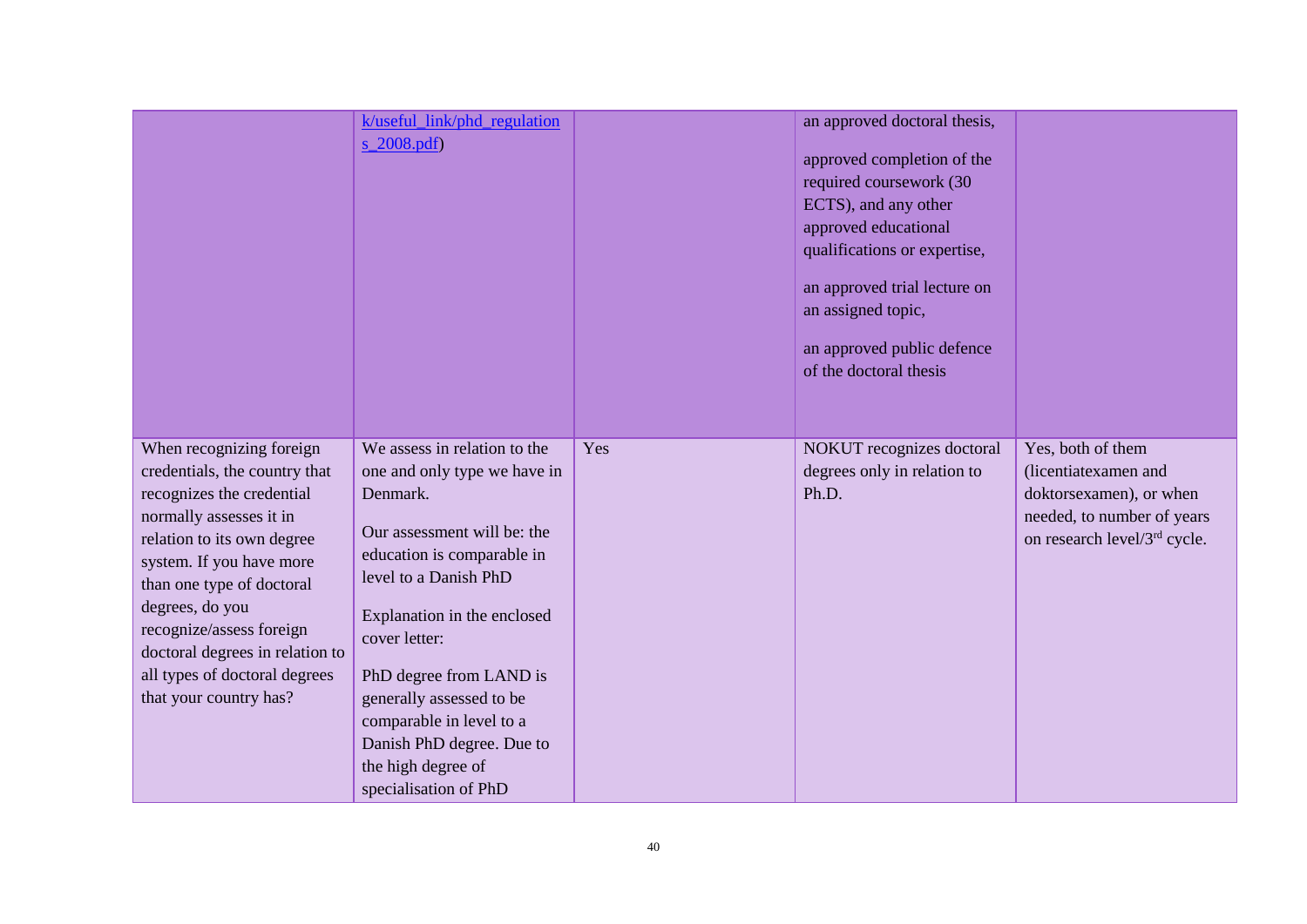|                                                                                                                                                  | programmes, we do not<br>undertake any comparison of<br>the content of the programme<br>concerned with a particular<br>Danish PhD programme.                |                                                                                                                                                                                                                                                                                                                                                                                                                                                       |                                                                                                                   |                                                                                                                                                                                                                                                                                     |
|--------------------------------------------------------------------------------------------------------------------------------------------------|-------------------------------------------------------------------------------------------------------------------------------------------------------------|-------------------------------------------------------------------------------------------------------------------------------------------------------------------------------------------------------------------------------------------------------------------------------------------------------------------------------------------------------------------------------------------------------------------------------------------------------|-------------------------------------------------------------------------------------------------------------------|-------------------------------------------------------------------------------------------------------------------------------------------------------------------------------------------------------------------------------------------------------------------------------------|
| Evaluation criteria,<br>methodology for doctoral<br>degree assessment and<br>recognition                                                         |                                                                                                                                                             |                                                                                                                                                                                                                                                                                                                                                                                                                                                       |                                                                                                                   |                                                                                                                                                                                                                                                                                     |
| Is there a connection between<br>your countries doctoral<br>degree regulations and the<br>recognition/assessment of<br>foreign doctoral degrees? | Yes. Our assessments focus<br>on comparing the learning<br>outcomes (Slutkompetencen)<br>evidenced by the foreign PhD<br>and the Danish PhD<br>respectively | These regulations have<br>different legal basis, but<br>since the main criteria for<br>assessment are 'scope and<br>requirements' (omfång och<br>svårighetskrav), in practice<br>comparison on these<br>elements is made between<br>foreign and Finnish degree. It<br>is important to notice, that<br>this comparison should not<br>compare fields of study, but<br>are general in their nature.<br>Comparability of the level is<br>being looked at. | Yes, our evaluation criteria<br>follow the Recommended<br>Guidelines for the Doctor of<br>Philosophy Degree (PhD) | Yes, we consider the<br><b>Swedish Higher Education</b><br>Act and the Higher Education<br>ordinance, (as well as the<br>Lissabon convention), when<br>elaborating our assessment<br>criteria for 3 <sup>rd</sup> cycle degrees<br>(which is a process going on<br>for the moment). |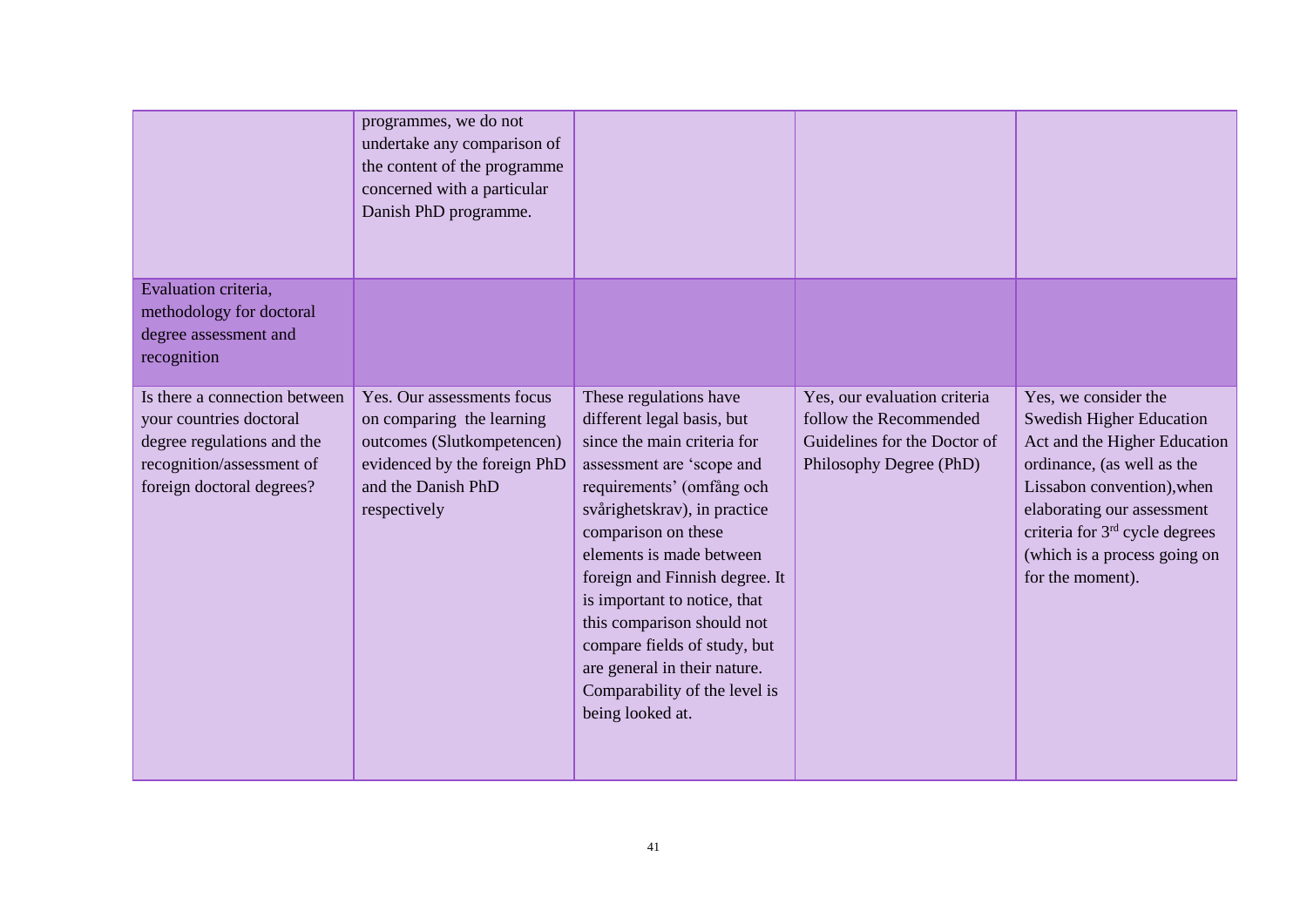| Are learning outcomes used<br>systematically in your<br>assessments? If yes, how do<br>you apply learning outcomes<br>in your assessments? | Yes - Our assessments focus<br>on a comparison of the<br>learning outcomes<br>(Slutkompetencen) evidenced<br>by the foreign and the Danish<br>qualifications respectively.<br>Furthermore, we describe the<br>programme shortly and<br>inform what the programme<br>gives access to in the country<br>of education.                                                                                     | If descriptions of the learning<br>outcomes are available, we<br>go them over and consider<br>them in our decision-making. | N <sub>o</sub> | If not systematically, but<br>indirectly, yes, it is present in<br>our discussions. In difficult<br>cases, we look on the purpose<br>with the studies for example<br>(academic, professional) and<br>might give information about<br>in in the commentary. |
|--------------------------------------------------------------------------------------------------------------------------------------------|---------------------------------------------------------------------------------------------------------------------------------------------------------------------------------------------------------------------------------------------------------------------------------------------------------------------------------------------------------------------------------------------------------|----------------------------------------------------------------------------------------------------------------------------|----------------|------------------------------------------------------------------------------------------------------------------------------------------------------------------------------------------------------------------------------------------------------------|
| Are learning outcomes<br>applied in your assessments<br>of foreign doctoral degrees?                                                       | We make a level assessment<br>of the degree (learning<br>outcome/Slutkompetencen).<br>We do not compare to a<br>specific Danish PhD. We<br>inform in our assessment<br>letter about the nature of the<br>programme (i.e. research<br>based or combination of<br>coursework and research)<br>and inform about the area of<br>specialization. We do not<br>compare to a specific Danish<br>PhD.-programme | If descriptions of the learning<br>outcomes are available, we<br>go them over and consider<br>them in our decision-making. | N <sub>o</sub> | Indirectly, yes. In difficult<br>cases, we look on the purpose<br>with the studies for ex (see<br>above).                                                                                                                                                  |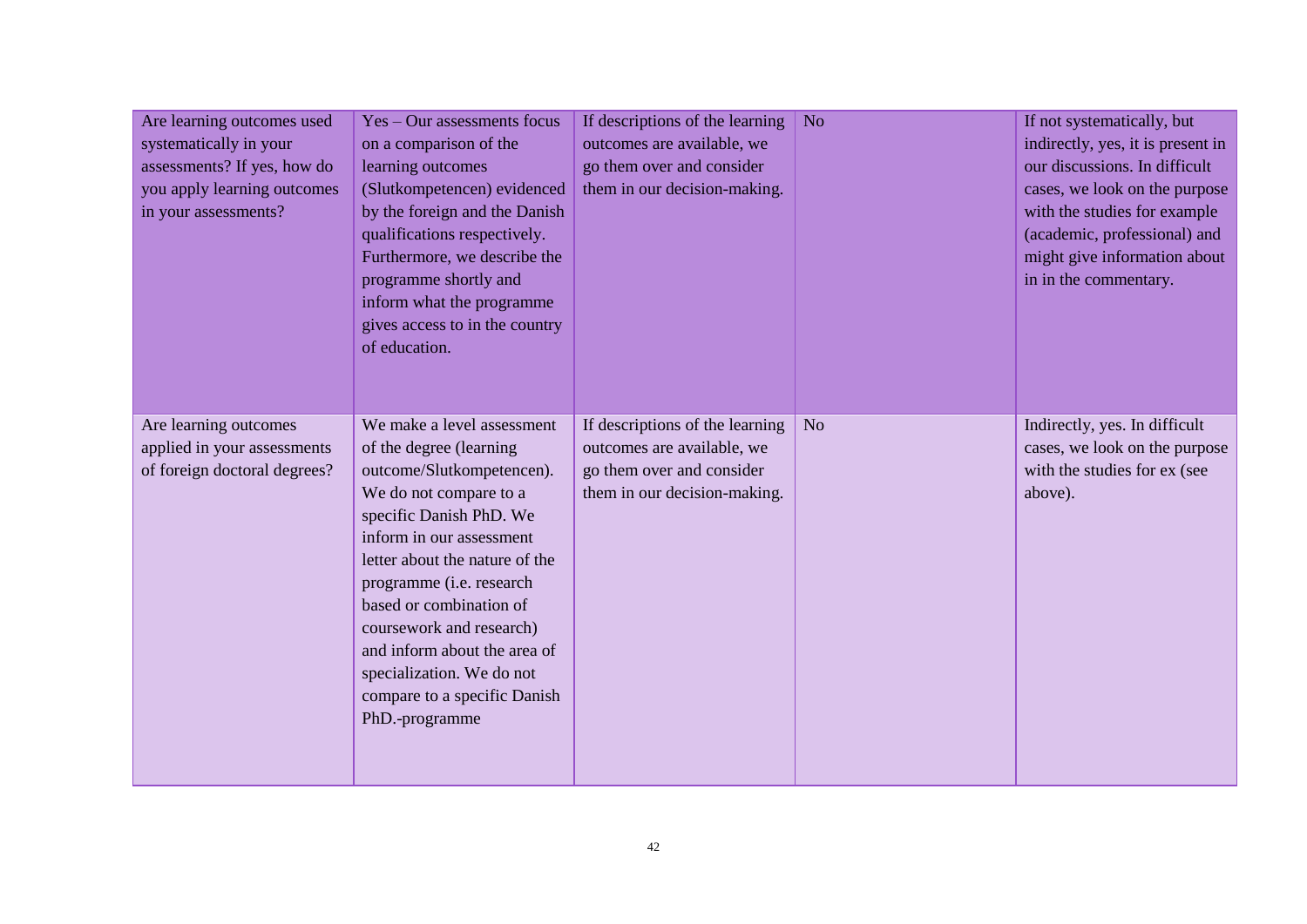| When assessing foreign         | We focus on learning                               | All qualifications are       | Yes. All qualifications are  | We focus on learning         |
|--------------------------------|----------------------------------------------------|------------------------------|------------------------------|------------------------------|
| doctoral degrees, do you take  | outcomes (slutkompetencen)                         | evaluated case-by-case. All  | evaluated individually.      | outcomes. Our evaluation     |
| into account                   | - our assessments are based                        | elements mentioned are taken | Therefore                    | criteria for doctoral degree |
| workload/standardized scope,   | on the following criteria                          | into account. Main criteria  | workload/standardized scope, | are under development for    |
| admission requirement? (e.g.   |                                                    | are described above.         | admission requirement are    | the moment.                  |
| a doctoral program with 2-     | Recognition of the                                 |                              | checked against our          |                              |
| year standardized scope or a   | qualification or the study                         |                              | evaluation criteria:         |                              |
| doctoral degree that builds on | periods in the home country.                       |                              | http://www.nokut.no/en/Forei |                              |
| a 3-year bachelor's degree)    |                                                    |                              | gn-education/NOKUTs-         |                              |
|                                | ii) The date of completion of                      |                              | general-                     |                              |
|                                | the educational programme<br>or the study periods. |                              | recognition/NOKUTs-          |                              |
|                                |                                                    |                              | criteria/                    |                              |
|                                | iii) The admission                                 |                              |                              |                              |
|                                | requirements of the                                |                              |                              |                              |
|                                | educational programme or                           |                              |                              |                              |
|                                | the study periods.                                 |                              |                              |                              |
|                                |                                                    |                              |                              |                              |
|                                | iv) The length of the                              |                              |                              |                              |
|                                | educational programme or                           |                              |                              |                              |
|                                | the study periods.                                 |                              |                              |                              |
|                                |                                                    |                              |                              |                              |
|                                | v) The purpose of the                              |                              |                              |                              |
|                                | educational programme or                           |                              |                              |                              |
|                                | the study periods.                                 |                              |                              |                              |
|                                | vi) The structure and                              |                              |                              |                              |
|                                | academic content of the                            |                              |                              |                              |
|                                | educational programme or                           |                              |                              |                              |
|                                | the study periods.                                 |                              |                              |                              |
|                                |                                                    |                              |                              |                              |
|                                | vii) The relationship between                      |                              |                              |                              |
|                                | theory and practice in the                         |                              |                              |                              |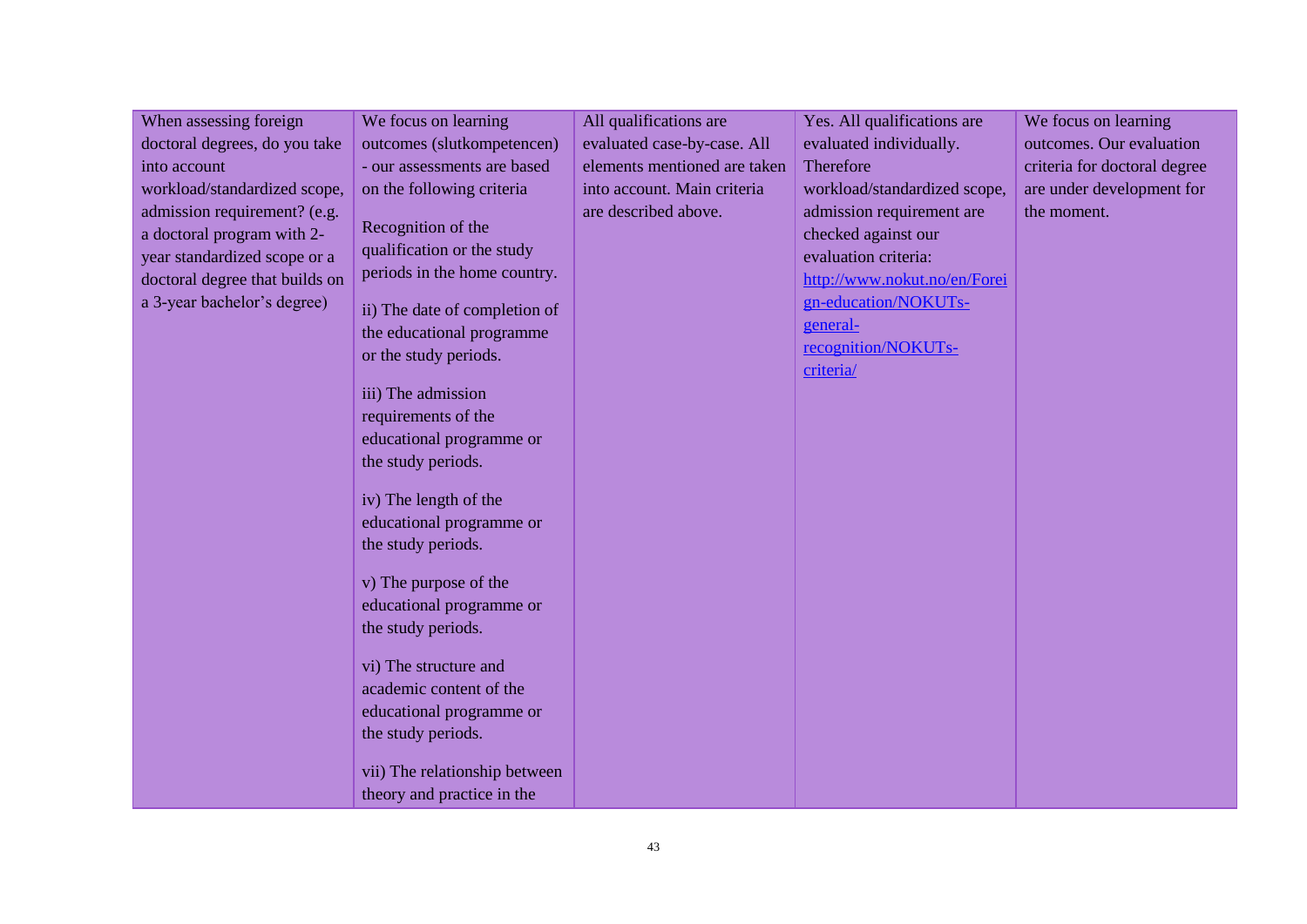|                                                                                                                                                                                                           | educational programme or<br>the study periods.<br>viii) Previous assessments<br>made by the Centre or others.<br>A doctorate Degree from Iran<br>(for example Doctor of<br><b>Business Administration),</b><br>Germany or Switzerland is<br>not necessarily a PhD in the<br>country of education<br>(enclosed a study case from<br>Germany. See also the case<br>Doctor of Science in Physical<br>Therapy from Oakland<br>University in USA). |                                                                                                                        |                                                                                                                                                                                                                                                                                 |                                                                                                                                                                                                            |
|-----------------------------------------------------------------------------------------------------------------------------------------------------------------------------------------------------------|-----------------------------------------------------------------------------------------------------------------------------------------------------------------------------------------------------------------------------------------------------------------------------------------------------------------------------------------------------------------------------------------------------------------------------------------------|------------------------------------------------------------------------------------------------------------------------|---------------------------------------------------------------------------------------------------------------------------------------------------------------------------------------------------------------------------------------------------------------------------------|------------------------------------------------------------------------------------------------------------------------------------------------------------------------------------------------------------|
| When assessing foreign<br>doctoral degrees, do you take<br>into account the<br>content/structure of the<br>program? (Mandatory course<br>or without course and/or<br>thesis workload with120<br>credits). | $Yes - for example Iran (see$<br>below). See also the case<br>Doctor in Management from<br>the Philippines)                                                                                                                                                                                                                                                                                                                                   | Yes, we confirm that the<br>degree corresponds to the<br>requirements set for a<br>doctoral degree in that<br>country. | Yes, we require that it is an<br>organized the doctoral<br>program which includes both<br>courses at an advanced level<br>and a thesis. The thesis must<br>be based on an independent<br>scientific work, and the thesis<br>workload must correspond to<br>minimum 120 credits. | There must be a thesis (as it<br>is expressed in the Swedish<br>Higher Education ordinance),<br>and the degree should<br>correspond to the<br>requirements set for a<br>doctoral degree in the<br>country. |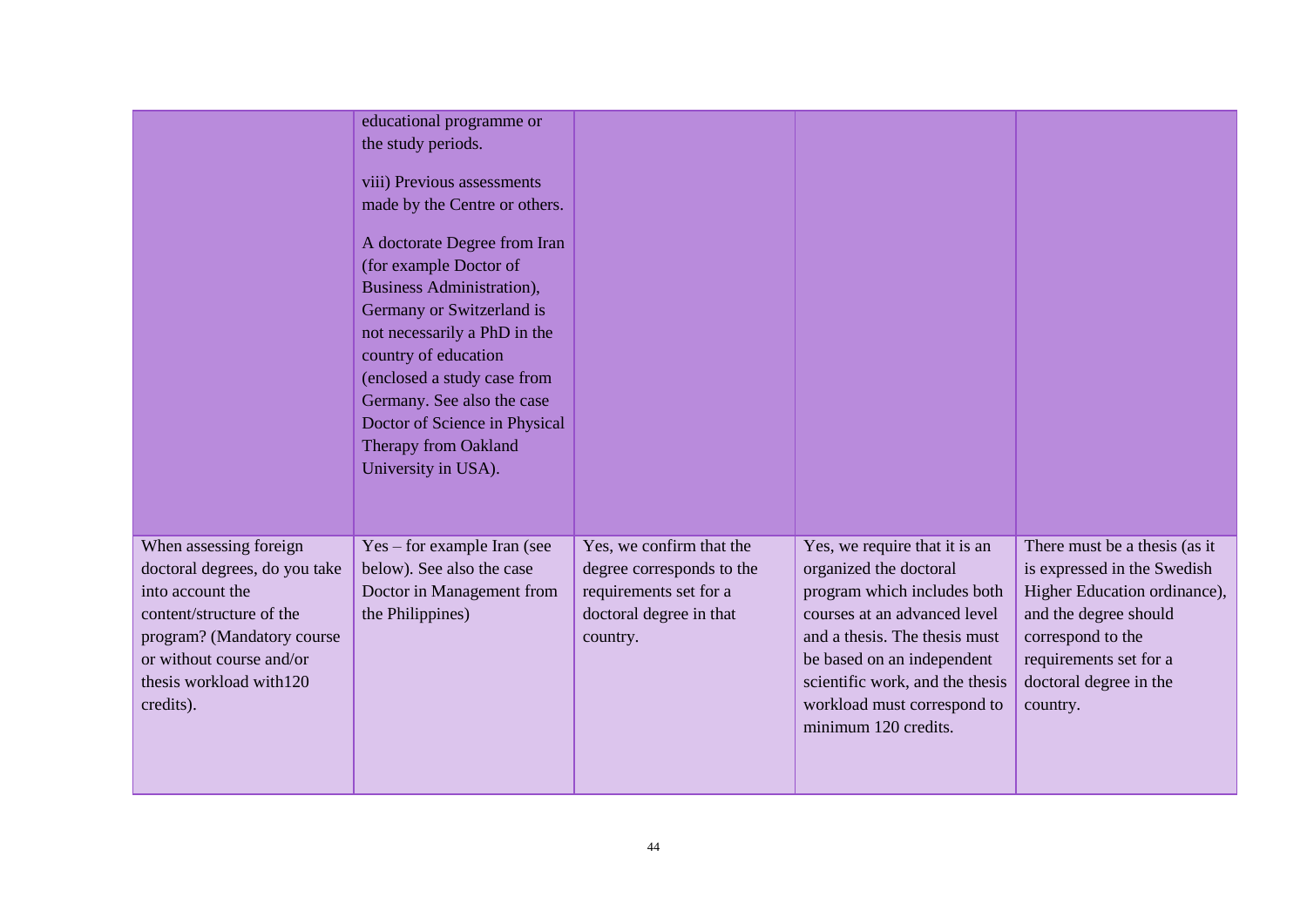| Do you use/allot credits in<br>your recognition?        | A doctorate Degree from Iran<br>(for example Doctor of<br><b>Business Administration),</b><br>Germany or Switzerland is<br>not necessarily a PhD in the<br>country of education<br>(enclosed a study case from<br>Germany. See also the case<br>Doctor of Science in Physical<br>Therapy from Oakland<br>University in USA). | N <sub>o</sub> | Yes. When we recognize a<br>qualification we express our<br>recognition in terms of<br>credits (Norwegian<br>credits=studiepoeng), level of<br>education and whether the<br>qualification is<br>comparable/equal to a<br>Norwegian degree<br>(høyskolekandidat or<br>bachelor or master or PhD)<br>i.e. our recognition states<br>how many Norwegian credits<br>the qualification corresponds<br>to. | No.            |
|---------------------------------------------------------|------------------------------------------------------------------------------------------------------------------------------------------------------------------------------------------------------------------------------------------------------------------------------------------------------------------------------|----------------|------------------------------------------------------------------------------------------------------------------------------------------------------------------------------------------------------------------------------------------------------------------------------------------------------------------------------------------------------------------------------------------------------|----------------|
| Do you allot credits in<br>doctoral degree recognition? | A doctorate Degree from Iran<br>(for example Doctor of<br>Business Administration),<br>Germany or Switzerland is<br>not necessarily a PhD in the<br>country of education<br>(enclosed a study case from<br>Germany. See also the case<br>Doctor of Science in Physical<br>Therapy from Oakland<br>University in USA).        | N <sub>o</sub> | Yes                                                                                                                                                                                                                                                                                                                                                                                                  | N <sub>o</sub> |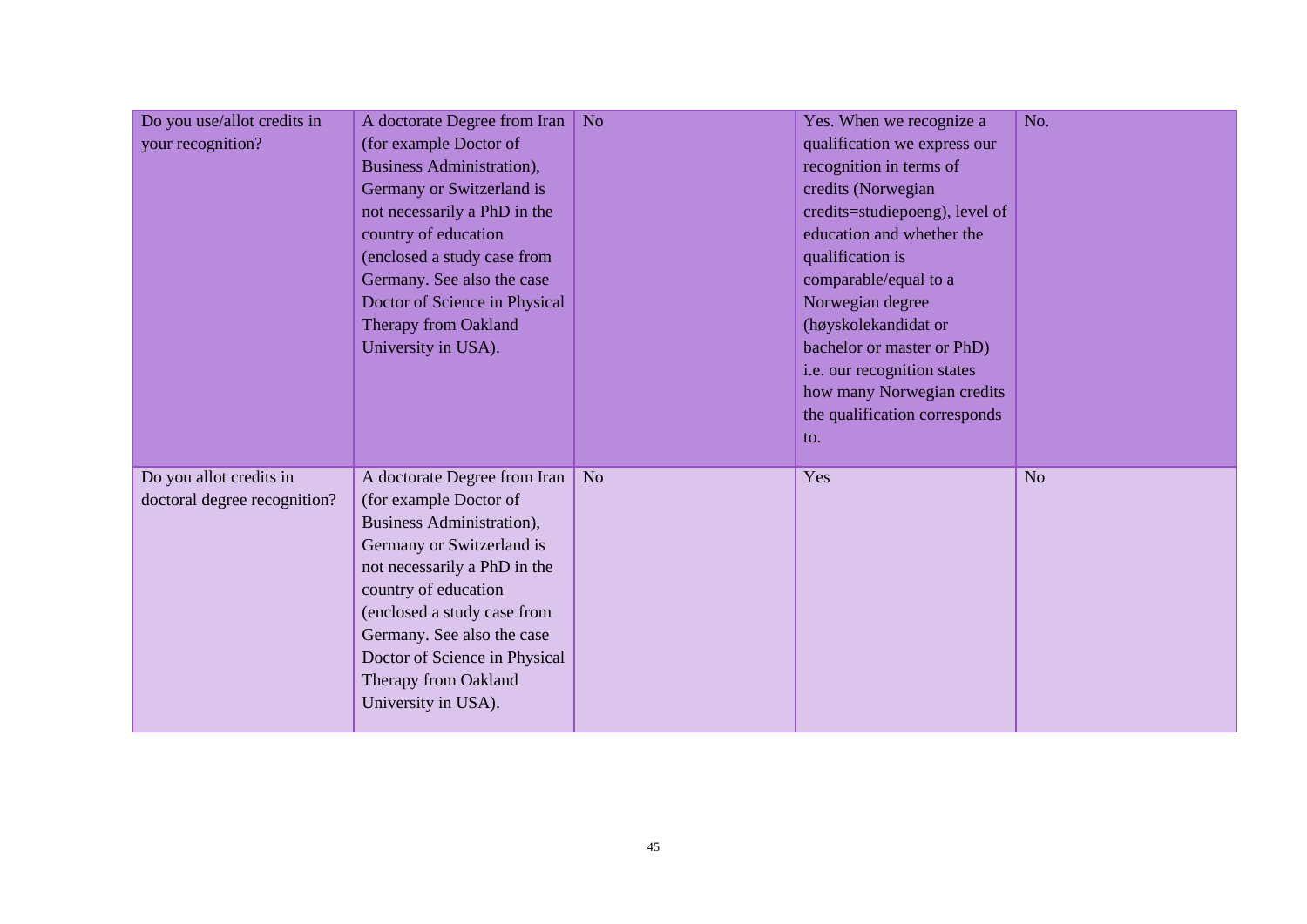| Does the minimum<br>requirements for admission<br>to higher education influence<br>recognition in your country?<br>(If the minimum<br>requirements for admission<br>to higher education in your<br>country is not satisfied with<br>the secondary school<br>qualification from a country,<br>would that influence your<br>assessment of a degree from<br>the given country? E.g. Do<br>you recognize a 4-year<br>bachelor's degree from the<br>Philippines, as a 4-year<br>degree equivalent to a<br>bachelor's degree in your<br>country.) | Yes<br>Admission to a bachelor's<br>degree in the Philippines is<br>based on 10 years of<br>schooling. Thus, a 4 year<br>bachelor's degree from the<br>Philippines is not comparable<br>to a Danish bachelor's<br>degree. It is comparable to 2<br>years of a Danish bachelor's<br>degree. | No, the minimum<br>requirement for admission to<br>higher education in another<br>country does not influence<br>the recognition. | Yes the minimum<br>requirements for admission<br>to higher education<br>influences recognition in<br>Norway. E.g. in the case of<br>the Philippines: the minimum<br>requirements for admission<br>to higher education for<br>students with education from<br>the Philippines are secondary<br>$school + 2 years of university$<br>education. Hence we<br>recognize a 4-year bachelor's<br>degree from the Philippines<br>as a "høyskolekandidat", 2-<br>year of higher education. | Needs to be discussed. Might<br>be the case for some (a few)<br>countries. |
|---------------------------------------------------------------------------------------------------------------------------------------------------------------------------------------------------------------------------------------------------------------------------------------------------------------------------------------------------------------------------------------------------------------------------------------------------------------------------------------------------------------------------------------------|--------------------------------------------------------------------------------------------------------------------------------------------------------------------------------------------------------------------------------------------------------------------------------------------|----------------------------------------------------------------------------------------------------------------------------------|-----------------------------------------------------------------------------------------------------------------------------------------------------------------------------------------------------------------------------------------------------------------------------------------------------------------------------------------------------------------------------------------------------------------------------------------------------------------------------------|----------------------------------------------------------------------------|
| Does this apply to doctoral<br>degrees? And to master<br>degrees?                                                                                                                                                                                                                                                                                                                                                                                                                                                                           | $Yes - if the formal admission$<br>requirement to a master's<br>degree is a 2-year bachelor's<br>degree, then the master's<br>degree is not comparable in<br>level to a Danish master's<br>degree (kandidatuddannelse).                                                                    | N <sub>o</sub>                                                                                                                   | Yes, e.g. A study path from<br>the Philippines with a 4-year<br>bachelor's degree $+ a 2$ -year<br>master's degree + $a$ 3-year<br>PhD: we can only recognize<br>7 years from this path. Our<br>system requires 8 years of<br>study for a B+M+PhD path.<br>So, we won't be able to                                                                                                                                                                                                | Yes, in that case.                                                         |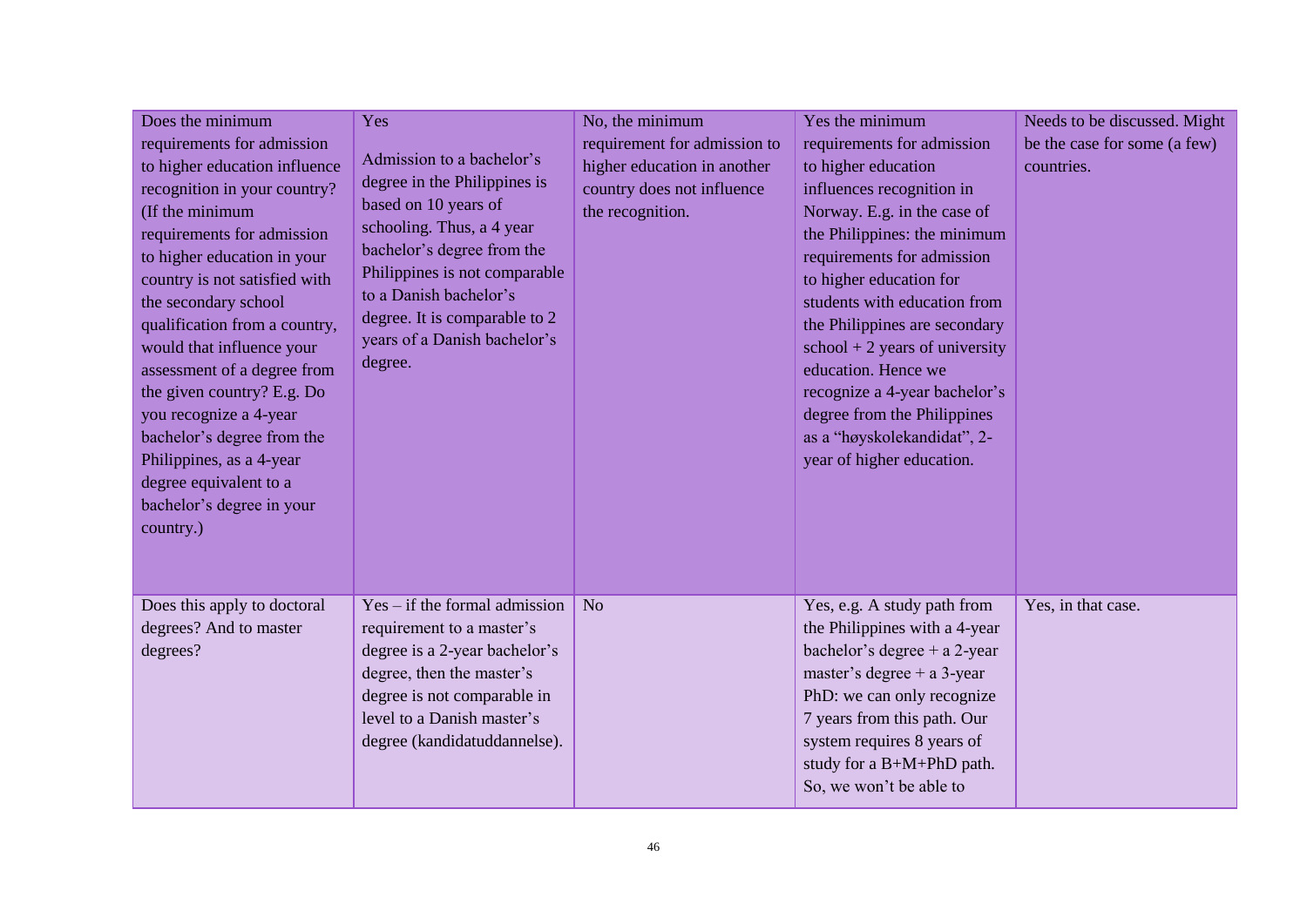|                                                                                                                                                                                     |                                                                                                                                                                                                                  |                                                                                                                                                                                                                                                                                                    | recognize the master and the<br>PhD fully, only partially.                                                                              |                                                                                                                                                      |
|-------------------------------------------------------------------------------------------------------------------------------------------------------------------------------------|------------------------------------------------------------------------------------------------------------------------------------------------------------------------------------------------------------------|----------------------------------------------------------------------------------------------------------------------------------------------------------------------------------------------------------------------------------------------------------------------------------------------------|-----------------------------------------------------------------------------------------------------------------------------------------|------------------------------------------------------------------------------------------------------------------------------------------------------|
| Do you have specific criteria<br>for doctoral degree<br>recognition which you do not<br>have for degrees in the first<br>or the second cycle?                                       | N <sub>o</sub>                                                                                                                                                                                                   | No difference, same<br>principles applied.                                                                                                                                                                                                                                                         | Yes, we have extra criteria<br>for recognition as equal to a<br>Norwegian PhD                                                           | No (but a thesis is<br>demanded). Or, we have not<br>completed our work with<br>developing criteria for<br>recognition of doctoral<br>programs yet). |
| What legal form does your<br>evaluation criteria have?                                                                                                                              | Our evaluation criteria are<br>based on the following<br>ministerial order:<br>Assessment of Foreign<br>Qualifications etc. Order No.<br>602 of 25 June 2003                                                     | Act on Eligibility Provided<br>by Foreign Higher Education<br>Degrees for Public Posts in<br>Finland 531/1986, Section 5,<br>Criteria for recognising the<br>equivalence of degrees:<br>The equivalence of the level<br>of degrees shall be assessed<br>on the basis of their extent<br>and scope. | Doctoral degree evaluation<br>criteria is a decision adopted<br>by NOKUTs Board.                                                        | None.                                                                                                                                                |
| Do you follow the principle<br>in recognition that the<br>applicant needs a final degree<br>in the previous level to enter<br>the next level? Do you<br>recognize a doctoral degree | Normally yes, even if the<br>formal admission<br>requirement in the country of<br>education is a bachelor's<br>degree(i.e. in Australia for<br>example it is possible to enter<br>a doctoral degree in the basis | We can accept doctoral<br>degrees taken after<br>Bachelor's degree in case this<br>is possible in the country of<br>origin.                                                                                                                                                                        | Yes, normally we do. We do<br>not recognize a doctoral<br>degree if it comes from a<br>system where the<br>requirement for admission to | Normally.<br>Yes, for some countries,<br>depending on the systems<br>structure in the country (like<br>the Finnish answer).                          |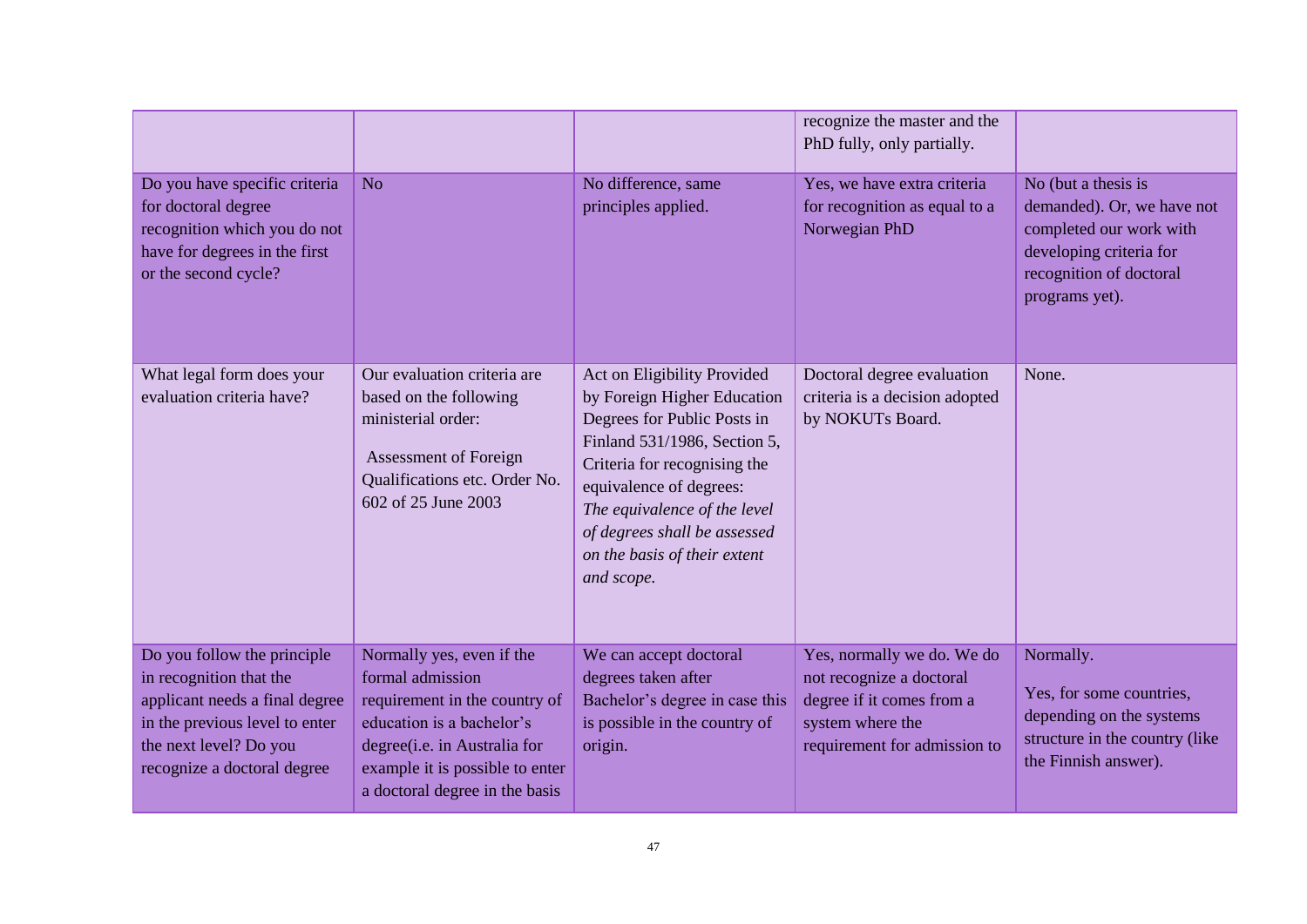| that follows a bachelor's<br>degree?                                                                                            | of a research-based Master<br>Degree or a Bachelor<br><b>Honours Degree (First Class)</b><br>or Second Class, Upper<br>Division) and see case from<br>UK).                |                                                                                                                                                                                            | doctoral degrees is a<br>bachelor's degree.<br>But we would recognize a<br>doctoral degree if it comes<br>from a system where we<br>normally recognize doctoral<br>degrees, i.e. the system for<br>doctoral degrees is<br>comparable to the Norwegian<br>PhDs, the given doctoral<br>degree satisfies our doctoral<br>degree requirements, but the<br>applicant has a specific path<br>that lacks a master degree. It<br>happens normally with<br>studies in different countries<br>and systems. |                                                                                                            |
|---------------------------------------------------------------------------------------------------------------------------------|---------------------------------------------------------------------------------------------------------------------------------------------------------------------------|--------------------------------------------------------------------------------------------------------------------------------------------------------------------------------------------|--------------------------------------------------------------------------------------------------------------------------------------------------------------------------------------------------------------------------------------------------------------------------------------------------------------------------------------------------------------------------------------------------------------------------------------------------------------------------------------------------|------------------------------------------------------------------------------------------------------------|
| Does your methodology<br>allow recognizing a master's<br>degree although the applicant<br>does not have a bachelor's<br>degree? | Yes - Our assessments focus<br>on a comparison of the<br>learning outcomes<br>(Slutkompetencen) evidenced<br>by the foreign and the Danish<br>qualifications respectively | No, for a positive decision<br>the applicant must have a 1 <sup>st</sup><br>cycle university degree $+$ a<br>2 <sup>nd</sup> cycle university degree,<br>or a continuous Master<br>degree. | As above                                                                                                                                                                                                                                                                                                                                                                                                                                                                                         | Yes, as we look on the level<br>and outcome; if it is placed in<br>the NQF in the country, for<br>example. |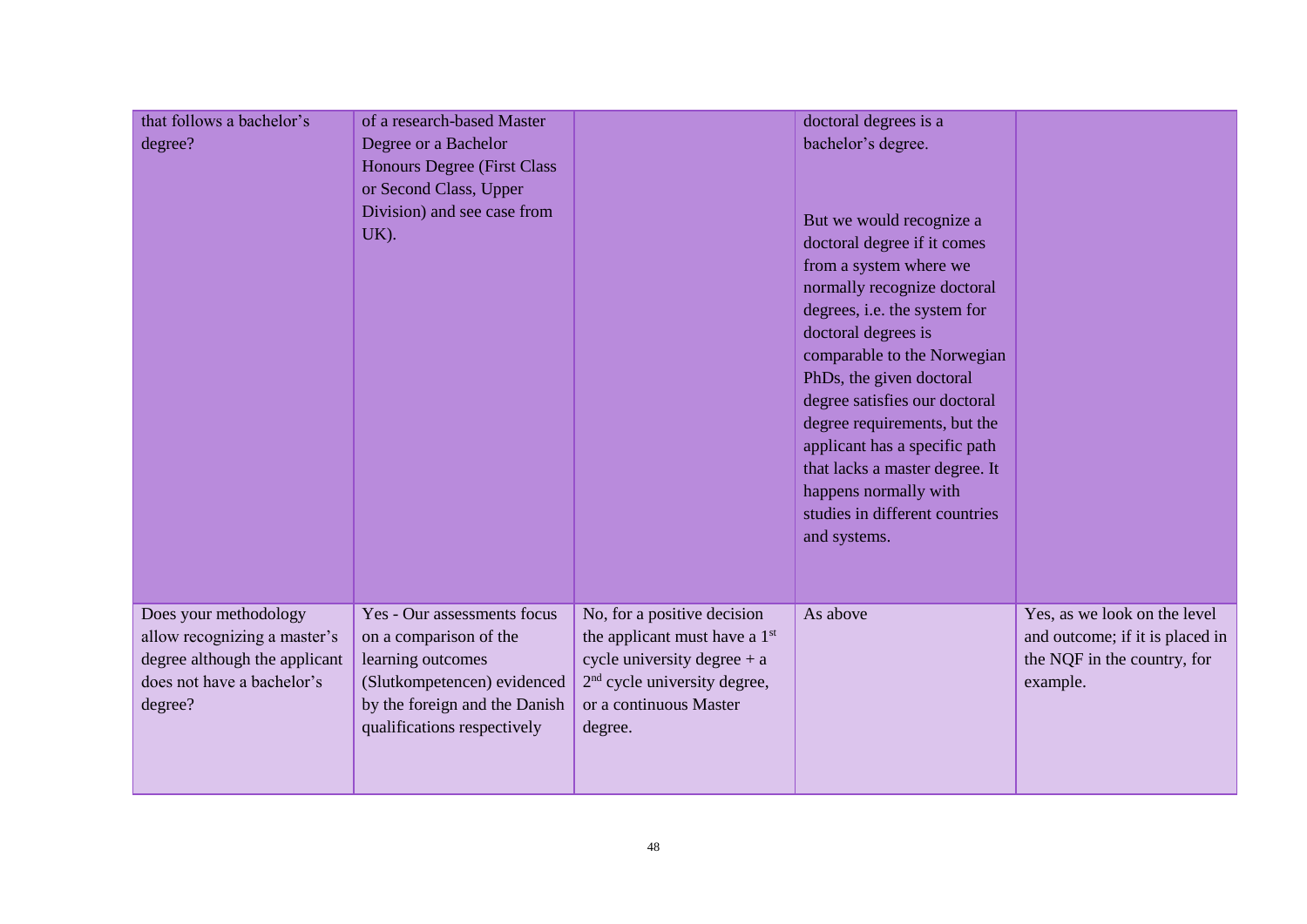| How do you recognize<br>Russian Kandidat Nauk<br>doctoral degrees when they<br>follow a 4-year degree, a 5-<br>year degree or 4-year<br>bachelor + 2-year master's<br>degree? | As a Danish PhD - but we<br>have not seen Kandidat Nauk<br>doctoral degree on the<br>background of a 4-years<br>degree yet                                                                                                                                                                                                                                                                                                          | A Russian Kandidat Nauk<br>qualification may be<br>recognised as comparable to<br>a postgraduate university<br>Licentiate degree completed<br>in Finland.                           | We would only recognize a<br>Russian Kandidat Nauk as<br>equivalent to a Norwegian<br>PhD, if it contains minimum<br>9 years of study $(6/4+2+3)$ . | We do not make any<br>difference, and consider them<br>all to be comparable with a<br>Swedish PhD.                                                                                                                                                                                                    |
|-------------------------------------------------------------------------------------------------------------------------------------------------------------------------------|-------------------------------------------------------------------------------------------------------------------------------------------------------------------------------------------------------------------------------------------------------------------------------------------------------------------------------------------------------------------------------------------------------------------------------------|-------------------------------------------------------------------------------------------------------------------------------------------------------------------------------------|-----------------------------------------------------------------------------------------------------------------------------------------------------|-------------------------------------------------------------------------------------------------------------------------------------------------------------------------------------------------------------------------------------------------------------------------------------------------------|
| Possible outcomes of the<br>assessments                                                                                                                                       |                                                                                                                                                                                                                                                                                                                                                                                                                                     |                                                                                                                                                                                     |                                                                                                                                                     |                                                                                                                                                                                                                                                                                                       |
| How is the result of a<br>doctoral degree recognition<br>formulated?                                                                                                          | In the assessment letter:<br>The qualification is<br>comparable in level to a<br>Danish PhD (in Danish: en<br>dansk ph.d.-uddannelse)<br>Explanation in the cover<br>letter:<br>PhD degree from LAND is<br>generally assessed to be<br>comparable in level to a<br>Danish PhD degree. Due to<br>the high degree of<br>specialisation of PhD<br>programmes, we do not<br>undertake any comparison of<br>the content of the programme | A higher education<br>qualification completed<br>abroad may be recognised as<br>comparable to a postgraduate<br>university Licentiate /<br>Doctoral degree completed in<br>Finland. | The degree is recognized as<br>equivalent to a Norwegian<br>PhD (180 Norwegian credits)                                                             | The qualification corresponds<br>a Swedish x-grade.<br><b>Evaluation paper:</b><br>The degree is comparable<br>with a Swedish<br>doktorsexamen.<br>Example commentary: The<br>programme consists of<br>(coursework and) research,<br>finished with a theses,<br>defended in a public<br>dissertation. |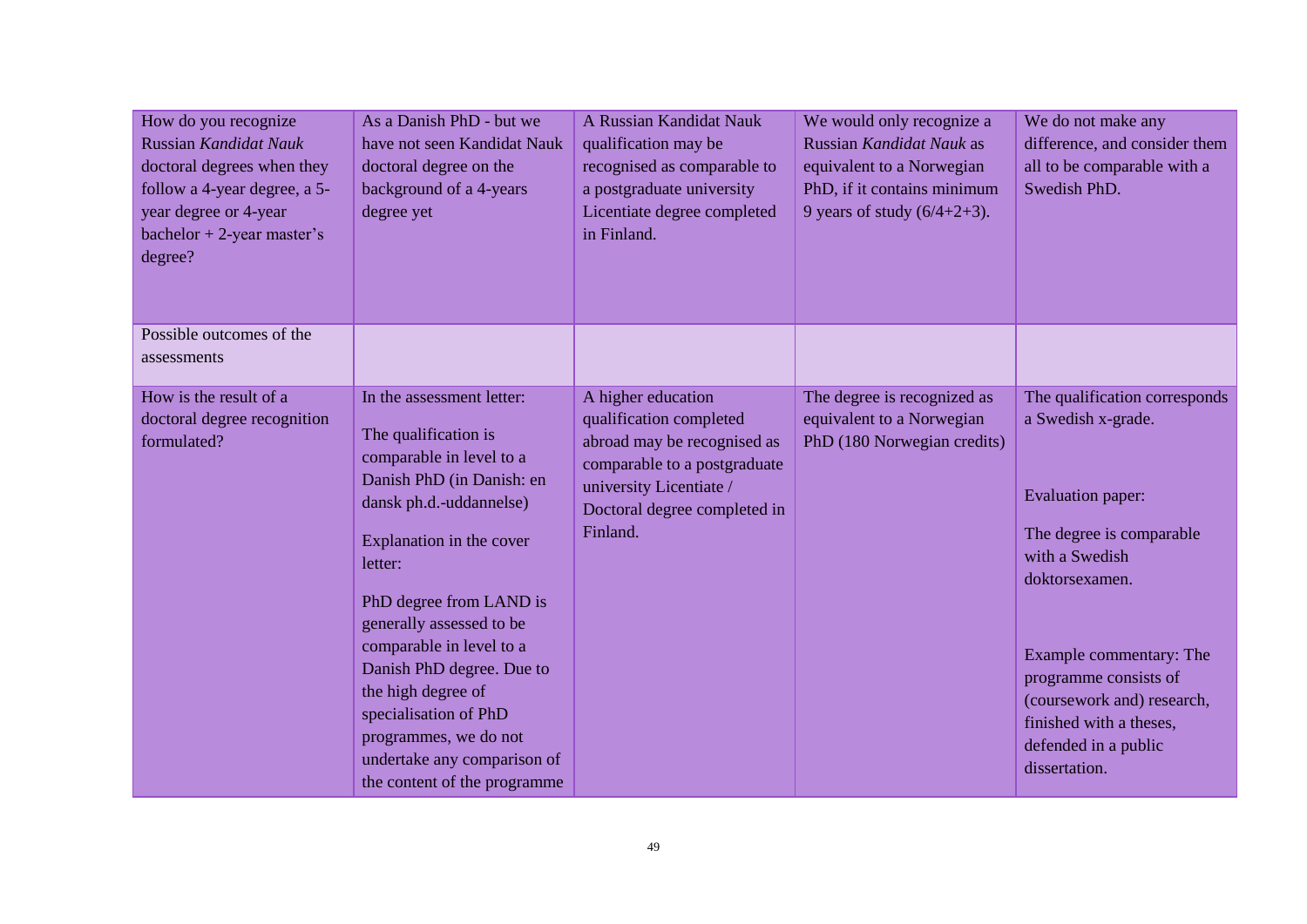|                                                                                                                                                                             | concerned with a particular<br>Danish PhD programme.                                          |                                                                                                                                    |                                                                                                                                                                                                                                                   | Extra explanations might be<br>added in a cover letter.                                                                                                                                  |
|-----------------------------------------------------------------------------------------------------------------------------------------------------------------------------|-----------------------------------------------------------------------------------------------|------------------------------------------------------------------------------------------------------------------------------------|---------------------------------------------------------------------------------------------------------------------------------------------------------------------------------------------------------------------------------------------------|------------------------------------------------------------------------------------------------------------------------------------------------------------------------------------------|
| Do you give partial<br>recognition of doctoral<br>degrees?                                                                                                                  | N <sub>o</sub>                                                                                | N <sub>o</sub>                                                                                                                     | Yes                                                                                                                                                                                                                                               | Yes.                                                                                                                                                                                     |
| If so, how they are<br>formulated?                                                                                                                                          |                                                                                               | N/A                                                                                                                                | The degree is recognized as<br>180 Norwegian credits on<br>PhD-level, but no equivalent<br>to a Norwegian PhD. OR<br>Part of the degree can be<br>recognized as master's<br>degree and in addition 60 /<br>120 Norwegian credits on<br>PhD-level. | For example we express it as<br>studies corresponds with "2<br>years of studies on the 3rd<br>level".<br>And some extra information<br>in the commentary and cover<br>letter, if needed. |
| What do you consider<br>substantial difference in<br>recognition of doctoral<br>degrees? In other word, what<br>can be the reason for<br>rejection of a doctoral<br>degree? | Length and content of the<br>programme, i.e. some<br>Iranian, German and Swiss<br>programmes. | We would consider carefully<br>the decision in case<br>there were more than<br>one 3rd cycle degrees<br>in the HE<br>qualification | No standardized scope of<br>program, no requirement of<br>previous master's (or<br>comparable) degree and a<br>different profile (no research<br>requirement, only course) can<br>lead to rejection of the<br>recognition.                        | If there is no thesis or is not<br>based on scientific research.                                                                                                                         |